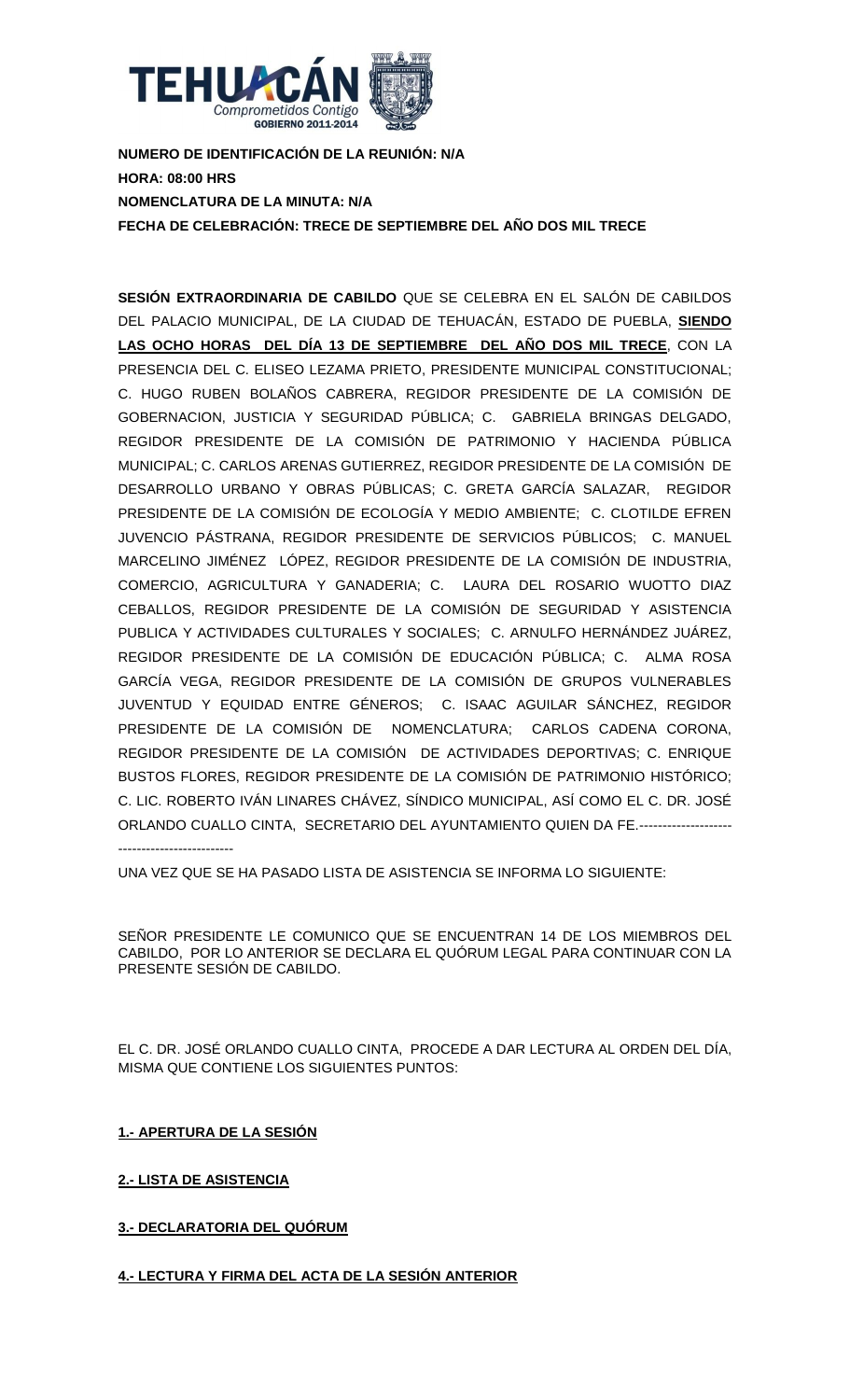## **5.- COMISIÓN DE PATRIMONIO Y HACIENDA PÚBLICA MUNICIPAL.**

- ANÁLISIS, DISCUSIÓN Y EN SU CASO APROBACIÓN POR ESTE HONORABLE AYUNTAMIENTO, DEL DICTAMEN QUE VERSA SOBRE LA LICENCIA DE FUNCIONAMIENTO A LA PERSONA FÍSICA C. FERNANDO TERCERO TERCERO, CON EL GIRO DE RESTAURANT BAR, CON VENTA DE BEBIDAS ALCOHÓLICAS, UBICADO EN AV. REFORMA NORTE NO. 808 DE LA COL. BUENOS AIRES DE ESTA CIUDAD.
- ANÁLISIS, DISCUSIÓN Y EN SU CASO APROBACIÓN POR ESTE HONORABLE AYUNTAMIENTO, DEL DICTAMEN QUE VERSA SOBRE LA LICENCIA DE FUNCIONAMIENTO A LA PERSONA FISICA C. MELISSA SARAHI LOPEZ ROMERO, CON EL GIRO DE LONCHERÍA CON VENTA DE CERVEZA CON LOS ALIMENTOS ÚNICAMENTE, UBICADO EN 1 OTE. NO. 303 DE LA COL. CENTRO DE ESTA CIUDAD.

### **6.- COMISIÓN DE DESARROLLO URBANO Y OBRAS PÚBLICAS.**

 ANÁLISIS, DISCUSIÓN Y EN SU CASO APROBACIÓN POR ESTE HONORABLE AYUNTAMIENTO, DEL DICTAMEN QUE VERSA SOBRE EL PERMISO DE USO DE SUELO PARA RESTAURAN BAR, PARA EL PREDIO UBICADO EN CALLE IGNACIO LÓPEZ RAYÓN NUMERO TRES "D", A SOLICITUD DE LA C. MARÍA DEL CARMEN LÓPEZ DÍAZ.

### **7.- COMISIÓN DE INDUSTRIA, COMERCIO, AGRICULTURA Y GANADERIA MUNICIPAL.**

 ANÁLISIS, DISCUSIÓN Y EN SU CASO APROBACIÓN POR ESTE HONORABLE AYUNTAMIENTO, DEL DICTAMEN QUE CONTIENE EL RESOLUTIVO QUE RECAE AL RECURSO DE INCONFORMIDAD 5/2013, PROMOVIDO POR EL C. RANULFO ELEUTERIO MARTÍNEZ MATÍAS, EN CONTRA DEL AUTO DE FECHA 11 DE DICIEMBRE DEL AÑO 2012, DICTADO POR EL DIRECTOR DE FOMENTO COMERCIAL Y ABASTO.

### **CLAUSURA.**

PASAMOS AL PUNTO DE: LECTURA Y FIRMA DE ACTA DE LA SESIÓN ANTERIOR

EN ESTOS MOMENTOS EL DR. JOSÉ ORLANDO CUALLO CINTA, PROCEDE A DAR LECTURA AL ACTA ANTERIOR UNA VEZ TERMINADA LA LECTURA SE PROCEDE A PASAR A LOS REGIDORES PARA SU FIRMA CORRESPONDIENTE.

EL DR. JOSE ORLANDO CUALLO CINTA, SOLICITA AL H. CABILDO SI APRUEBAN QUE EN ESTA SESIÓN DE CABILDO, SE TRATE UN PETITORIO POR PARTE DE PRESIDENCIA, TODA VEZ QUE NO SE ENCUENTRA DENTRO DEL ORDEN DEL DÍA.

### **LOS REGIDORES PRESENTES, APRUEBAN SE TRATE EL PETITORIO DE PRESIDENCIA.**

**PRESIDENCIA.- ANÁLISIS, DISCUSIÓN Y EN SU CASO APROBACIÓN DEL PETITORIO**  PARA QUE SE INSTRUYA AL SUSCRITO, A LA COMISIÓN DE PATRIMONIO Y HACIENDA **PÚBLICA MUNICIPAL, ASÍ COMO AL TESORERO MUNICIPAL, EN CUMPLIMIENTO A LAS DISPOSICIONES LEGALES CORRESPONDIENTES, SE INICIEN LOS TRABAJOS PARA LA ELABORACIÓN DEL ANTEPROYECTO DE LA LEY DE INGRESOS Y DE PRESUPUESTO DE EGRESOS.** 

SEÑOR PRESIDENTE TIENE USTED EL USO DE LA PALABRA.

EL C. ELISEO LEZAMA PRIETO, PROCEDE A DAR LECTURA AL PETITORIO DE REFERENCIA, MISMO QUE A LA LETRA DICE: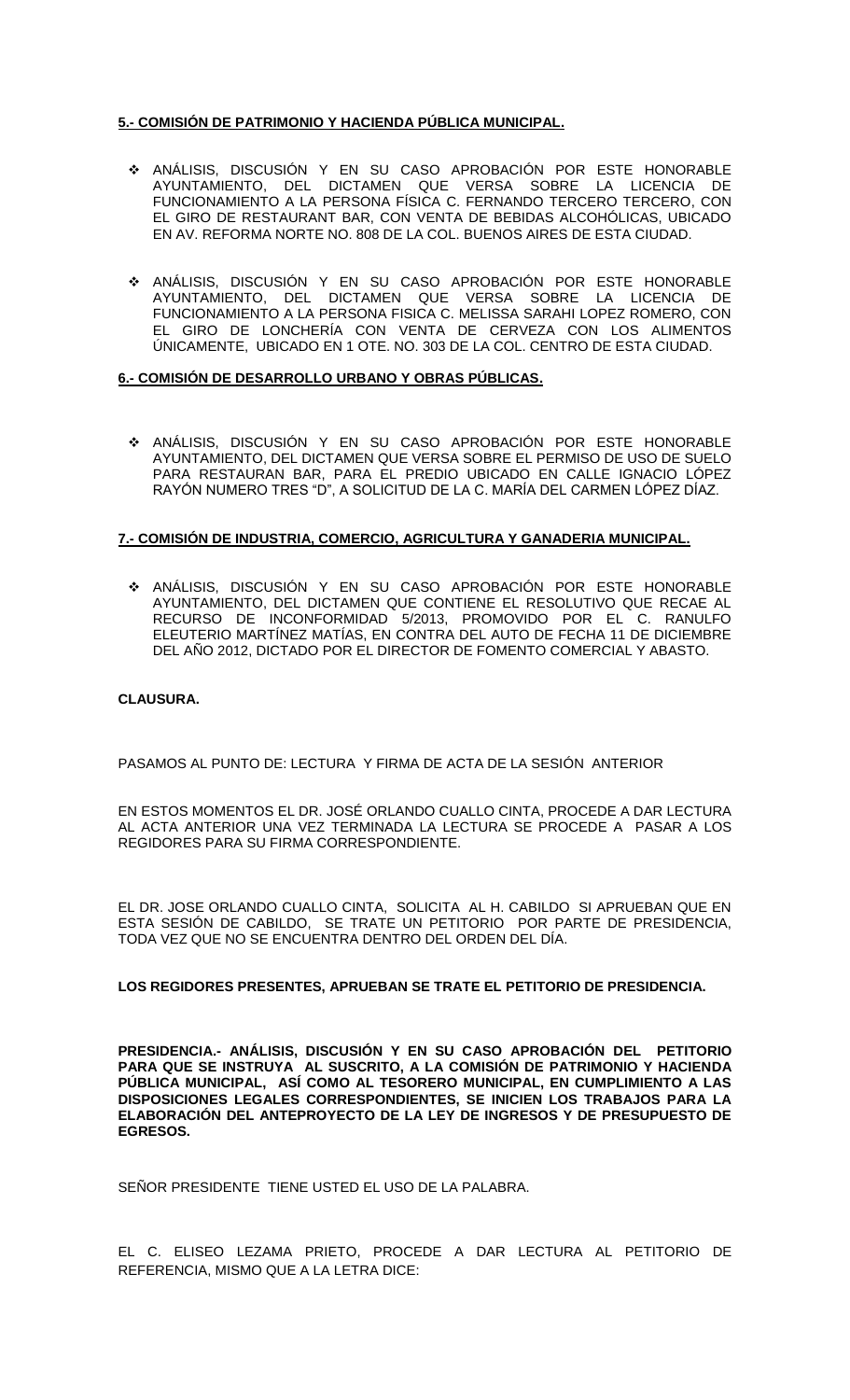#### **"… HONORABLE CABILDO**

EL SUSCRITO **C. ELISEO LEZAMA PRIETO**, PRESIDENTE MUNICIPAL DE TEHUACÁN, PUEBLA, EN EJERCICIO DE LAS FACULTADES QUE ME CONFIEREN LOS ARTÍCULOS 90, 91 FRACCIONES III, LII, LIII, Y DEMÁS RELATIVOS Y APLICABLES DE LA LEY ORGÁNICA MUNICIPAL DEL ESTADO DE PUEBLA, SOMETO A LA CONSIDERACIÓN DE ESTE CUERPO COLEGIADO PARA SU ANÁLISIS, DISCUSIÓN Y EN SU CASO APROBACIÓN EL PRESENTE PETITORIO **PARA QUE SE INSTRUYA AL SUSCRITO, A LA COMISIÓN DE PATRIMONIO Y HACIENDA PÚBLICA MUNICIPAL, ASÍ COMO AL TESORERO MUNICIPAL, EN CUMPLIMIENTO A LAS DISPOSICIONES LEGALES CORRESPONDIENTES, SE INICIEN LOS TRABAJOS PARA LA ELABORACIÓN DEL ANTEPROYECTO DE LA LEY DE INGRESOS Y DE PRESUPUESTO DE EGRESOS.** POR LO QUE:

#### **C O N S I D E R A N D O**

**I.-** QUE LA FRACCIÓN II DEL ARTÍCULO 115 DE LA CONSTITUCIÓN POLÍTICA DE LOS ESTADOS UNIDOS MEXICANOS, SEÑALA QUE LOS MUNICIPIOS ESTARÁN INVESTIDOS DE PERSONALIDAD JURÍDICA Y PATRIMONIO PROPIO EL CUAL MANEJARÁN CONFORME A LA LEY Y QUE LOS AYUNTAMIENTOS TENDRÁN LAS FACULTADES PARA APROBAR, DE ACUERDO CON LAS LEYES EN MATERIA MUNICIPAL, QUE DEBERÁN EXPEDIR LAS LEGISLATURAS DE LOS ESTADOS, LOS BANDOS DE POLICÍA Y GOBIERNO, LOS REGLAMENTOS, LAS CIRCULARES Y DISPOSICIONES ADMINISTRATIVAS DE OBSERVANCIA GENERAL DENTRO DE SUS RESPECTIVAS JURISDICCIONES, QUE ORGANICEN LA ADMINISTRACIÓN PÚBLICA MUNICIPAL, REGULEN LAS MATERIAS, PROCEDIMIENTOS, FUNCIONES Y SERVICIOS PÚBLICOS DE SU COMPETENCIA Y ASEGUREN LA PARTICIPACIÓN CIUDADANA Y VECINAL, DISPOSICIÓN QUE ES CONFIRMADA POR LOS ARTÍCULOS 103 Y 104 FRACCIÓN III DE LA CONSTITUCIÓN POLÍTICA DEL ESTADO LIBRE Y SOBERANO DE PUEBLA Y 3 DE LA LEY ORGÁNICA MUNICIPAL.

**II.** QUE SON ATRIBUCIONES DEL AYUNTAMIENTO; CUMPLIR Y HACER CUMPLIR, EN LOS ASUNTOS DE SU COMPETENCIA, LAS LEYES, DECRETOS Y DISPOSICIONES DE OBSERVANCIA GENERAL DE LA FEDERACIÓN Y DEL ESTADO, ASÍ COMO LOS ORDENAMIENTOS MUNICIPALES, LO ANTERIOR DE CONFORMIDAD CON LA FRACCIÓN PRIMERA DEL ARTÍCULO 78 DE LA LEY ORGÁNICA MUNICIPAL DEL ESTADO DE PUEBLA.

**III.-** QUE EL ARTÍCULO 90 DE LA LEY ORGÁNICA MUNICIPAL SEÑALA QUE LOS AYUNTAMIENTOS SERÁ PRESIDIDOS POR UN PRESIDENTE MUNICIPAL, QUIEN SERÁ ELECTO EN LOS TÉRMINOS DE LA CONSTITUCIÓN POLÍTICA DEL ESTADO LIBRE Y SOBERANO DE PUEBLA, LAS DISPOSICIONES APLICABLES DE LA LEGISLACIÓN ELECTORAL Y DE ESTA LEY, MISMO A QUIEN LE CORRESPONDE REPRESENTAR AL AYUNTAMIENTO Y EJECUTAR SUS RESOLUCIONES, SALVO QUE SE DESIGNE UNA COMISIÓN ESPECIAL, O SE TRATE DE PROCEDIMIENTOS JUDICIALES, EN LOS QUE LA REPRESENTACIÓN CORRESPONDE AL SÍNDICO MUNICIPAL, SEGÚN LO ESTABLECE EL ARTÍCULO 91 FRACCIÓN III DE LA MISMA LEY

**IV.-** QUE EL ARTÍCULO 78 DE LA LEY ORGÁNICA EN COMENTO ESTABLECE EN SU FRACCIÓN VIII QUE SON ATRIBUCIONES DEL AYUNTAMIENTO; PRESENTAR AL CONGRESO DEL ESTADO, A TRAVÉS DEL EJECUTIVO DEL ESTADO, PREVIA AUTORIZACIÓN DE CUANDO MENOS LAS DOS TERCERAS PARTES DE LOS MIEMBROS DEL AYUNTAMIENTO, **EL DÍA QUINCE DE NOVIEMBRE LA INICIATIVA DE LEY DE INGRESOS QUE DEBERÁ REGIR EL AÑO SIGUIENTE**, EN LA QUE SE PROPONDRÁ LAS CUOTAS Y TARIFAS APLICABLES A IMPUESTOS, DERECHOS, CONTRIBUCIONES DE MEJORAS Y EN SU CASO LOS PRODUCTOS Y APROVECHAMIENTOS.

**V.-** ASÍ MISMO EL ARTÍCULO 78 DE LA CITADA LEY, ESTABLECE EN SU FRACCIÓN IX QUE SON ATRIBUCIONES DE LOS AYUNTAMIENTOS APROBAR EL PRESUPUESTO DE EGRESOS DEL AÑO SIGUIENTE, **A MÁS TARDAR DENTRO DE LOS CINCO DÍAS SIGUIENTES A AQUÉL EN EL SE HAYA APROBADO LA LEY DE INGRESOS DEL MUNICIPIO DE QUE SE TRATE**, QUE DEBERÁ ENVIAR AL EJECUTIVO DEL ESTADO, PARA QUE ORDENE SU PUBLICACIÓN EN EL PERIÓDICO OFICIAL DEL ESTADO, REMITIENDO COPIA DEL MISMO A LA AUDITORÍA SUPERIOR DEL ESTADO;

**VI.-** QUE EL ARTICULO 91 FRACCIÓN LII DE LA LEY ORGÁNICA MUNICIPAL ESTABLECE QUE DENTRO DE LAS FACULTADES Y OBLIGACIONES DE LOS PRESIDENTES MUNICIPALES ESTA LA DE **PROMOVER Y VIGILAR LA FORMULACIÓN DEL PROYECTO DE**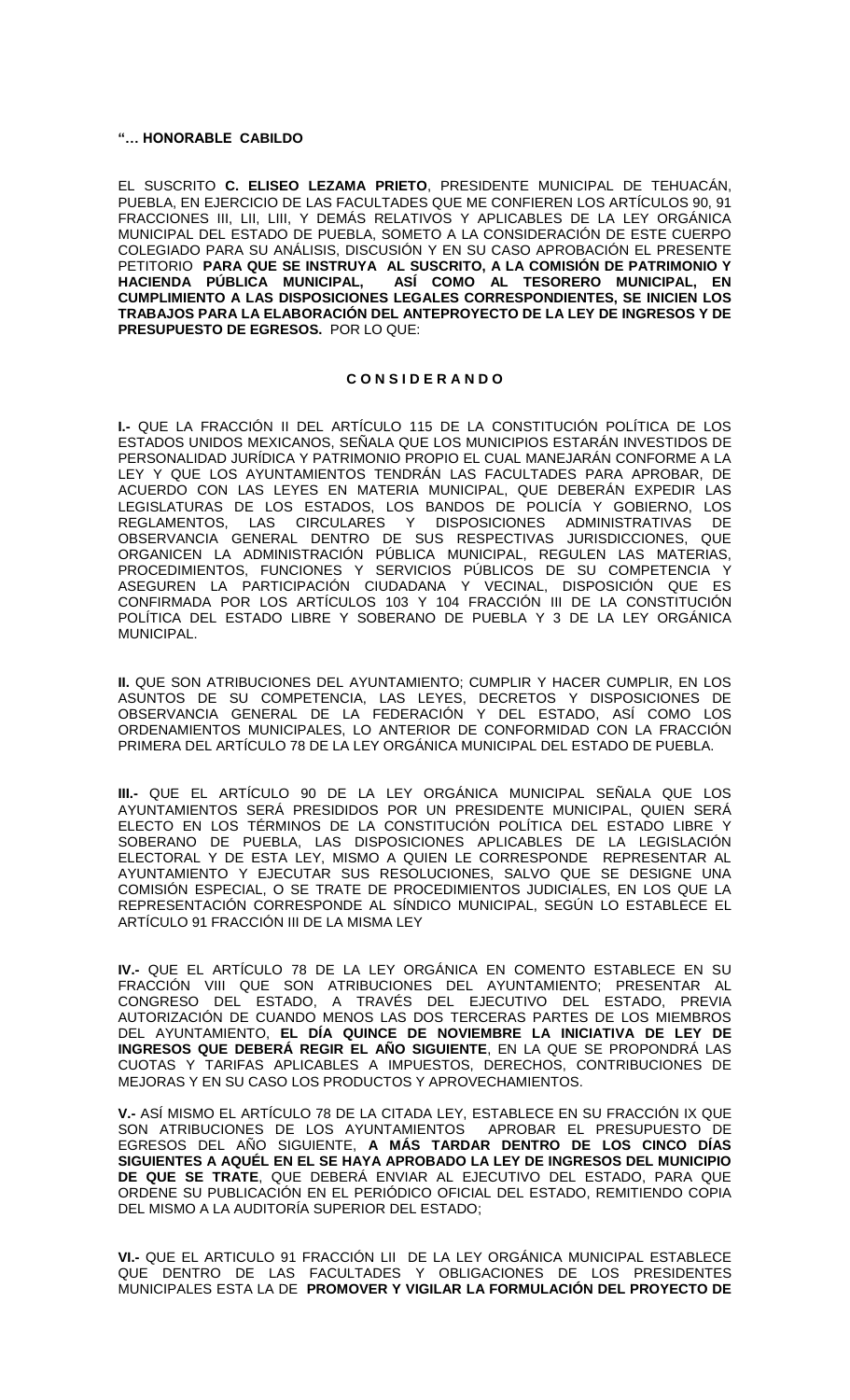**PRESUPUESTO DE INGRESOS DEL MUNICIPIO PARA EL EJERCICIO INMEDIATO**, SU ESTUDIO POR EL AYUNTAMIENTO, Y SU ENVÍO OPORTUNO AL CONGRESO DEL ESTADO, A TRAVÉS DEL EJECUTIVO DEL ESTADO, PARA SU APROBACIÓN;

**VII.-** ASÍ MISMO EL ARTÍCULO 91 FRACCIÓN LIII DE LA MISMA LEY, ESTABLECE QUE DENTRO DE LAS FACULTADES Y OBLIGACIONES DE LOS PRESIDENTES MUNICIPALES SE ENCUENTRA LA DE **PROMOVER Y VIGILAR LA FORMULACIÓN DEL PROYECTO DE PRESUPUESTO DE EGRESOS PARA EL EJERCICIO INMEDIATO** Y SOMETERLO AL AYUNTAMIENTO PARA SU APROBACIÓN Y PUBLICACIÓN EN EL PERIÓDICO OFICIAL DEL ESTADO, REMITIENDO COPIA DEL MISMO A LA AUDITORÍA SUPERIOR DEL ESTADO;

**VIII.-** QUE EL ARTÍCULO 92 DE LA LEY EN COMENTO ESTABLECE EN SU FRACCIÓN III QUE SON FACULTADES Y OBLIGACIONES DE LOS REGIDORES, ENTRE OTRAS, LA DE EJERCER LAS FACULTADES DE DELIBERACIÓN Y DECISIÓN DE LOS ASUNTOS QUE LE COMPETEN AL AYUNTAMIENTO, **Y COLABORAR EN LA ELABORACIÓN DE LOS PRESUPUESTOS DE INGRESOS Y EGRESOS DEL MUNICIPIO;**

**IX.-** QUE DE CONFORMIDAD CON EL ARTÍCULO 145 DE LA MULTICITADA LEY, LA COMISIÓN DE PATRIMONIO Y HACIENDA PÚBLICA MUNICIPAL, EL PRESIDENTE MUNICIPAL Y DEMÁS COMISIONES QUE DETERMINE EL AYUNTAMIENTO, **A MÁS TARDAR EN LA PRIMERA QUINCENA DEL MES DE OCTUBRE DE CADA AÑO**, ELABORARÁN EL ANTEPROYECTO DE LEY DE INGRESOS Y DE PRESUPUESTO DE EGRESOS.

**X.-** QUE EL ARTICULO 166 EN SU FRACCIÓN XVI ESTIPULA QUE DENTRO DE LAS FACULTADES Y OBLIGACIONES DEL TESORERO ESTÁ LA DE PROPORCIONAR DE MANERA OPORTUNA AL AYUNTAMIENTO TODOS LOS DATOS E INFORMES QUE SEAN NECESARIOS PARA LA FORMULACIÓN DE LOS PRESUPUESTOS DE INGRESOS Y EGRESOS, VIGILANDO QUE SE AJUSTEN A LAS DISPOSICIONES DE ESTA LEY Y OTROS ORDENAMIENTOS APLICABLES, **ASÍ COMO PARTICIPAR EN LA ELABORACIÓN DE DICHOS PRESUPUESTOS**;

**XI.-** QUE EN VIRTUD DE QUE LOS TÉRMINOS ESTABLECIDOS POR LA LEY ORGÁNICA MUNICIPAL DEL ESTADO DE PUEBLA RESPECTO DE LOS PRESUPUESTOS DE INGRESOS Y EGRESOS PARA EL AÑO SIGUIENTE, ESTÁN PRÓXIMOS A CUMPLIRSE, ES NECESARIO SE INICIEN LOS TRABAJOS PARA SU ELABORACIÓN Y ASÍ ESTAR DANDO CUMPLIMIENTO A DICHAS OBLIGACIONES EN TIEMPO Y FORMA LEGALES.

POR LO ANTERIOR Y CON FUNDAMENTO EN LAS CONSIDERACIONES DE HECHO Y DE DERECHO ANTES SEÑALADAS**,** SOLICITO A ESTE HONORABLE CABILDO EL SIGUIENTE:

### **PETITORIO**

**UNICO.-** SE INSTRUYA AL SUSCRITO, A LA COMISIÓN DE PATRIMONIO Y HACIENDA PÚBLICA MUNICIPAL, ASÍ COMO AL TESORERO MUNICIPAL, INICIEN LA ELABORACIÓN DEL ANTEPROYECTO DE LA LEY DE INGRESOS Y EL PRESUPUESTO DE EGRESOS PARA EL EJERCICIO INMEDIATO DE ESTE MUNICIPIO, DE CONFORMIDAD CON LA LEGISLACIÓN APLICABLE.- ATENTAMENTE.- SUFRAGIO EFECTIVO, NO REELECCION.- TEHUACAN, PUE., A 12 DE SEPTIEMBRE DEL 2013.- C. ELISEO LEZAMA PRIETO.- PRESIDENTE MUNICIPAL CONSTITUCIONAL.- FIRMA ILEGIBLE".

SEÑOR PRESIDENTE MUNICIPAL, REGIDORES Y SINDICO MUNICIPAL, EN VOTACIÓN SE LES CONSULTA SI SE APRUEBA LA PROPUESTA PRESENTADA EN CUESTIÓN, LOS QUE ESTÉN POR LA AFIRMATIVA SÍRVANSE MANIFESTARLO LEVANTANDO LA MANO.

HABIÉNDOSE ANALIZADO AMPLIAMENTE EL CONTENIDO DEL DICTAMEN DE REFERENCIA, POR UNANIMIDAD CON 14 VOTOS A FAVOR, POR PARTE DE LOS INTEGRANTES DEL HONORABLE CABILDO, SE DETERMINA EL SIGUIENTE:

### **A C U E R D O**

**UNICO.-** SE INSTRUYE AL C. PRESIDENTE MUNICIPAL ELISEO LEZAMA PRIETO, A LA COMISIÓN DE PATRIMONIO Y HACIENDA PÚBLICA MUNICIPAL, ASÍ COMO AL TESORERO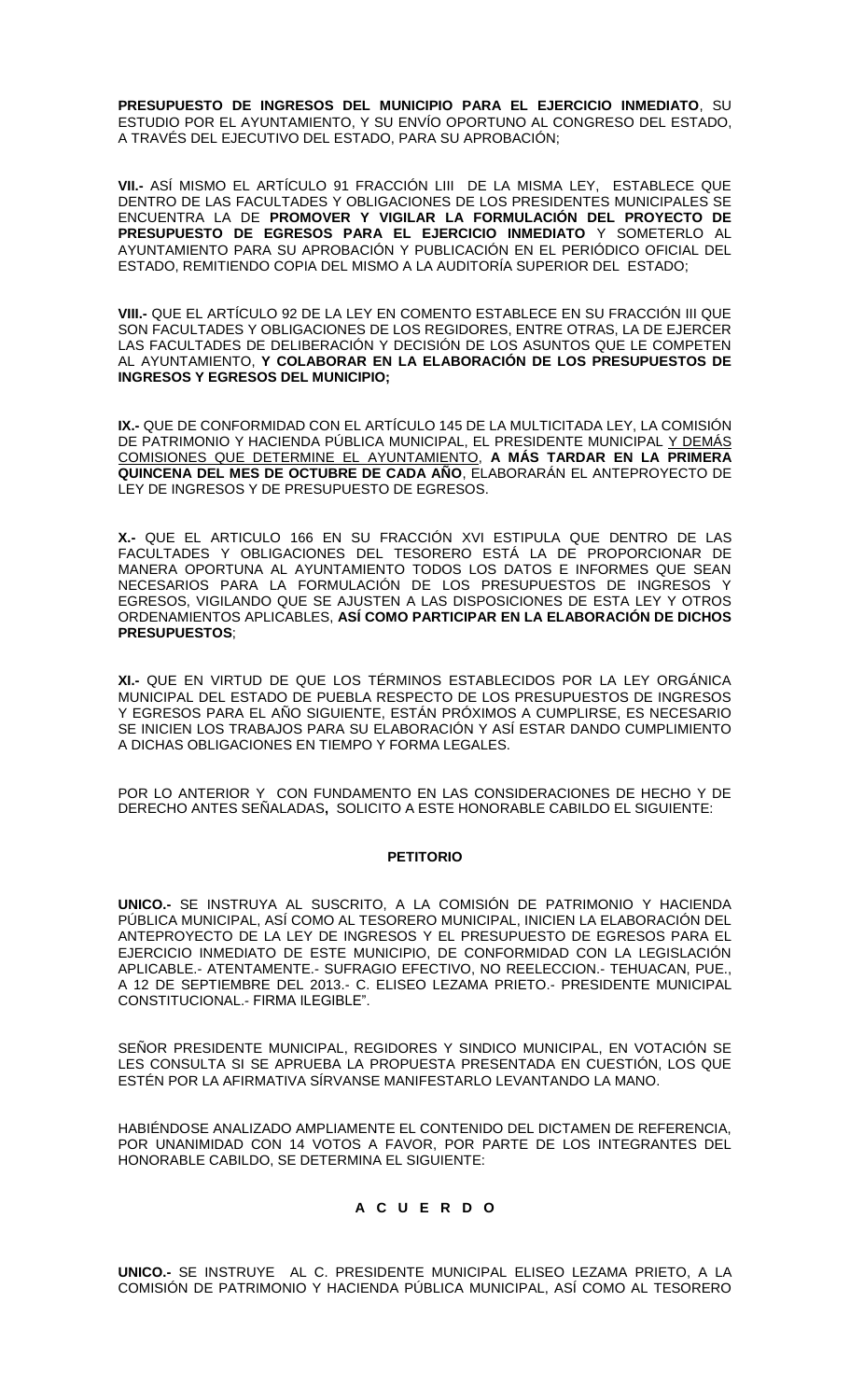MUNICIPAL, INICIEN LA ELABORACIÓN DEL ANTEPROYECTO DE LA LEY DE INGRESOS Y EL PRESUPUESTO DE EGRESOS PARA EL EJERCICIO INMEDIATO DE ESTE MUNICIPIO, DE CONFORMIDAD CON LA LEGISLACIÓN APLICABLE.

LO ANTERIOR CON FUNDAMENTO EN LOS DISPOSITIVOS LEGALES INVOCADOS EN EL PETITORIO DE REFERENCIA.

**COMISIÓN DE PATRIMONIO Y HACIENDA PÚBLICA MUNICIPAL.- ANÁLISIS, DISCUSIÓN Y EN SU CASO APROBACIÓN POR ESTE HONORABLE AYUNTAMIENTO, DEL DICTAMEN QUE VERSA SOBRE LA LICENCIA DE FUNCIONAMIENTO A LA PERSONA FÍSICA C. FERNANDO TERCERO TERCERO, CON EL GIRO DE RESTAURANT BAR, CON VENTA DE BEBIDAS ALCOHÓLICAS, UBICADO EN AV. REFORMA NORTE NO. 808 DE LA COL. BUENOS AIRES DE ESTA CIUDAD.**

SEÑORA REGIDORA, TIENE USTED EL USO DE LA PALABRA.

LA C. P. GABRIELA BRINGAS DELGADO, PROCEDE A DAR LECTURA AL DICTAMEN DE REFERENCIA, MISMO QUE A LA LETRA DICE:

### **"… HONORABLE CABILDO:**

LOS SUSCRITOS REGIDORES C.P. GRABRIELA BRINGAS DELGADO, LIC. GRETA GARCIA SALAZAR Y C. HUGO RUBEN BOLAÑOS CABRERA, PRESIDENTA E INTEGRANTES DE LA COMISIÓN DE PATRIMONIO Y HACIENDA PÚBLICA MUNICIPAL DEL HONORABLE Y HACIENDA PÚBLICA MUNICIPAL DEL HONORABLE AYUNTAMIENTO, POR ESTE MEDIO Y CON FUNDAMENTO EN LO DISPUESTO POR ÉL ARTICULO 92 FRACCIONES III, IV, V Y VII DE LA LEY ORGÁNICA MUNICIPAL SOMETEMOS A ESTE HONORABLE CUERPO COLEGIADO EL PRESENTE DICTAMEN PARA SU ESTUDIO Y APROBACIÓN BASADOS EN LOS SIGUIENTES:

### **CONSIDERANDOS.**

I.- QUE DE CONFORMIDAD DEL ARTICULO 115 CON LA FRACCIÓN II DE LA CONSTITUCIÓN POLÍTICA DE LOS ESTADOS UNIDOS MEXICANOS, LOS AYUNTAMIENTOS TENDRÁN FACULTADES PARA APROBAR, DE ACUERDO CON LAS LEYES EN MATERIA MUNICIPAL QUE DEBERÁN EXPEDIR LAS LEGISLATURAS DE LOS ESTADOS, LOS BANDOS DE POLICÍA Y GOBIERNO, LOS REGLAMENTOS, CIRCULARES Y DISPOSICIONES ADMINISTRATIVAS DE OBSERVANCIA GENERAL DENTRO DE SUS RESPECTIVAS JURISDICCIONES, QUE ORGANICEN LA ADMINISTRACIÓN PÚBLICA MUNICIPAL, REGULEN LAS MATERIAS, PROCEDIMIENTOS, FUNCIONES Y SERVICIOS PÚBLICOS DE SU COMPETENCIA Y ASEGUREN LA PARTICIPACIÓN CIUDADANA Y VECINAL; MISMAS DISPOSICIONES QUE SON TRASLADADAS AL ARTÍCULO 105 FRACCIÓN III DE LA CONSTITUCIÓN POLÍTICA DEL ESTADO LIBRE Y SOBERANO DE PUEBLA.

II.- QUE EL ARTÍCULO 78 FRACCIONES I, III, IV, XV Y LX DE LA LEY ORGÁNICA MUNICIPAL, DETERMINA DENTRO DE LAS ATRIBUCIONES DE LOS AYUNTAMIENTOS EL CUMPLIR Y HACER CUMPLIR, EN LOS ASUNTOS DE SU COMPETENCIA, LAS LEYES, DECRETOS Y DISPOSICIONES DE OBSERVANCIA GENERAL DE LA FEDERACIÓN Y DEL ESTADO, ASÍ COMO LOS ORDENAMIENTOS MUNICIPALES; APROBAR SU ORGANIZACIÓN Y DIVISIÓN ADMINISTRATIVAS, DE ACUERDO CON LAS NECESIDADES DEL MUNICIPIO; EXPEDIR BANDOS DE POLICÍA Y GOBIERNO, REGLAMENTOS, CIRCULARES Y DISPOSICIONES ADMINISTRATIVAS DE OBSERVANCIA GENERAL, REFERENTES A SU ORGANIZACIÓN, FUNCIONAMIENTO, SERVICIOS PÚBLICOS QUE DEBAN PRESTAR Y DEMÁS ASUNTOS DE SU COMPETENCIA, SUJETÁNDOSE A LAS BASES NORMATIVAS ESTABLECIDAS POR LA CONSTITUCIÓN POLÍTICA DEL ESTADO LIBRE Y SOBERANO DE PUEBLA, VIGILANDO SU OBSERVANCIA Y APLICACIÓN; DESIGNAR DE ENTRE LOS REGIDORES A QUIENES DEBAN INTEGRAR LAS COMISIONES QUE SE DETERMINAN EN LA PRESENTE LEY Y LAS DEMÁS QUE LE CONFIERAN LAS LEYES Y ORDENAMIENTOS VIGENTES EN EL MUNICIPIO;

III.- QUE EL ARTÍCULO 92 DE LA MISMA LEY ARRIBA INVOCADA ESTIPULA EN SUS FRACCIONES III, IV, V Y VII QUE SON FACULTADES Y OBLIGACIONES DE LOS REGIDORES EL EJERCER LAS FACULTADES DE DELIBERACIÓN Y DECISIÓN DE LOS ASUNTOS QUE LE COMPETEN AL AYUNTAMIENTO, FORMAR PARTE DE LAS COMISIONES PARA LAS QUE FUEREN DESIGNADOS POR ÉSTE Y DICTAMINAR E INFORMAR SOBRE LOS ASUNTOS QUE SE LES ENCOMIENDE; FORMULAR AL AYUNTAMIENTO LAS PROPUESTAS DE ORDENAMIENTOS EN ASUNTOS MUNICIPALES, Y PROMOVER TODO LO QUE CREAN CONVENIENTE AL BUEN SERVICIO PÚBLICO.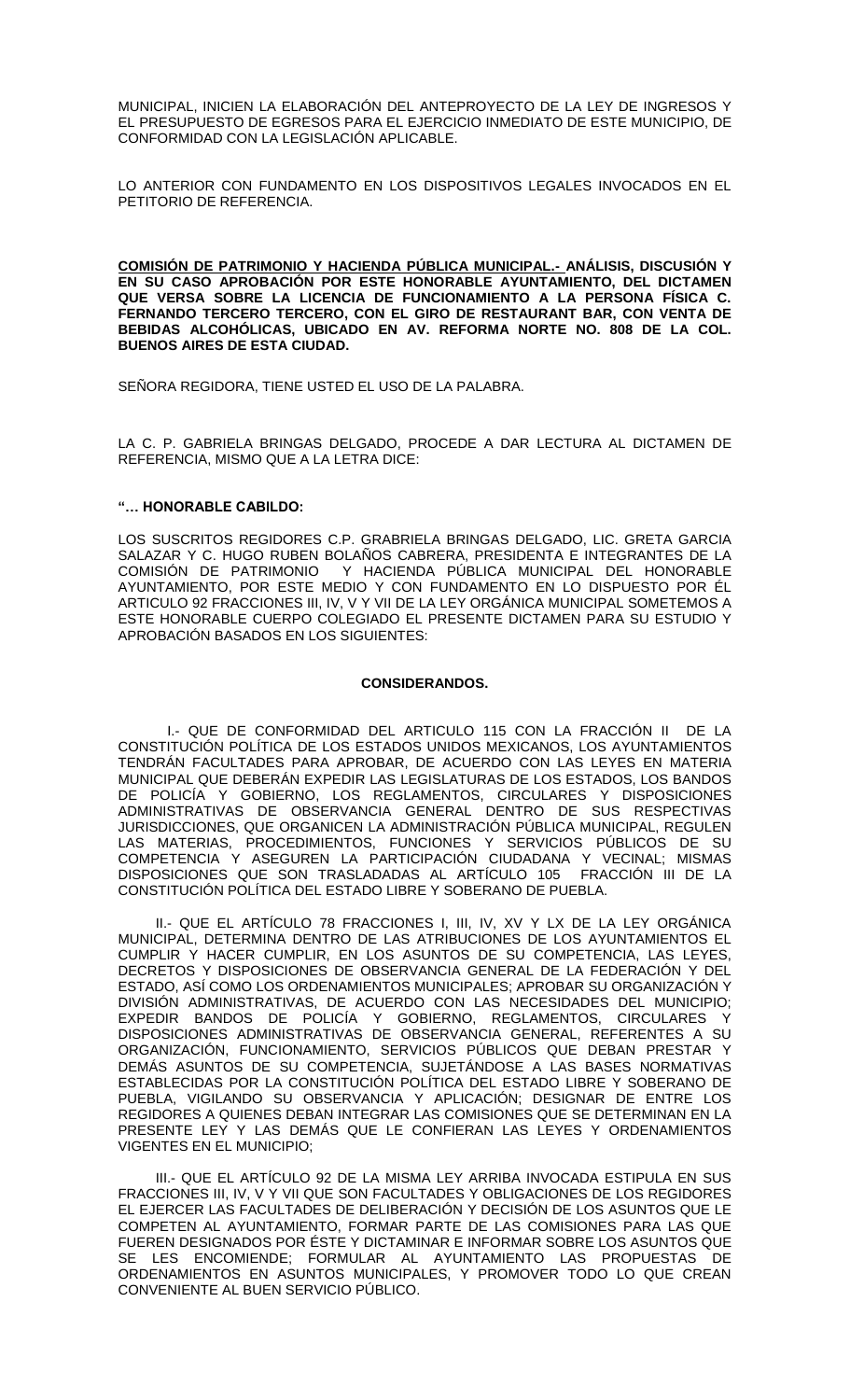IV.- QUE LA ANTERIOR DISPOSICIÓN, SE ARTICULA CON EL DISPOSITIVO 96 FRACCIÓN VIII DEL MISMO ORDENAMIENTO DEL QUE SE DESPRENDE ARMÓNICAMENTE QUE DENTRO DE LAS COMISIONES PERMANENTES DE REGIDORES SE ENCUENTRA LA DE COMISIÓN DE PATRIMONIO Y HACIENDA PÚBLICA MUNICIPAL DEL HONORABLE AYUNTAMIENTO DE LA QUE FORMAMOS PARTE LOS SUSCRITOS Y QUE FUE CONSTITUIDA EN CONCORDANCIA CON LOS RECURSOS Y NECESIDADES ESPECIFICAS DEL MUNICIPIO POR ACUERDO DEL HONORABLE PLENO DEL AYUNTAMIENTO EL QUINCE DE FEBRERO DE DOS MIL ONCE Y QUE DEBERÁ ANALIZAR, DISCUTIR Y PROPONER SOBRE LOS ASUNTOS COMPRENDIDOS EN ESAS MATERIAS.

V.- EL CUMPLIMIENTO DE LAS DISPOSICIONES DEL REGLAMENTO DE ESTABLECIMIENTOS CON VENTA DE BEBIDAS ALCOHÓLICAS, HOSPEDAJE Y CELEBRACIÓN DE ESPECTÁCULOS EN LA CIUDAD DE TEHUACÁN; PUEBLA, COMO LO ESTIPULA SU ARTÍCULO PRIMERO SON DE INTERÉS PÚBLICO Y APLICACIÓN GENERAL Y TIENE POR OBJETIVO REGULAR EL FUNCIONAMIENTO DE LOS ESTABLECIMIENTOS CUYO GIRO MERCANTIL SEA LA VENTA DE BEBIDAS ALCOHÓLICAS, DE SERVICIO DE HOSPEDAJE Y CELEBRACIÓN DE ESPECTÁCULOS.

VI.- LA APLICACIÓN DEL REGLAMENTO ANTES MENCIONADO CORRESPONDE AL AYUNTAMIENTO MUNICIPAL CONSTITUCIONAL DE TEHUACÁN, PUEBLA; ASÍ COMO SON ATRIBUCIONES DEL AYUNTAMIENTO COMO LO MARCA EL ARTÍCULO 4 Y 5 DEL MISMO,<br>FLIAR LOS HORARIOS DE FLINCIONAMIENTO DE LOS ESTABLECIMIENTOS CON FIJAR LOS HORARIOS DE FUNCIONAMIENTO DE LOS ESTABLECIMIENTOS CON GIRO DE VENTA DE BEBIDAS ALCOHÓLICAS, SERVICIO DE HOSPEDAJE Y CELEBRACIÓN DE ESPECTÁCULOS, ORDENAR LA SUSPENSIÓN DE ACTIVIDADES EN FECHA U HORAS DETERMINADAS, DE LOS ESTABLECIMIENTOS QUE OPEREN ALGUNOS DE LOS GIROS ESPECIALMENTE REGULADOS EN ESTE REGLAMENTO, CON EL OBJETO DE VIGILAR QUE NO SE ALTERE EL ORDEN Y LA SEGURIDAD PÚBLICA, *EXPEDIR LAS LICENCIAS Y PERMISOS DE FUNCIONAMIENTO EN LOS TÉRMINOS DEL MISMO REGLAMENTO*, RECIBIR LAS DECLARACIONES DE APERTURA DE LOS ESTABLECIMIENTOS QUE NO REQUIERAN DE LICENCIA PARA SU FUNCIONAMIENTO, DESIGNAR A LOS INSPECTORES RESPONSABLES DE VIGILAR EL DESARROLLO DE LOS ESPECTÁCULOS PÚBLICOS Y EL DEBIDO CUMPLIMIENTO SOBRE LA VENTA DE BEBIDAS ALCOHÓLICAS, DESIGNAR AL PERSONAL QUE LLEVARA A CABO LAS INSPECCIONES Y VISITAS A QUE SE REFIERE EL REGLAMENTO, APLICAR LAS SANCIONES PREVISTAS EN ESTE ORDENAMIENTO, SUBSTANCIAR EL PROCEDIMIENTO DE CANCELACIÓN DE LICENCIAS Y PERMISOS ASÍ COMO LAS DEMÁS QUE SEÑALA EL REGLAMENTO U OTRAS DISPOSICIONES APLICABLES.

VII.- COMO LO MARCA EL ARTÍCULO 12 DEL REGLAMENTO DE ESTABLECIMIENTOS CON VENTA DE BEBIDAS ALCOHÓLICAS, HOSPEDAJE Y CELEBRACIÓN DE ESPECTÁCULOS EN LA CIUDAD, QUEDAN SUJETOS AL REQUISITO DE LICENCIAS DE FUNCIONAMIENTO, ÚNICA Y EXCLUSIVAMENTE LOS ESTABLECIMIENTOS MERCANTILES CUYO GIRO IMPLIQUE LA ENAJENACIÓN O EXPENDIO DE BEBIDAS ALCOHÓLICAS, ASÍ MISMO DEBERÁN CONTAR CON LOS PERMISOS TODOS LOS ESPECTÁCULOS PÚBLICOS QUE SE REALICEN DENTRO DEL MUNICIPIO DE TEHUACÁN, PUEBLA.

VIII.- QUE EL REGLAMENTO DE ESTABLECIMIENTOS CON VENTA DE BEBIDAS ALCOHÓLICAS, HOSPEDAJE Y CELEBRACIÓN DE ESPECTÁCULOS EN ESTA CIUDAD, ESTABLECE EN SU ARTÍCULO 2° FRACCIÓN VIII, LAS LICENCIAS DE FUNCIONAMIENTO ES EL DOCUMENTO OFICIAL OTORGADO FORMALMENTE POR EL H. AYUNTAMIENTO A UNA PERSONA FÍSICA O MORAL, UNA VEZ CUMPLIDOS LOS REQUISITOS ADMINISTRATIVOS Y CONDICIONES ESTABLECIDAS EN LA LEY Y EN EL PRESENTE REGLAMENTO.

IX.- ASÍ MISMO DICHO REGLAMENTO MENCIONA EN SUS ARTÍCULOS 35 QUE LOS INTERESADOS EN OBTENER DEL AYUNTAMIENTO LAS LICENCIAS CORRESPONDIENTES PARA LA OPERACIÓN DE ESTABLECIMIENTOS MERCANTILES, DEBERÁN CONTAR PREVIAMENTE CON:

- LICENCIA DE USO DE SUELO
- AUTORIZACIÓN SANITARIA EN CASO DE QUE SE REQUIERA
- LA AUTORIZACIÓN DE USO Y OCUPACIÓN, EN SU CASO A QUE SE REFIERE EL CITADO REGLAMENTO DE CONSTRUCCIONES.

PRESENTAR SOLICITUD POR ESCRITO ANTE EL AYUNTAMIENTO CON LOS SIGUIENTES DOCUMENTOS:

 NOMBRE, DOMICILIO, REGISTRO FEDERAL DE CONTRIBUYENTES Y NACIONALIDAD DEL SOLICITANTE, SI ES EXTRANJERO DEBERÁ COMPROBAR QUE ESTÁ AUTORIZADO POR LA SECRETARÍA DE GOBERNACIÓN PARA DEDICARSE A LA ACTIVIDAD RESPECTIVA, SI SE TRATA DE PERSONA MORAL SU REPRESENTANTE LEGAL ACOMPAÑARA TESTIMONIO O COPIA DE LA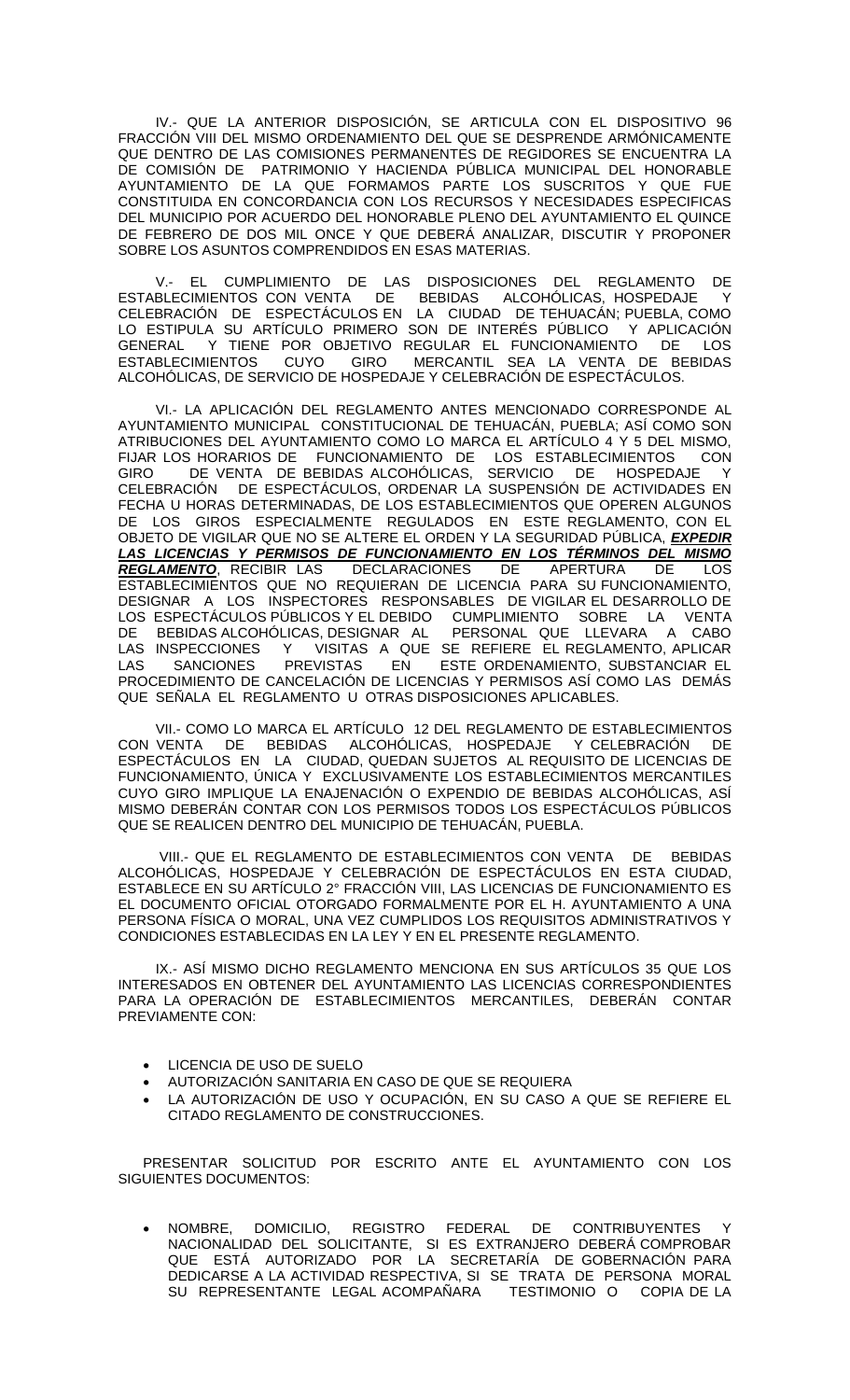ESCRITURA CONSTITUTIVA Y EL DOCUMENTO QUE ACREDITE SU PERSONALIDAD, UBICACIÓN DEL LOCAL DONDE PRETENDE ESTABLECERSE;

- ANEXAR A LA SOLICITUD UN CROQUIS DONDE SE INDIQUE EN FORMA CLARA Y PRECISA LA UBICACIÓN Y DISTRIBUCIÓN DEL LOCAL,
- CONTAR CON LOS ACCESORIOS NECESARIOS PARA LA PRESENTACIÓN DEL GIRO QUE PRETENDA REALIZAR Y
- EL TÍTULO DE PROPIEDAD DEL INMUEBLE O COPIA DEL CONTRATO EN QUE SE ACREDITE EL DERECHO AL USO Y GOCE DEL MISMO, DEBIDAMENTE REGISTRADO EN LA TESORERÍA DE ESTE AYUNTAMIENTO.

X.- RECIBIDA LA SOLICITUD ACOMPAÑADA DE LOS DOCUMENTOS Y REQUISITOS A QUE SE REFIERE EL ARTÍCULO ANTERIOR EL AYUNTAMIENTO DEBERÁ PROCEDER EN UN PLAZO MÁXIMO DE TREINTA DÍAS, A EXPEDIR LA LICENCIA CORRESPONDIENTE. EL AYUNTAMIENTO, PODRÁ DENTRO DEL PLAZO SEÑALADO, REALIZAR VISITAS PARA VERIFICAR QUE EL ESTABLECIMIENTO REÚNA CONDICIONES MANIFESTADAS EN LA SOLICITUD RESPECTIVA.

XI.- LA LEY DE HACIENDA MUNICIPAL MARCA COMO INGRESOS PROPIOS DE LA HACIENDA MUNICIPAL LOS DERECHOS CAUSADOS POR LA EXPEDICIÓN DE LICENCIAS, PERMISOS AUTORIZACIONES PARA EL FUNCIONAMIENTO DE ESTABLECIMIENTOS O LOCALES, CUYOS GIROS SEAN LA ENAJENACIÓN DE BEBIDAS ALCOHÓLICAS O LA PRESTACIÓN DE SERVICIOS QUE INCLUYAN. ASÍ EN SU ARTÍCULO 98 Y 99 ESTIPULA QUE SERÁN SUJETOS DE ESTOS DERECHOS, SIN PERJUICIO DE LO QUE DISPONE LA LEY DE INGRESOS, LAS PERSONAS FÍSICAS O MORALES QUE ENAJENEN BEBIDAS ALCOHÓLICAS O LA PRESTACIÓN DE SERVICIOS QUE INCLUYAN EL EXPENDIO DE DICHAS BEBIDAS, Y QUE REQUIERAN PARA SU ACTIVIDAD LA EXPEDICIÓN POR PARTE DEL AYUNTAMIENTO DE UNA LICENCIA, PERMISO O AUTORIZACIÓN, DE LA MISMA FORMA LOS DERECHOS A QUE SE REFIERE ESTE CAPÍTULO, SE CAUSARÁN Y PAGARÁN DE ACUERDO A LAS CUOTAS Y TARIFAS QUE PARA CADA GIRO ESTABLEZCA LA LEY DE INGRESOS DEL MUNICIPIO.

XII.- EN CONCORDANCIA CON LO ANTERIOR, LA LEY DE INGRESOS PARA EL EJERCICIO FISCAL 2013 DETERMINA EN SU ARTÍCULO 26 FRACCIÓN I LAS CUOTAS QUE DEBERÁN DE PAGARSE POR EL OTORGAMIENTO DE LICENCIAS DE FUNCIONAMIENTO DE ESTABLECIMIENTOS O LOCALES CUYO GIRO IMPLIQUE LA ENAJENACIÓN O EXPENDIO DE BEBIDAS ALCOHÓLICAS REALIZADAS TOTAL O PARCIALMENTE AL PÚBLICO, SIENDO EL CASO QUE NOS OCUPA EL SIGUIENTES:

#### RESTAURANT-BAR, CON VENTA DE BEBIDAS ALCOHÓLICAS, CON UN COSTO ESTIPULADO EN LA LEY DE INGRESOS VIGENTE DE \$97,421.50

LA CUOTA DEL COSTO MENCIONADO DEBERÁ DE CUBRIRSE POR EL INTERESADO EN LAS CAJAS DE LA TESORERÍA MUNICIPAL PREVIA A LA EXPEDICIÓN DE LA LICENCIA Y UNA VEZ AUTORIZADA.

XIII.- **EL CÓDIGO FISCAL MUNICIPAL EN SU ARTÍCULO 43 FRACCIÓN III** DETERMINA QUE SON FACULTADES DE LAS AUTORIDADES FISCALES MUNICIPALES EXPEDIR CIRCULARES PARA DAR A CONOCER A LAS DIVERSAS DEPENDENCIAS O UNIDADES ADMINISTRATIVAS, *EL CRITERIO QUE DEBERÁN SEGUIR EN CUANTO A LA APLICACIÓN DE LAS NORMAS TRIBUTARIAS.* COMO ES EL CASO DE LA LEY DE INGRESOS ANTES CITADA. EN EJERCICIO DE DICHA DISPOSICIÓN LA **LEY ORGÁNICA MUNICIPAL** FACULTA AL TESORERO MUNICIPAL A FIN DE EJERCER LAS ATRIBUCIONES QUE EN LA LEGISLACIÓN HACENDARÍA SE CONFIEREN A LAS AUTORIDADES FISCALES MUNICIPALES.

XIV. QUE CON FECHA 30 DE AGOSTO DEL DOS MIL TRECE, LA PERSONA FÍSICA C. FERNANDO TERCERO TERCERO SOLICITO A ESTE H. AYUNTAMIENTO A TRAVÉS DE LA DIRECCIÓN DE NORMATIVIDAD COMERCIAL MUNICIPAL LICENCIA DE FUNCIONAMIENTO CON EL GIRO DE RESTAURANT-BAR, CON VENTA DE BEBIDAS ALCOHÓLICAS, SOLICITANDO SE AUTORICE CON DOMICILIO DE FUNCIONAMIENTO PARA ESTA, EL UBICADO EN AVENIDA REFORMA NORTE NUMERO 808, DE LA COLONIA BUENOS AIRES DE ESTA CIUDAD, SOLICITUD QUE FUE PRESENTADA DEBIDAMENTE REQUISITADA, CUMPLIENDO Y ACREDITANDO LOS EXTREMOS LEGALES MARCADOS POR EL REGLAMENTO.

XV. QUE EN CUMPLIMIENTO AL ACUERDO DE CABILDO DE FECHA 16 DE OCTUBRE DEL 2011, LOS INTEGRANTES DE ESTA COMISIÓN ACUDIMOS FÍSICAMENTE AL LUGAR DONDE SE PRETENDE INSTALAR EL RESTAURANT-BAR, CON VENTA DE BEBIDAS <u>ALCOHOLICAS</u> DESCRITO EN EL CUERPO DEL PRESENTE DICTAMEN, Y NOS PERCATAMOS DE QUE CUMPLE CON TODOS LOS REQUISITOS PARA DICHO GIRO, POR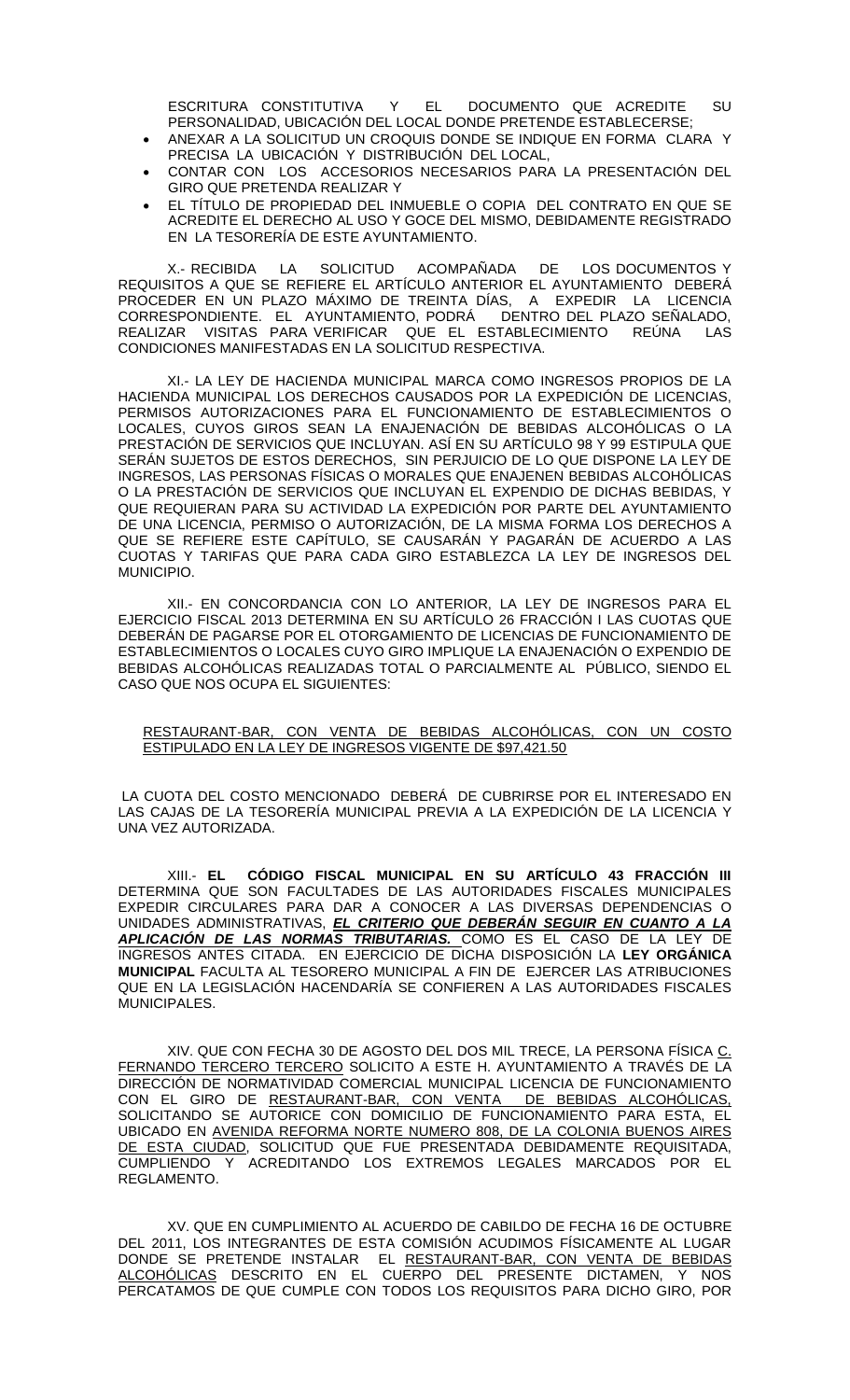LO QUE A CRITERIO DE LOS SUSCRITOS NO EXISTE INCONVENIENTE LEGAL O FÍSICO ALGUNO PARA QUE SE ESTABLEZCA EL MISMO.

POR LO ANTERIORMENTE EXPUESTO Y CON FUNDAMENTO EN LAS DISPOSICIONES CITADAS; LA SUSCRITA COMISIÓN DE PATRIMONIO Y HACIENDA PUBLICA MUNICIPAL DEL HONORABLE AYUNTAMIENTO, SOLICITA A DE ESTE HONORABLE CUERPO COLEGIADO EL SIGUIENTE.

#### **DICTAMEN**

**PRIMERO.-** SE AUTORICE LA LICENCIA DE FUNCIONAMIENTO A LA PERSONA FÍSICA C. FERNANDO TERCERO TERCERO, CON EL GIRO DE RESTAURANT-BAR, CON VENTA DE BEBIDAS ALCOHÓLICAS UBICADO EN AVENIDA REFORMA NORTE NUMERO 808 DE LA COLONIA BUENOS AIRES, ESTA CIUDAD.

**SEGUNDO.-** SE INSTRUYA A LA TESORERÍA MUNICIPAL, ASÍ COMO A LA DIRECCIÓN DE NORMATIVIDAD COMERCIAL A FIN DE QUE SE REALICE EL PAGO POR LA CANTIDAD DE \$97,421.50 COMO DERECHOS DE LA LICENCIA DE FUNCIONAMIENTO ANTES MENCIONADA, YA QUE UNA VEZ PRESENTANDO EL RECIBO ORIGINAL DE MISMO SE PROCEDA A OTORGAR LA LICENCIA AL SOLICITANTE.- **A T E N T A M E N T E.-** "COMPROMETIDOS CONTIGO".- **TEHUACÁN, PUEBLA, A 04 DE SEPTIEMBRE DEL 2013.- LAS COMISION DE PATRIMONIO Y HACIENDA PÚBLICA MUNICIPAL DEL HONORABLE AYUNTAMIENTO.- CONTADORA PUBLICO GABRIELA BRINGAS DELGADO.- PRESIDENTE.- LICENCIADA GRETA GARCIA SALAZAR.- C. HUGO RUBEN BOLAÑOS CABRERA.- FIRMAS ILEGIBLES".**

SEÑOR PRESIDENTE MUNICIPAL, REGIDORES Y SINDICO MUNICIPAL, EN VOTACIÓN SE LES CONSULTA SI SE APRUEBA LA PROPUESTA PRESENTADA EN CUESTIÓN, LOS QUE ESTÉN POR LA AFIRMATIVA SÍRVANSE MANIFESTARLO LEVANTANDO LA MANO.

HABIÉNDOSE ANALIZADO AMPLIAMENTE EL CONTENIDO DEL DICTAMEN DE REFERENCIA, POR UNANIMIDAD CON 14 VOTOS A FAVOR, POR PARTE DE LOS INTEGRANTES DEL HONORABLE CABILDO, SE DETERMINA EL SIGUIENTE:

### **A C U E R D O**

**PRIMERO.-** SE AUTORIZA LA LICENCIA DE FUNCIONAMIENTO A LA PERSONA FÍSICA C. FERNANDO TERCERO TERCERO CON EL GIRO DE RESTAURANT-BAR, CON VENTA DE BEBIDAS ALCOHÓLICAS UBICADO EN AVENIDA REFORMA NORTE NUMERO 808 DE LA COLONIA BUENOS AIRES, ESTA CIUDAD.

**SEGUNDO.-** SE INSTRUYE A LA TESORERÍA MUNICIPAL, ASÍ COMO A LA DIRECCIÓN DE NORMATIVIDAD COMERCIAL A FIN DE QUE SE REALICE EL PAGO POR LA CANTIDAD DE \$97,421.50 COMO DERECHOS DE LA LICENCIA DE FUNCIONAMIENTO ANTES MENCIONADA, YA QUE UNA VEZ PRESENTANDO EL RECIBO ORIGINAL DEL MISMO SE PROCEDA A OTORGAR LA LICENCIA AL SOLICITANTE.

LO ANTERIOR CON FUNDAMENTO EN LOS DISPOSITIVOS LEGALES INVOCADOS EN EL DICTAMEN DE REFERENCIA.

**COMISIÓN DE PATRIMONIO Y HACIENDA PÚBLICA MUNICIPAL.- ANÁLISIS, DISCUSIÓN Y EN SU CASO APROBACIÓN POR ESTE HONORABLE AYUNTAMIENTO, DEL DICTAMEN QUE VERSA SOBRE LA LICENCIA DE FUNCIONAMIENTO A LA PERSONA FISICA C. MELISSA SARAHI LOPEZ ROMERO, CON EL GIRO DE LONCHERÍA CON VENTA DE CERVEZA CON LOS ALIMENTOS ÚNICAMENTE, UBICADO EN 1 OTE. NO. 303 DE LA COL. CENTRO DE ESTA CIUDAD.**

SEÑORA REGIDORA, TIENE USTED EL USO DE LA PALABRA.

LA C. P. GABRIELA BRINGAS DELGADO, PROCEDE A DAR LECTURA AL DICTAMEN DE REFERENCIA, MISMO QUE A LA LETRA DICE: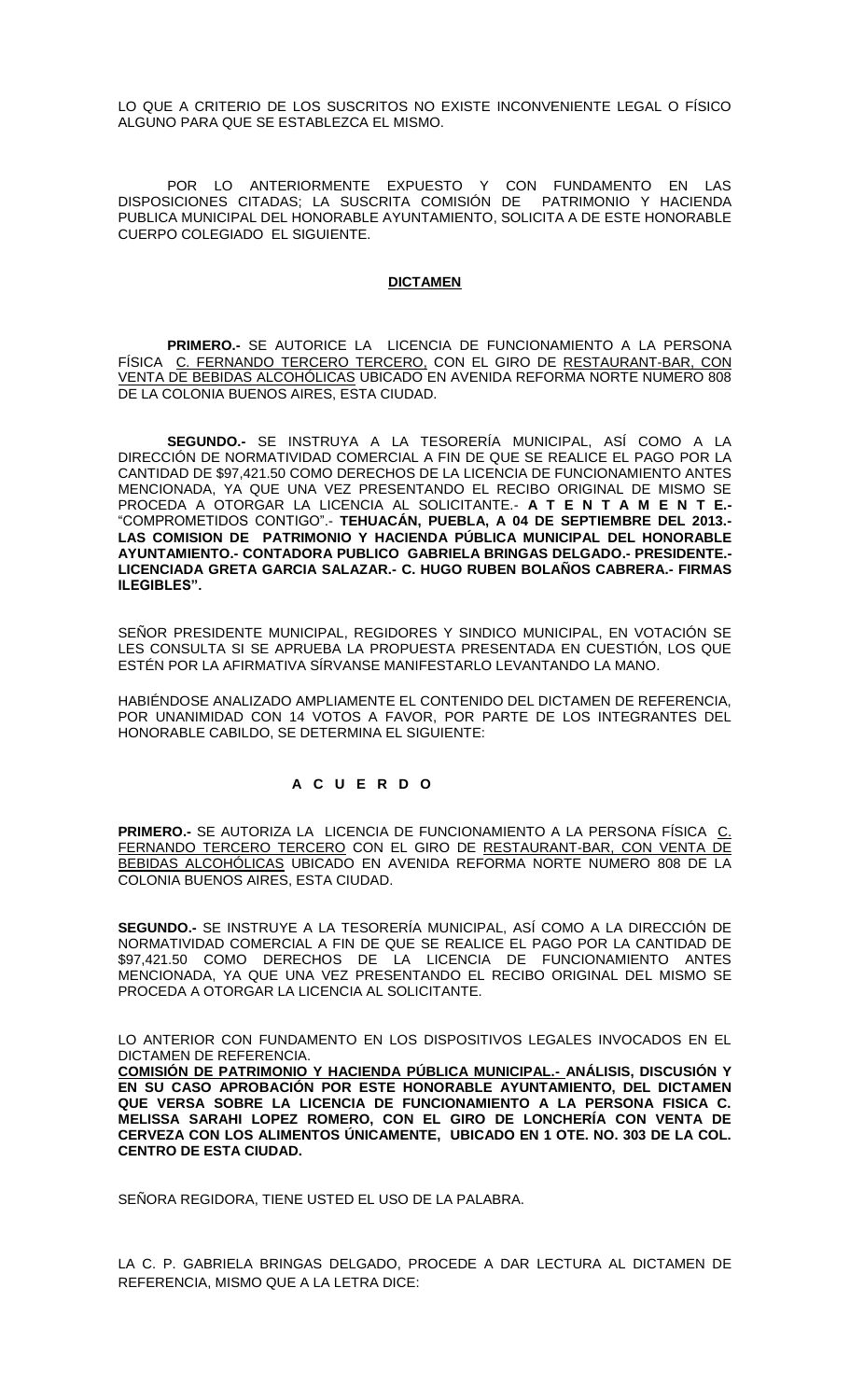#### **"… HONORABLE CABILDO:**

LOS SUSCRITOS REGIDORES C.P. GRABRIELA BRINGAS DELGADO, LIC. GRETA GARCIA SALAZAR Y C. HUGO RUBEN BOLAÑOS CABRERA, PRESIDENTA E INTEGRANTES DE LA COMISIÓN DE PATRIMONIO Y HACIENDA PÚBLICA MUNICIPAL DEL HONORABLE Y HACIENDA PÚBLICA MUNICIPAL DEL HONORABLE AYUNTAMIENTO, POR ESTE MEDIO Y CON FUNDAMENTO EN LO DISPUESTO POR ÉL ARTICULO 92 FRACCIONES III, IV, V Y VII DE LA LEY ORGÁNICA MUNICIPAL SOMETEMOS A ESTE HONORABLE CUERPO COLEGIADO EL PRESENTE DICTAMEN PARA SU ESTUDIO Y APROBACIÓN BASADOS EN LOS SIGUIENTES:

#### **CONSIDERANDOS.**

I.- QUE DE CONFORMIDAD DEL ARTICULO 115 CON LA FRACCIÓN II DE LA CONSTITUCIÓN POLÍTICA DE LOS ESTADOS UNIDOS MEXICANOS, LOS AYUNTAMIENTOS TENDRÁN FACULTADES PARA APROBAR, DE ACUERDO CON LAS LEYES EN MATERIA MUNICIPAL QUE DEBERÁN EXPEDIR LAS LEGISLATURAS DE LOS ESTADOS, LOS BANDOS DE POLICÍA Y GOBIERNO, LOS REGLAMENTOS, CIRCULARES Y DISPOSICIONES ADMINISTRATIVAS DE OBSERVANCIA GENERAL DENTRO DE SUS RESPECTIVAS JURISDICCIONES, QUE ORGANICEN LA ADMINISTRACIÓN PÚBLICA MUNICIPAL, REGULEN LAS MATERIAS, PROCEDIMIENTOS, FUNCIONES Y SERVICIOS PÚBLICOS DE SU COMPETENCIA Y ASEGUREN LA PARTICIPACIÓN CIUDADANA Y VECINAL; MISMAS DISPOSICIONES QUE SON TRASLADADAS AL ARTÍCULO 105 FRACCIÓN III DE LA CONSTITUCIÓN POLÍTICA DEL ESTADO LIBRE Y SOBERANO DE PUEBLA.

II.- QUE EL ARTÍCULO 78 FRACCIONES I, III, IV, XV Y LX DE LA LEY ORGÁNICA MUNICIPAL, DETERMINA DENTRO DE LAS ATRIBUCIONES DE LOS AYUNTAMIENTOS EL CUMPLIR Y HACER CUMPLIR, EN LOS ASUNTOS DE SU COMPETENCIA, LAS LEYES, DECRETOS Y DISPOSICIONES DE OBSERVANCIA GENERAL DE LA FEDERACIÓN Y DEL ESTADO, ASÍ COMO LOS ORDENAMIENTOS MUNICIPALES; APROBAR SU ORGANIZACIÓN Y DIVISIÓN ADMINISTRATIVAS, DE ACUERDO CON LAS NECESIDADES DEL MUNICIPIO; EXPEDIR BANDOS DE POLICÍA Y GOBIERNO, REGLAMENTOS, CIRCULARES DISPOSICIONES ADMINISTRATIVAS DE OBSERVANCIA GENERAL, REFERENTES A SU ORGANIZACIÓN, FUNCIONAMIENTO, SERVICIOS PÚBLICOS QUE DEBAN PRESTAR Y DEMÁS ASUNTOS DE SU COMPETENCIA, SUJETÁNDOSE A LAS BASES NORMATIVAS ESTABLECIDAS POR LA CONSTITUCIÓN POLÍTICA DEL ESTADO LIBRE Y SOBERANO DE PUEBLA, VIGILANDO SU OBSERVANCIA Y APLICACIÓN; DESIGNAR DE ENTRE LOS REGIDORES A QUIENES DEBAN INTEGRAR LAS COMISIONES QUE SE DETERMINAN EN LA PRESENTE LEY Y LAS DEMÁS QUE LE CONFIERAN LAS LEYES Y ORDENAMIENTOS VIGENTES EN EL MUNICIPIO;

III.- QUE EL ARTÍCULO 92 DE LA MISMA LEY ARRIBA INVOCADA ESTIPULA EN SUS FRACCIONES III, IV, V Y VII QUE SON FACULTADES Y OBLIGACIONES DE LOS REGIDORES EL EJERCER LAS FACULTADES DE DELIBERACIÓN Y DECISIÓN DE LOS ASUNTOS QUE LE COMPETEN AL AYUNTAMIENTO, FORMAR PARTE DE LAS COMISIONES PARA LAS QUE FUEREN DESIGNADOS POR ÉSTE Y DICTAMINAR E INFORMAR SOBRE LOS ASUNTOS QUE SE LES ENCOMIENDE; FORMULAR AL AYUNTAMIENTO LAS PROPUESTAS DE ORDENAMIENTOS EN ASUNTOS MUNICIPALES, Y PROMOVER TODO LO QUE CREAN CONVENIENTE AL BUEN SERVICIO PÚBLICO.

IV.- QUE LA ANTERIOR DISPOSICIÓN, SE ARTICULA CON EL DISPOSITIVO 96 FRACCIÓN VIII DEL MISMO ORDENAMIENTO DEL QUE SE DESPRENDE ARMÓNICAMENTE QUE DENTRO DE LAS COMISIONES PERMANENTES DE REGIDORES SE ENCUENTRA LA DE COMISIÓN DE PATRIMONIO Y HACIENDA PÚBLICA MUNICIPAL DEL HONORABLE AYUNTAMIENTO DE LA QUE FORMAMOS PARTE LOS SUSCRITOS Y QUE FUE CONSTITUIDA EN CONCORDANCIA CON LOS RECURSOS Y NECESIDADES ESPECIFICAS DEL MUNICIPIO POR ACUERDO DEL HONORABLE PLENO DEL AYUNTAMIENTO EL QUINCE DE FEBRERO DE DOS MIL ONCE Y QUE DEBERÁ ANALIZAR, DISCUTIR Y PROPONER SOBRE LOS ASUNTOS COMPRENDIDOS EN ESAS MATERIAS.

V.- EL CUMPLIMIENTO DE LAS DISPOSICIONES DEL REGLAMENTO DE<br>BLECIMIENTOS CON VENTA DE BEBIDAS ALCOHÓLICAS, HOSPEDAJE Y ESTABLECIMIENTOS CON VENTA DE BEBIDAS ALCOHÓLICAS, HOSPEDAJE Y CELEBRACIÓN DE ESPECTÁCULOS EN LA CIUDAD DE TEHUACÁN; PUEBLA, COMO LO ESTIPULA SU ARTÍCULO PRIMERO SON DE INTERÉS PÚBLICO Y APLICACIÓN GENERAL Y TIENE POR OBJETIVO REGULAR EL FUNCIONAMIENTO DE LOS ESTABLECIMIENTOS CUYO GIRO MERCANTIL SEA LA VENTA DE BEBIDAS ALCOHÓLICAS, DE SERVICIO DE HOSPEDAJE Y CELEBRACIÓN DE ESPECTÁCULOS.

VI.- LA APLICACIÓN DEL REGLAMENTO ANTES MENCIONADO CORRESPONDE AL AYUNTAMIENTO MUNICIPAL CONSTITUCIONAL DE TEHUACÁN, PUEBLA; ASÍ COMO SON ATRIBUCIONES DEL AYUNTAMIENTO COMO LO MARCA EL ARTÍCULO 4 Y 5 DEL MISMO,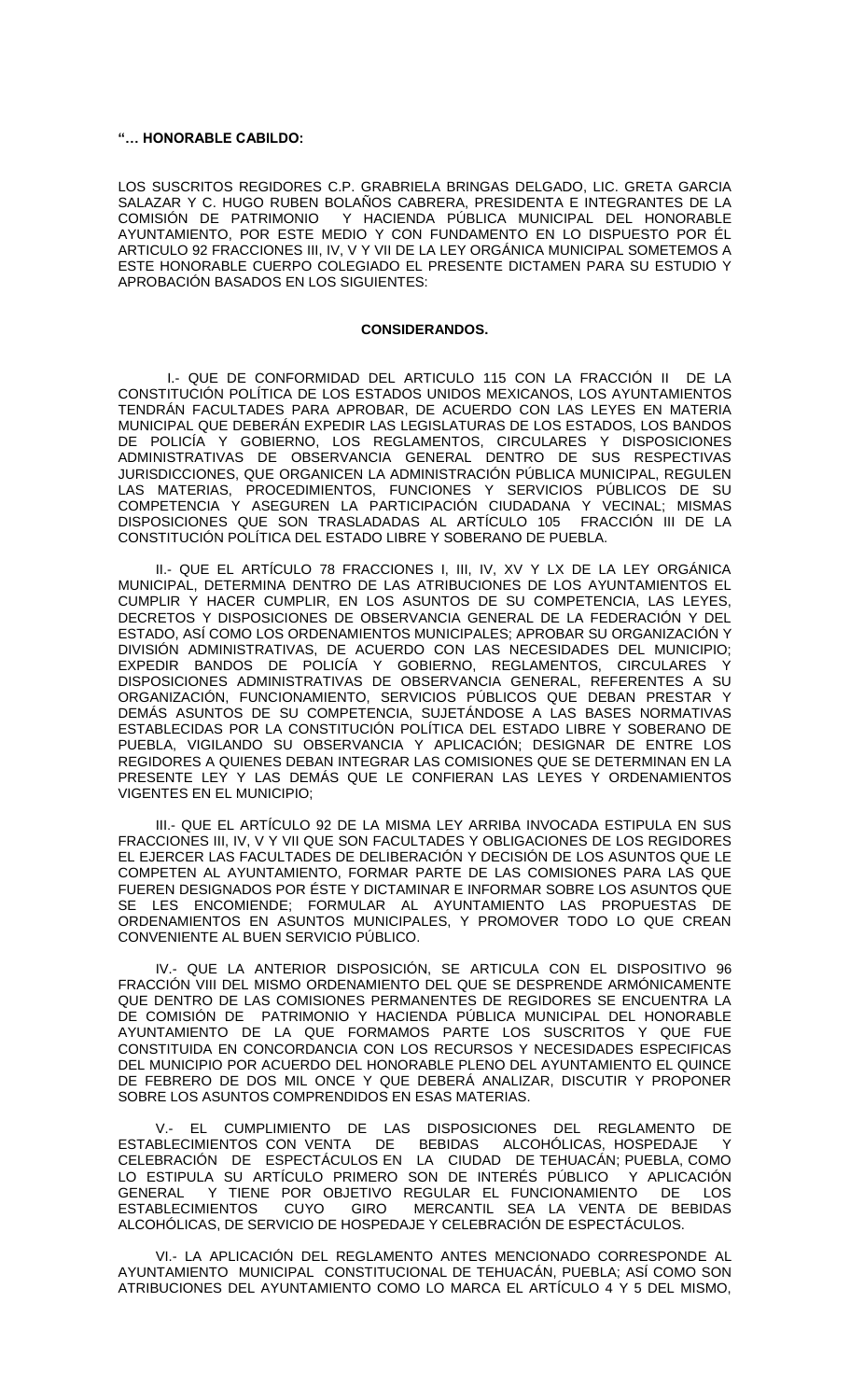FIJAR LOS HORARIOS DE FUNCIONAMIENTO DE LOS ESTABLECIMIENTOS CON GIRO DE VENTA DE BEBIDAS ALCOHÓLICAS, SERVICIO DE HOSPEDAJE Y CELEBRACIÓN DE ESPECTÁCULOS, ORDENAR LA SUSPENSIÓN DE ACTIVIDADES EN FECHA U HORAS DETERMINADAS, DE LOS ESTABLECIMIENTOS QUE OPEREN ALGUNOS DE LOS GIROS ESPECIALMENTE REGULADOS EN ESTE REGLAMENTO, CON EL OBJETO DE VIGILAR QUE NO SE ALTERE EL ORDEN Y LA SEGURIDAD PÚBLICA, *EXPEDIR LAS LICENCIAS Y PERMISOS DE FUNCIONAMIENTO EN LOS TÉRMINOS DEL MISMO REGLAMENTO*, RECIBIR LAS DECLARACIONES DE APERTURA ESTABLECIMIENTOS QUE NO REQUIERAN DE LICENCIA PARA SU FUNCIONAMIENTO, DESIGNAR A LOS INSPECTORES RESPONSABLES DE VIGILAR EL DESARROLLO DE LOS ESPECTÁCULOS PÚBLICOS Y EL DEBIDO CUMPLIMIENTO SOBRE LA VENTA DE BEBIDAS ALCOHÓLICAS, DESIGNAR AL PERSONAL QUE LLEVARA A CABO LAS INSPECCIONES Y VISITAS A QUE SE REFIERE EL REGLAMENTO, APLICAR LAS SANCIONES PREVISTAS EN ESTE ORDENAMIENTO, SUBSTANCIAR EL PROCEDIMIENTO DE CANCELACIÓN DE LICENCIAS Y PERMISOS ASÍ COMO LAS DEMÁS QUE SEÑALA EL REGLAMENTO U OTRAS DISPOSICIONES APLICABLES.

VII.- COMO LO MARCA EL ARTÍCULO 12 DEL REGLAMENTO DE ESTABLECIMIENTOS CON VENTA DE BEBIDAS ALCOHÓLICAS, HOSPEDAJE Y CELEBRACIÓN DE ESPECTÁCULOS EN LA CIUDAD, QUEDAN SUJETOS AL REQUISITO DE LICENCIAS DE FUNCIONAMIENTO, ÚNICA Y EXCLUSIVAMENTE LOS ESTABLECIMIENTOS MERCANTILES CUYO GIRO IMPLIQUE LA ENAJENACIÓN O EXPENDIO DE BEBIDAS ALCOHÓLICAS, ASÍ MISMO DEBERÁN CONTAR CON LOS PERMISOS TODOS LOS ESPECTÁCULOS PÚBLICOS QUE SE REALICEN DENTRO DEL MUNICIPIO DE TEHUACÁN, PUEBLA.

VIII.- QUE EL REGLAMENTO DE ESTABLECIMIENTOS CON VENTA DE BEBIDAS ALCOHÓLICAS, HOSPEDAJE Y CELEBRACIÓN DE ESPECTÁCULOS EN ESTA CIUDAD, ESTABLECE EN SU ARTÍCULO 2° FRACCIÓN VIII, LAS LICENCIAS DE FUNCIONAMIENTO ES EL DOCUMENTO OFICIAL OTORGADO FORMALMENTE POR EL H. AYUNTAMIENTO A UNA PERSONA FÍSICA O MORAL, UNA VEZ CUMPLIDOS LOS REQUISITOS ADMINISTRATIVOS Y CONDICIONES ESTABLECIDAS EN LA LEY Y EN EL PRESENTE REGLAMENTO.

IX.- ASÍ MISMO DICHO REGLAMENTO MENCIONA EN SUS ARTÍCULOS 35 QUE LOS INTERESADOS EN OBTENER DEL AYUNTAMIENTO LAS LICENCIAS CORRESPONDIENTES PARA LA OPERACIÓN DE ESTABLECIMIENTOS MERCANTILES, DEBERÁN CONTAR PREVIAMENTE CON:

- LICENCIA DE USO DE SUELO
- AUTORIZACIÓN SANITARIA EN CASO DE QUE SE REQUIERA
- LA AUTORIZACIÓN DE USO Y OCUPACIÓN, EN SU CASO A QUE SE REFIERE EL CITADO REGLAMENTO DE CONSTRUCCIONES.

PRESENTAR SOLICITUD POR ESCRITO ANTE EL AYUNTAMIENTO CON LOS SIGUIENTES DOCUMENTOS:

- NOMBRE, DOMICILIO, REGISTRO FEDERAL DE CONTRIBUYENTES Y NACIONALIDAD DEL SOLICITANTE, SI ES EXTRANJERO DEBERÁ COMPROBAR QUE ESTÁ AUTORIZADO POR LA SECRETARÍA DE GOBERNACIÓN PARA DEDICARSE A LA ACTIVIDAD RESPECTIVA, SI SE TRATA DE PERSONA MORAL SU REPRESENTANTE LEGAL ACOMPANARA TESTIMONIO O COPIA DE LA ESCRITURA CONSTITUTIVA Y EL DOCUMENTO QUE ACREDITE SU PERSONALIDAD, UBICACIÓN DEL LOCAL DONDE PRETENDE ESTABLECERSE;
- ANEXAR A LA SOLICITUD UN CROQUIS DONDE SE INDIQUE EN FORMA CLARA Y PRECISA LA UBICACIÓN Y DISTRIBUCIÓN DEL LOCAL,
- CONTAR CON LOS ACCESORIOS NECESARIOS PARA LA PRESENTACIÓN DEL GIRO QUE PRETENDA REALIZAR Y
- EL TÍTULO DE PROPIEDAD DEL INMUEBLE O COPIA DEL CONTRATO EN QUE SE ACREDITE EL DERECHO AL USO Y GOCE DEL MISMO, DEBIDAMENTE REGISTRADO EN LA TESORERÍA DE ESTE AYUNTAMIENTO.

X.- RECIBIDA LA SOLICITUD ACOMPAÑADA DE LOS DOCUMENTOS Y REQUISITOS A QUE SE REFIERE EL ARTÍCULO ANTERIOR EL AYUNTAMIENTO DEBERÁ PROCEDER EN UN PLAZO MÁXIMO DE TREINTA DÍAS, A EXPEDIR LA LICENCIA<br>CORRESPONDIENTE. EL AYUNTAMIENTO, PODRÁ DENTRO DEL PLAZO SEÑALADO, CORRESPONDIENTE. EL AYUNTAMIENTO, PODRÁ REALIZAR VISITAS PARA VERIFICAR QUE EL ESTABLECIMIENTO REÚNA LAS CONDICIONES MANIFESTADAS EN LA SOLICITUD RESPECTIVA.

XI.- LA LEY DE HACIENDA MUNICIPAL MARCA COMO INGRESOS PROPIOS DE LA HACIENDA MUNICIPAL LOS DERECHOS CAUSADOS POR LA EXPEDICIÓN DE LICENCIAS, PERMISOS AUTORIZACIONES PARA EL FUNCIONAMIENTO DE ESTABLECIMIENTOS O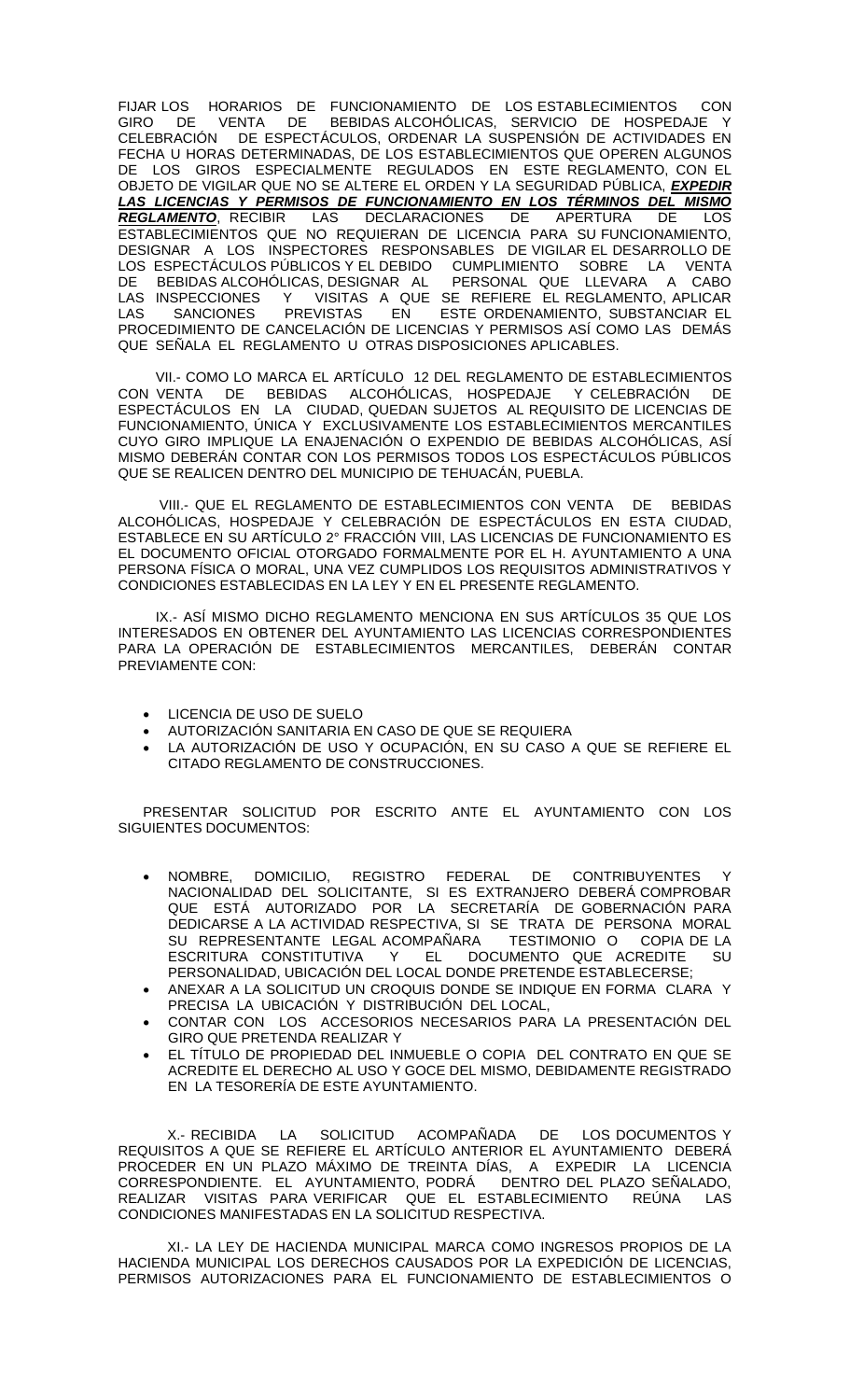LOCALES, CUYOS GIROS SEAN LA ENAJENACIÓN DE BEBIDAS ALCOHÓLICAS O LA PRESTACIÓN DE SERVICIOS QUE INCLUYAN. ASÍ EN SU ARTÍCULO 98 Y 99 ESTIPULA QUE SERÁN SUJETOS DE ESTOS DERECHOS, SIN PERJUICIO DE LO QUE DISPONE LA LEY DE INGRESOS, LAS PERSONAS FÍSICAS O MORALES QUE ENAJENEN BEBIDAS ALCOHÓLICAS O LA PRESTACIÓN DE SERVICIOS QUE INCLUYAN EL EXPENDIO DE DICHAS BEBIDAS, Y QUE REQUIERAN PARA SU ACTIVIDAD LA EXPEDICIÓN POR PARTE DEL AYUNTAMIENTO DE UNA LICENCIA, PERMISO O AUTORIZACIÓN, DE LA MISMA FORMA LOS DERECHOS A QUE SE REFIERE ESTE CAPÍTULO, SE CAUSARÁN Y PAGARÁN DE ACUERDO A LAS CUOTAS Y TARIFAS QUE PARA CADA GIRO ESTABLEZCA LA LEY DE INGRESOS DEL **MUNICIPIO.** 

XII.- EN CONCORDANCIA CON LO ANTERIOR, LA LEY DE INGRESOS PARA EL EJERCICIO FISCAL 2013 DETERMINA EN SU ARTÍCULO 26 FRACCIÓN I LAS CUOTAS QUE DEBERÁN DE PAGARSE POR EL OTORGAMIENTO DE LICENCIAS DE FUNCIONAMIENTO DE ESTABLECIMIENTOS O LOCALES CUYO GIRO IMPLIQUE LA ENAJENACIÓN O EXPENDIO DE BEBIDAS ALCOHÓLICAS REALIZADAS TOTAL O PARCIALMENTE AL PÚBLICO, SIENDO EL CASO QUE NOS OCUPA EL SIGUIENTES:

#### LONCHERÍA CON VENTA DE CERVEZA CON LOS ALIMENTOS ÚNICAMENTE, CON UN COSTO ESTIPULADO EN LA LEY DE INGRESOS VIGENTE DE \$18,301.00

LA CUOTA DEL COSTO MENCIONADO DEBERÁ DE CUBRIRSE POR EL INTERESADO EN LAS CAJAS DE LA TESORERÍA MUNICIPAL PREVIA A LA EXPEDICIÓN DE LA LICENCIA Y UNA VEZ AUTORIZADA.

XIII.- **EL CÓDIGO FISCAL MUNICIPAL EN SU ARTÍCULO 43 FRACCIÓN III** DETERMINA QUE SON FACULTADES DE LAS AUTORIDADES FISCALES MUNICIPALES EXPEDIR CIRCULARES PARA DAR A CONOCER A LAS DIVERSAS DEPENDENCIAS O UNIDADES ADMINISTRATIVAS, *EL CRITERIO QUE DEBERÁN SEGUIR EN CUANTO A LA APLICACIÓN DE LAS NORMAS TRIBUTARIAS.* COMO ES EL CASO DE LA LEY DE INGRESOS ANTES CITADA. EN EJERCICIO DE DICHA DISPOSICIÓN LA **LEY ORGÁNICA MUNICIPAL** FACULTA AL TESORERO MUNICIPAL A FIN DE EJERCER LAS ATRIBUCIONES QUE EN LA LEGISLACIÓN HACENDARÍA SE CONFIEREN A LAS AUTORIDADES FISCALES MUNICIPALES.

XIV. QUE CON FECHA 03 DE SEPTIEMBRE DEL DOS MIL TRECE, LA PERSONA FÍSICA C. MELISSA SARAHI LOPEZ ROMERO SOLICITO A ESTE H. AYUNTAMIENTO A TRAVÉS DE LA DIRECCIÓN DE NORMATIVIDAD COMERCIAL MUNICIPAL LICENCIA DE FUNCIONAMIENTO CON EL GIRO DE LONCHERIA CON VENTA DE CERVEZA CON LOS ALIMENTOS UNICAMENTE, SOLICITANDO SE AUTORICE CON DOMICILIO DE FUNCIONAMIENTO PARA ESTA, EL UBICADO EN 1 ORIENTE NUMERO 303, DE LA COLONIA CENTRO DE ESTA CIUDAD, SOLICITUD QUE FUE PRESENTADA DEBIDAMENTE REQUISITADA, CUMPLIENDO Y ACREDITANDO LOS EXTREMOS LEGALES MARCADOS POR EL REGLAMENTO.

XV. QUE EN CUMPLIMIENTO AL ACUERDO DE CABILDO DE FECHA 16 DE OCTUBRE DEL 2011, LOS INTEGRANTES DE ESTA COMISIÓN ACUDIMOS FÍSICAMENTE AL LUGAR DONDE SE PRETENDE INSTALAR EL LONCHERIA CON VENTA DE CERVEZA CON LOS ALIMENTOS UNICAMENTE DESCRITO EN EL CUERPO DEL PRESENTE DICTAMEN, Y NOS PERCATAMOS DE QUE CUMPLE CON TODOS LOS REQUISITOS PARA DICHO GIRO, POR LO QUE A CRITERIO DE LOS SUSCRITOS NO EXISTE INCONVENIENTE LEGAL O FÍSICO ALGUNO PARA QUE SE ESTABLEZCA EL MISMO.

POR LO ANTERIORMENTE EXPUESTO Y CON FUNDAMENTO EN LAS DISPOSICIONES CITADAS; LA SUSCRITA COMISIÓN DE PATRIMONIO Y HACIENDA PUBLICA MUNICIPAL DEL HONORABLE AYUNTAMIENTO, SOLICITA A DE ESTE HONORABLE CUERPO COLEGIADO EL SIGUIENTE.

#### **DICTAMEN**

**PRIMERO.-** SE AUTORICE LA LICENCIA DE FUNCIONAMIENTO A LA PERSONA FÍSICA C. MELISSA SARAHI LOPEZ ROMERO CON EL GIRO DE LONCHERIA CON VENTA DE CERVEZA CON LOS ALIMENTOS UNICAMENTE UBICADO EN 1 ORIENTE NUMERO 303 DE LA COLONIA CENTRO DE ESTA CIUDAD.

**SEGUNDO.-** SE INSTRUYA A LA TESORERÍA MUNICIPAL, ASÍ COMO A LA DIRECCIÓN DE NORMATIVIDAD COMERCIAL A FIN DE QUE SE REALICE EL PAGO POR LA CANTIDAD DE \$18,301.00 COMO DERECHOS DE LA LICENCIA DE FUNCIONAMIENTO ANTES MENCIONADA, YA QUE UNA VEZ PRESENTANDO EL RECIBO ORIGINAL DE MISMO SE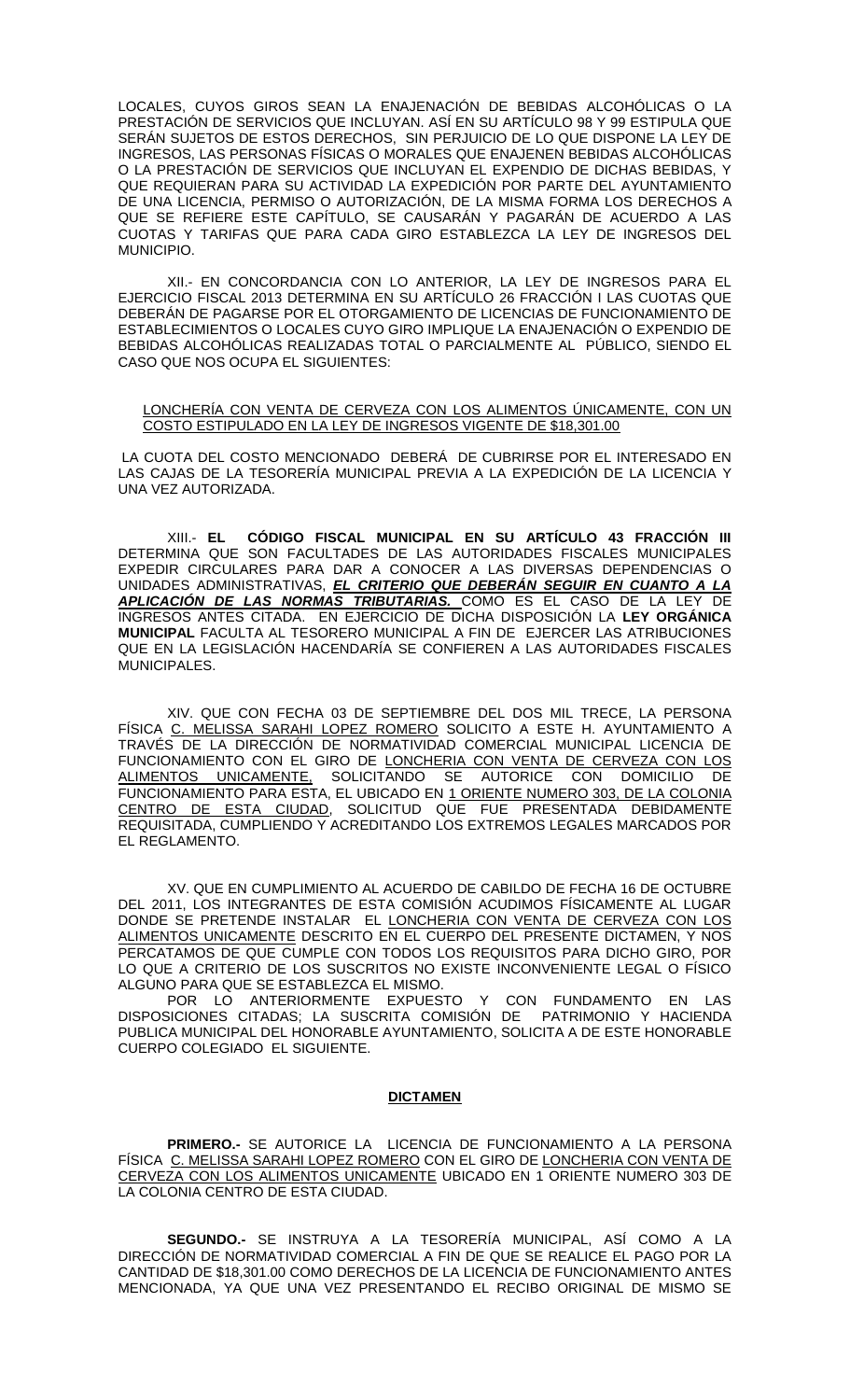PROCEDA A OTORGAR LA LICENCIA AL SOLICITANTE.- **A T E N T A M E N T E.-** "COMPROMETIDOS CONTIGO".- **TEHUACÁN, PUEBLA, A 06 DE SEPTIEMBRE DEL 2013.- LAS COMISION DE PATRIMONIO Y HACIENDA PÚBLICA MUNICIPAL DEL HONORABLE AYUNTAMIENTO.- CONTADORA PUBLICO GABRIELA BRINGAS DELGADO.- PRESIDENTE.- LICENCIADA GRETA GARCIA SALAZAR.- C. HUGO RUBEN BOLAÑOS CABRERA.- FIRMAS ILEGIBLES".**

SEÑOR PRESIDENTE MUNICIPAL, REGIDORES Y SINDICO MUNICIPAL, EN VOTACIÓN SE LES CONSULTA SI SE APRUEBA LA PROPUESTA PRESENTADA EN CUESTIÓN, LOS QUE ESTÉN POR LA AFIRMATIVA SÍRVANSE MANIFESTARLO LEVANTANDO LA MANO.

HABIÉNDOSE ANALIZADO AMPLIAMENTE EL CONTENIDO DEL DICTAMEN DE REFERENCIA, POR UNANIMIDAD CON 14 VOTOS A FAVOR, POR PARTE DE LOS INTEGRANTES DEL HONORABLE CABILDO, SE DETERMINA EL SIGUIENTE:

## **A C U E R D O**

**PRIMERO.-** SE AUTORIZA LA LICENCIA DE FUNCIONAMIENTO A LA PERSONA FÍSICA C. MELISSA SARAHI LOPEZ ROMERO CON EL GIRO DE LONCHERIA CON VENTA DE CERVEZA CON LOS ALIMENTOS UNICAMENTE UBICADO EN 1 ORIENTE NUMERO 303 DE LA COLONIA CENTRO DE ESTA CIUDAD.

**SEGUNDO.-** SE INSTRUYE A LA TESORERÍA MUNICIPAL, ASÍ COMO A LA DIRECCIÓN DE NORMATIVIDAD COMERCIAL A FIN DE QUE SE REALICE EL PAGO POR LA CANTIDAD DE \$18,301.00 COMO DERECHOS DE LA LICENCIA DE FUNCIONAMIENTO ANTES MENCIONADA, YA QUE UNA VEZ PRESENTANDO EL RECIBO ORIGINAL DE MISMO SE PROCEDA A OTORGAR LA LICENCIA AL SOLICITANTE.

LO ANTERIOR CON FUNDAMENTO EN LOS DISPOSITIVOS LEGALES INVOCADOS EN EL DICTAMEN DE REFERENCIA.

**COMISIÓN DE DESARROLLO URBANO Y OBRAS PÚBLICAS.- ANÁLISIS, DISCUSIÓN Y EN SU CASO APROBACIÓN POR ESTE HONORABLE AYUNTAMIENTO, DEL DICTAMEN QUE VERSA SOBRE EL PERMISO DE USO DE SUELO PARA RESTAURAN BAR, PARA EL PREDIO UBICADO EN CALLE IGNACIO LÓPEZ RAYÓN NUMERO TRES "D", A SOLICITUD DE LA C. MARÍA DEL CARMEN LÓPEZ DÍAZ.**

SEÑOR REGIDOR, TIENE USTED EL USO DE LA PALABRA.

EL ARQ. CARLOS ARENAS GUTIÉRREZ, PROCEDE A DAR LECTURA AL DICTAMEN DE REFERENCIA, MISMO QUE A LA LETRA DICE:

#### **"… HONORABLE CUERPO EDILICIO DEL AYUNTAMIENTO DE TEHUACÁN, PUEBLA**.

LOS SUSCRITOS ARQ. CARLOS ARENAS GUTIÉRREZ REGIDOR PRESIDENTE, C. GRETA GARCÍA SALAZAR Y C.P. GABRIELA BRINGAS DELGADO, TODOS REGIDORES MIEMBROS DE LA **COMISIÓN DE DESARROLLO URBANO Y OBRAS PÚBLICAS** EN USO DE LAS FACULTADES QUE SE NOS CONFIERE EN TÉRMINOS DE LO QUE DISPONEN LOS ARTÍCULOS **92** FRACCIONES **I, IV, 94, 96** FRACCIÓN **III** Y **98** DE LA LEY ORGÁNICA MUNICIPAL; TOMANDO EN CUENTA LOS ARGUMENTOS DE HECHO Y DE DERECHO QUE EN EL PRESENTE SE VIERTEN, SOMETEMOS A SU CONSIDERACIÓN EL SIGUIENTE DICTAMEN QUE VERSA SOBRE LA *"LICENCIA DE USO DE SUELO PARA RESTAURANTE BAR", PARA EL PREDIO UBICADO EN CALLE IGNACIO LÓPEZ RAYÓN NUMERO TRES "D", A SOLICITUD DE LA C. MARIA DEL CARMEN LOPEZ DIAZ, BASÁNDONOS* EN LOS SIGUIENTES: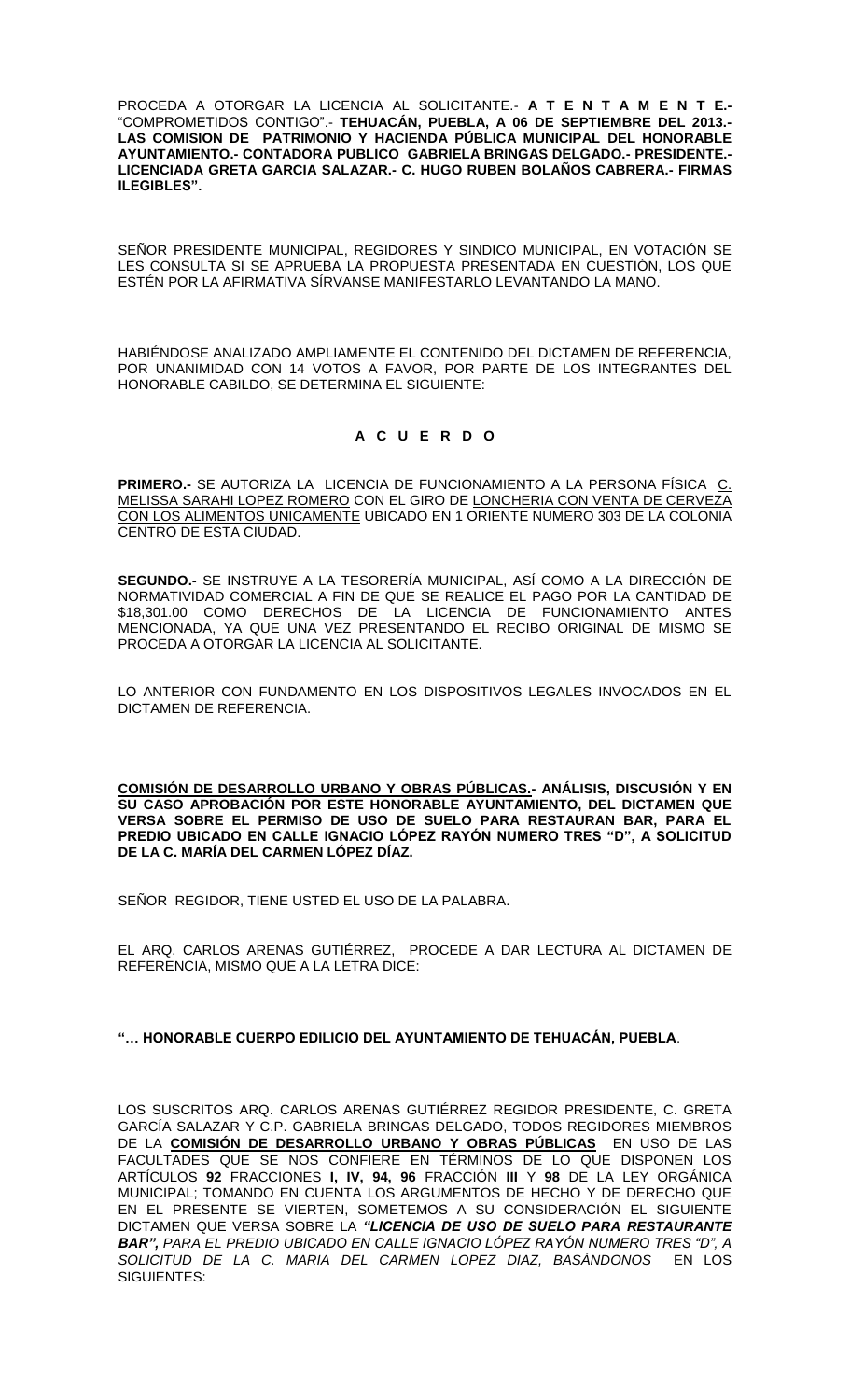**PRIMERO.-** CON FECHA DOCE DE ABRIL DE DOS MIL TRECE LA C. MARÍA DEL CARMEN LÓPEZ DÍAZ SOLICITA A LA DIRECCIÓN DE DESARROLLO URBANO CON ESCRITO RECEPCIONADO BAJO EL FOLIO MIL CUATROCIENTOS CINCUENTA Y SEIS LA RENOVACIÓN DE USO DE SUELO CON GIRO DE RESTAURANTE PARA EL INMUEBLE UBICADO EN CALLE IGNACIO LÓPEZ RAYÓN NUMERO TRES. SOLICITUD QUE FUE RESPONDIDA CON OFICIO NÚMERO OCHOCIENTOS TREINTA Y DOS EN EL CUAL SE INFORMÓ QUE EL USO REQUERIDO DEBERÍA SER SOLICITADO COMO UNA LICENCIA NUEVA Y NO COMO UNA RENOVACIÓN.

**SEGUNDO.-** CON FECHA VEINTITRÉS DE ABRIL DE DOS MIL TRECE LA SOLICITANTE INGRESA ESCRITO A LA DIRECCIÓN DE DESARROLLO URBANO RECEPCIONADO BAJO EL FOLIO OCHOCIENTOS SESENTA Y OCHO EN EL CUAL SOLICITA RENOVACIÓN DE USO DE SUELO CON GIRO DE RESTAURANTE BAR DENOMINADO CASA RAYÓN PARA EL INMUEBLE ANTES MENCIONADO.

**TERCERO.-** CON FECHA DOS DE JULIO DE DOS MIL TRECE, LA SOLICITANTE ANEXA COPIA DE LICENCIA DE FUNCIONAMIENTO QUE ACREDITA EL GIRO DE RESTAURANTE BAR PARA EL INMUEBLE UBICADO EN CALLE RAYÓN NUMERO TRES CON FECHA DE INICIO DE OPERACIONES DEL DÍA TREINTA DE MAYO DE MIL NOVECIENTOS OCHENTA Y OCHO.

**CUARTO.-** CON FECHA CUATRO DE JULIO DE DOS MIL TRECE CON OFICIO NÚMERO MIL QUINIENTOS CINCUENTA Y SEIS LA DIRECCIÓN DE DESARROLLO URBANO DIO RESPUESTA INFORMANDO QUE EL USO SOLICITADO NO ES POSIBLE DE OTORGAR COMO RENOVACIÓN EN VIRTUD DE QUE LA LICENCIA DE USO DE SUELO CON LA QUE CUENTA EL INMUEBLE ES PARA SALÓN DE FIESTAS ÚNICAMENTE.

**QUINTO.-** CON FECHA CINCO DE AGOSTO DE DOS MIL TRECE LA C. MARÍA DEL CARMEN LÓPEZ DÍAZ MEDIANTE ESCRITO RECEPCIONADO EN LA DIRECCIÓN DE DESARROLLO URBANO BAJO EL FOLIO MIL SETECIENTOS CUATRO, SOLICITA FORMALMENTE LA LICENCIA DE USO DE SUELO CON GIRO DE RESTAURANTE BAR PARA UNA SUPERFICIE DE CIENTO SESENTA Y DOS METROS CUADRADOS DEL INMUEBLE UBICADO EN CALLE IGNACIO LÓPEZ RAYÓN NUMERO TRES.

#### **C O N S I D E R A N D O**

**I.-** QUE ES OBLIGACIÓN DE ESTE HONORABLE AYUNTAMIENTO EN TÉRMINOS DE LO QUE DISPONEN LOS ARTÍCULOS **102, 103** Y **105** DE LA CONSTITUCIÓN POLÍTICA DEL ESTADO LIBRE Y SOBERANO DE PUEBLA, CUMPLIR Y HACER CUMPLIR LA CONSTITUCIÓN, LEYES Y REGLAMENTOS SECUNDARIOS QUE EMANEN DEL PACTO FEDERAL; ELLO EN ESTRICTO APEGO Y CONCORDANCIA EN LO DISPUESTO POR EL ARTÍCULO **115** FRACCIÓN **V** DE LA PROPIA CONSTITUCIÓN POLÍTICA DE LOS ESTADOS UNIDOS MEXICANOS.

**II.-** QUE EN TÉRMINOS DE LO DISPUESTO POR LOS ARTICULOS **9** FRACCIONES **I, III, X , XV,**  Y PÁRRAFO ÚLTIMO DE LA LEY GENERAL DE ASENTAMIENTOS HUMANOS Y **78** FRACCIONES **XXXIX**, **XLI** DE LA LEY ORGÁNICA MUNICIPAL DEL ESTADO DE PUEBLA CORRESPONDE A ESTE MUNICIPIO EN EL ÁMBITO DE SU JURISDICCIÓN ENTRE OTROS, ADMINISTRAR LOS PLANES O PROGRAMAS DE DESARROLLO URBANO, DE CENTROS DE POBLACIÓN, ASÍ COMO EXPEDIR LAS AUTORIZACIONES, LICENCIAS O PERMISOS DE USO DE SUELO; EJERCIENDO SUS ATRIBUCIONES EN MATERIA DE DESARROLLO URBANO A TRAVÉS DE LOS CABILDOS DE LOS AYUNTAMIENTOS O CON EL CONTROL Y EVALUACIÓN DE ESTOS.

**III.-** QUE EL ARTÍCULO **92** EN SUS FRACCIONES **III, IV**, Y **V** DE LA LEY ORGÁNICA MUNICIPAL DEL ESTADO DE PUEBLA; ESTABLECE QUE SON FACULTADES Y OBLIGACIONES DE LOS REGIDORES DELIBERAR Y DECIDIR SOBRE LOS ASUNTOS QUE LE COMPETEN AL AYUNTAMIENTO, FORMAR PARTE DE LAS COMISIONES PARA LAS QUE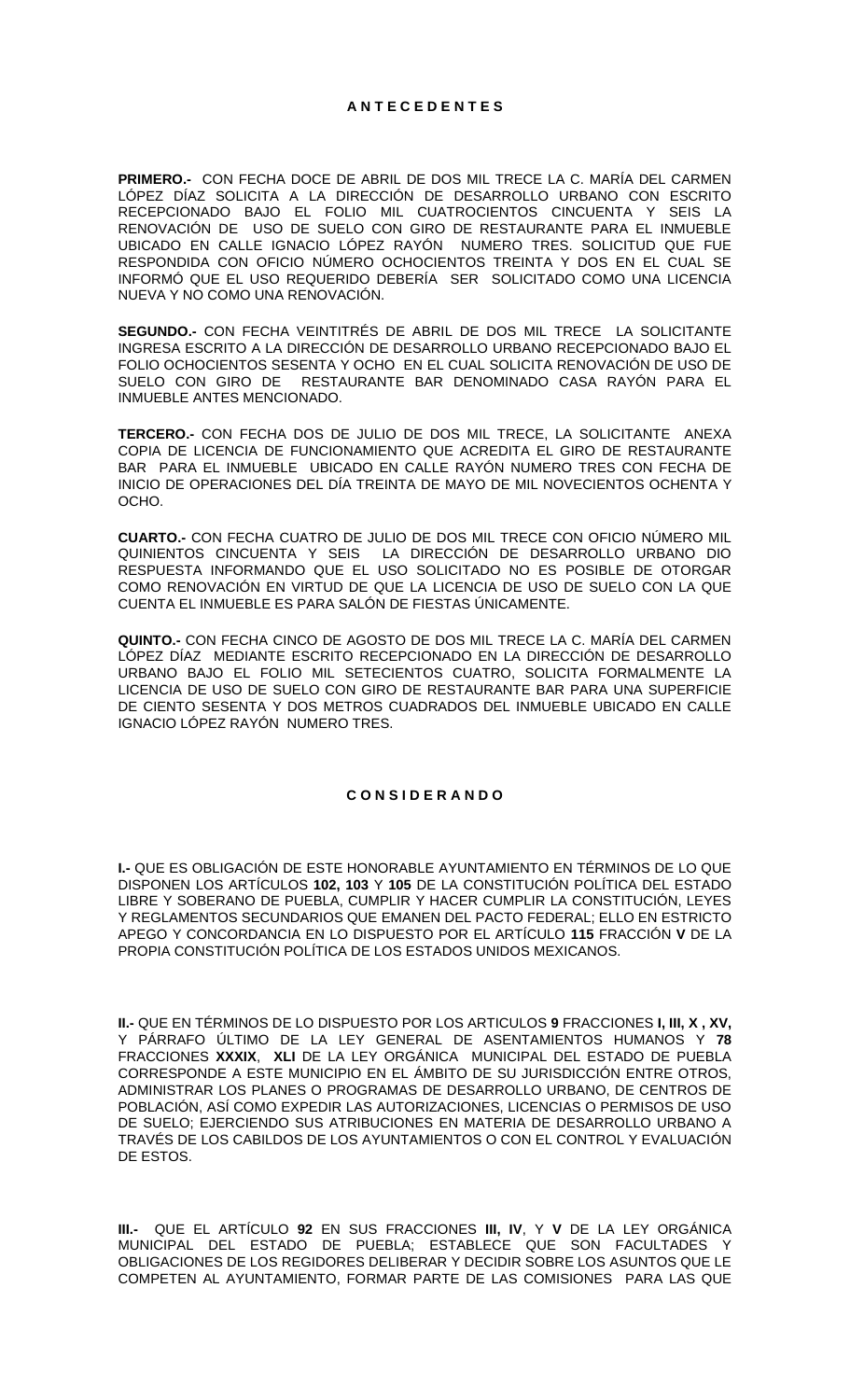FUEREN DESIGNADOS POR ÉSTE Y DICTAMINAR E INFORMAR SOBRE LOS ASUNTOS QUE SE LES ENCOMIENDE; DISPOSICIÓN QUE SE ARTICULA CON EL ARTICULO **96** FRACCIÓN QUE ESTABLECE QUE DENTRO DE LAS COMISIONES PERMANENTES DE REGIDORES SE ENCUENTRAN LA DE DESARROLLO URBANO Y OBRAS PÚBLICAS, MISMA DE LA QUE FORMAMOS PARTE LOS SUSCRITOS Y QUE DEBERÁ ANALIZAR, DISCUTIR Y PROPONER SOBRE LOS ASUNTOS COMPRENDIDOS EN ESAS MATERIAS.

**IV.-** Q U E LA DIRECCIÓN DE DESARROLLO URBANO, EN TERMINOS DE LAS FACULTADES QUE LE CONFIERE EL NUMERAL 18 DEL REGLAMENTO DE CONSTRUCCIONES DE ESTA CIUDAD, DE TEHUACÁN, PUEBLA; APEGÁNDOSE PARA ELLO EN LOS LINEAMIENTOS QUE EN MATERIA DE DESARROLLO URBANO RIGEN EN EL MUNICIPIO, ANALIZÓ EL EXPEDIENTE AFECTO A LA CAUSA, ENCONTRANDO QUE POR CUANTO HACE ÚNICA Y EXCLUSIVAMENTE AL USO DE SUELO CON GIRO COMERCIAL PRETENDIDO PARA LA INSTALACIÓN Y FUNCIONAMIENTO DE RESTAURANTE BAR, CONFORME A LO CONTENIDO EN LA TABLA DE COMPATIBILIDAD DE USOS Y DESTINOS DEL PROGRAMA DE DESARROLLO URBANO SUSTENTABLE DEL CENTRO DE POBLACIÓN DE ESTA CIUDAD, ACTUALIZACIÓN DOS MIL ONCE, EN VIGENCIA; TODA VEZ QUE EL INMUEBLE UBICADO EN CALLE IGNACIO LOPEZ RAYON NUMERO TRES "D", SE LOCALIZA EN UNA ZONIFICACIÓN PRIMARIA DENTRO DEL ÁREA URBANA ACTUAL CON ZONIFICACIÓN SECUNDARIA (CU) ES DECIR CENTRO URBANO Y DE ACUERDO AL APROVECHAMIENTO QUE SE PRETENDE, **DEBERÁ CUMPLIRSE** CON LO ESTABLECIDO EN LOS SIGUIENTES LINEAMIENTOS:

1.- REGLAMENTO DE CONSTRUCCIONES PARA EL MUNICIPIO DE TEHUACÁN, PUEBLA, CON ESPECIAL ATENCIÓN A LAS SIGUIENTES DISPOSICIONES:

A).-COEFICIENTE DE OCUPACIÓN DE SUELO (COS) DE 0.8 Y COEFICIENTE DE UTILIZACIÓN DE SUELO (CUS) DE 3.2 MÁXIMO

B).-PARA TODA OBRA DE REMODELACIÓN, INFRAESTRUCTURA, Y COLOCACIÓN DE ANUNCIOS, DEBERÁ CONTAR CON LICENCIA DE LA DIRECCIÓN DE DESARROLLO URBANO.

C).- NO COLOCAR NINGÚN TIPO DE ANUNCIO Y/O PROPAGANDA EN VÍA PUBLICA, EXCEPTO LOS QUE ESTA DIRECCIÓN AUTORICE POR ESCRITO.

D).-NO SE PERMITIRÁ LA EXHIBICIÓN O VENTA DE SU PRODUCTO EN LA VÍA PÚBLICA.

E).- SERVICIOS SANITARIOS QUE SE REQUIERAN TANTO PARA HOMBRES COMO PARA MUJERES

F).- NO SE PERMITIRÁ REALIZAR MANIOBRAS DE CARGA Y/O DESCARGA EN LA VÍA PUBLICA

2.- REGLAMENTO PARA EL MEJORAMIENTO Y PROTECCIÓN DE LA IMAGEN URBANA DE TEHUACÁN, PUEBLA.

3.- NORMATIVIDAD EN MATERIA DE SEGURIDAD E HIGIENE, EMITIDA POR LA SECRETARÍA DEL TRABAJO Y PREVISIÓN SOCIAL (S.T.P.S), ASÍ COMO DE LA SECRETARIA DE SALUD.

4.- REGLAMENTO PARA EL FUNCIONAMIENTO DE ESTABLECIMIENTOS CON VENTA DE BEBIDAS ALCOHÓLICAS, SERVICIO DE HOSPEDAJE Y CELEBRACIÓN DE ESPECTÁCULOS PÚBLICOS EN LA CIUDAD DE TEHUACÁN, PUE.

5.- REGLAMENTO MUNICIPAL DE PROTECCIÓN AMBIENTAL PARA EL MUNICIPIO DE TEHUACÁN, PUEBLA. ASÍ COMO LINEAMIENTOS AMBIENTALES QUE DETERMINE LA DIRECCIÓN DE ECOLOGÍA.

6.-RESPETAR NOM-081-ECOL-1994, QUE ESTABLECE LOS LIMITES MÁXIMOS PERMISIBLES DE EMISIÓN DE RUIDO.

TOMANDO EN CUENTA LAS SIGUIENTES ENCOMIENDAS

1.- LICENCIA DE FUNCIONAMIENTO Y CEDULA DE EMPADRONAMIENTO ACTUALIZADO.

2.- NO PODRÁ SER UTILIZADA LA LICENCIA DE FUNCIONAMIENTO POR DOS LOCALES AL MISMO TIEMPO.

3.- AVISO DE FUNCIONAMIENTO ANTE LA SECRETARIA DE SALUD. ASÍ COMO LLEVAR A EFECTO LO QUE EN MATERIA ESTIPULA LA LEY GENERAL DE SALUD.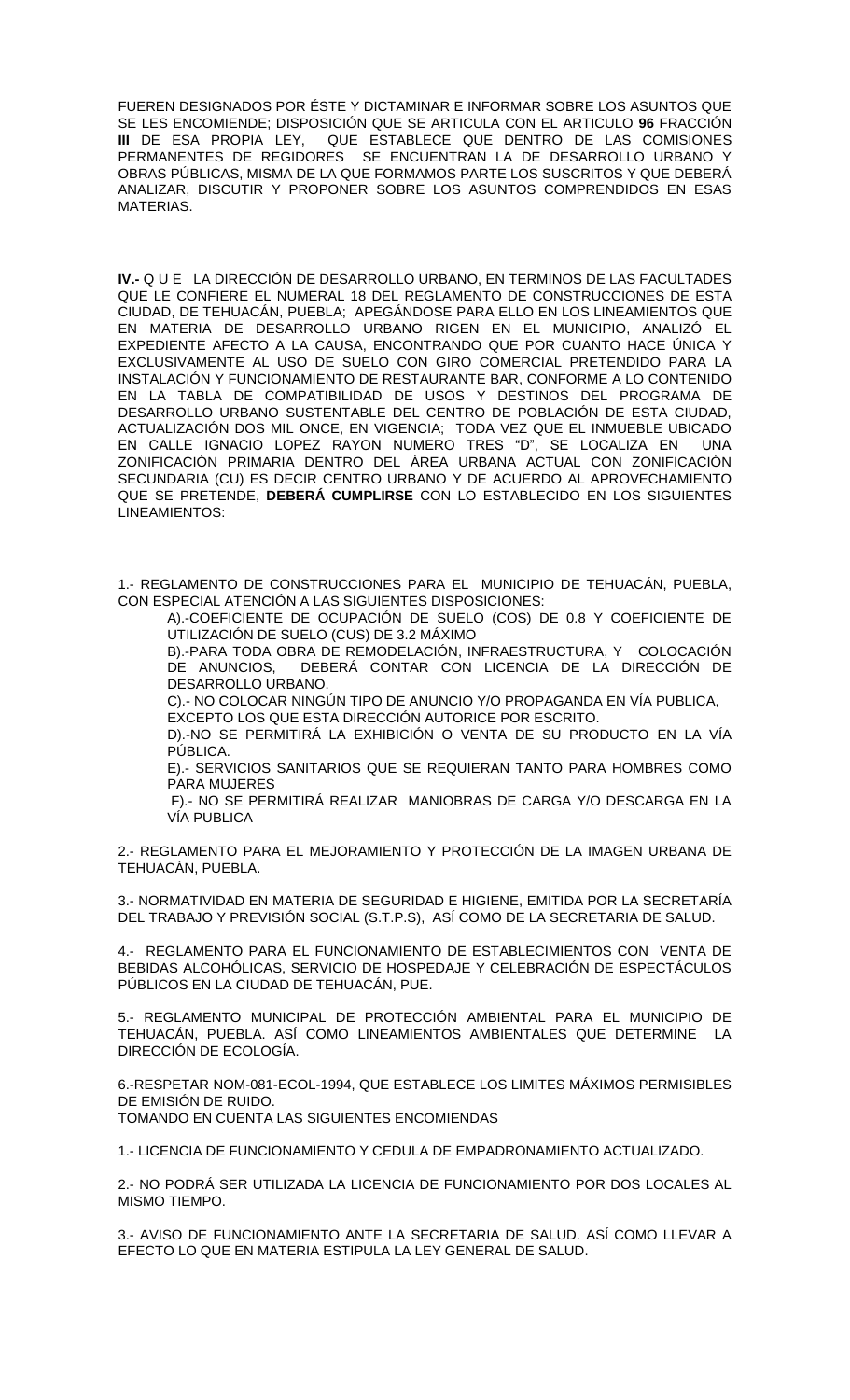4.- RESPETAR LAS MEDIDAS DE PREVENCIÓN Y COMBATE A CONTINGENCIAS, QUE SEÑALE LA DIRECCIÓN DE PROTECCIÓN CIVIL DE ESTE MUNICIPIO. CON ESPECIAL ATENCIÓN A LAS SIGUIENTES DISPOSICIONES:

A).- LAS SALIDAS DE EMERGENCIA DEBERÁN ESTAR DISTRIBUIDAS EN LUGAR, NÚMERO Y TAMAÑO SUFICIENTE, DE ACUERDO A LA CAPACIDAD DEL LUGAR, PARA QUE ESTE PUEDA SER DESALOJADO TOTALMENTE EN 3 MINUTOS.

B).- SUPERFICIES DE CIRCULACIÓN BIEN DELIMITADOS CON SEÑALES.

C).- LAS CONEXIONES ELÉCTRICAS DEBERÁN SER REVISADAS COMO MÍNIMO UNA VEZ AL AÑO, PARA EVITAR SOBRECARGAS.

D).-CONDICIONES DE SEGURIDAD EN INSTALACIÓN DE GAS L.P.

E).-SUFICIENTE VENTILACIÓN NATURAL Y/O ARTIFICIAL, NO SE PERMITIRÁN CONCENTRACIONES DE BIÓXIDO DE CARBONO MAYORES A 500 PARTES POR MILLÓN.

5.- DEBERÁ CONTAR CON UN CONVENIO CON EL ORGANISMO OPERADOR DE LOS SERVICIOS DE LIMPIA DE TEHUACÁN (OOSELITE) PARA LA DISPOSICIÓN ADECUADA DE LOS RESIDUOS SÓLIDOS MUNICIPALES.

6.- TENER LA FACTIBILIDAD DE CONSUMO DE AGUA POTABLE Y PERMISO DE DESCARGA, EMITIDA POR EL ORGANISMO OPERADOR DEL SERVICIO DE AGUA POTABLE Y ALCANTARILLADO DE TEHUACÁN (OOSAPAT)

7.-CON ÁREA DE ESTACIONAMIENTO EN CASO DE NO CONTAR CON EL SERVICIO DEBERÁ REALIZAR CONTRATO CON EL ESTACIONAMIENTO MÁS CERCANO PARA PRESTAR DICHO SERVICIO.

8.- NO SE PODRÁ DAR NINGÚN OTRO GIRO MÁS QUE EL ESPECIFICADO EN EL PRESENTE ACUERDO.

9.- Y LAS DEMÁS QUE CONFORME A LA REGLAMENTACIÓN URBANA SEAN NECESARIAS.

ES PRECISO DESTACAR QUE ESTA CONSTANCIA NO ES DEFINITIVA Y NO CREA NINGÚN DERECHO REAL O ACCESORIO, QUEDANDO ENTENDIDO QUE DE EXISTIR MOLESTIAS Y/O DESACUERDO POR PARTE DE VECINOS, SE IMPONDRÁN LAS MEDIDAS QUE EL INTERÉS SOCIAL ASÍ DETERMINE, RESULTANDO PROCEDENTE LA CANCELACIÓN DEL USO DE SUELO RESPECTIVO. ASÍ MISMO, SE HACE EL APERCIBIMIENTO QUE EN CASO DE NO CUMPLIR CON LAS CONDICIONANTES ESTABLECIDAS, LA CONSTANCIA DE USO DE SUELO NO PODRÁ SER RENOVADA NI PRORROGADA, HACIÉNDOSE ACREEDORES LOS PARTICULARES A LAS SANCIONES PERTINENTES Y/O CANCELACIÓN DE LA CONSTANCIA EXPEDIDA.

**V**.- QUE EL ARTÍCULO 18 DEL REGLAMENTO DE CONSTRUCCIONES DEL MUNICIPIO DE TEHUACÁN, PUEBLA; DISPONE ADEMÁS, QUE ES FACULTAD DISCRECIONAL DE LA DIRECCIÓN DE DESARROLLO URBANO, ESTABLECER LA VIGENCIA DE LAS CONSTANCIAS DE USO DE SUELO; EN ESE CONTEXTO SE DEBERÁ FIJAR EN LA CONSTANCIA RESPECTIVA DE *"LICENCIA DE USO DE SUELO PARA RESTAURANTE BAR", UNA VI*GENCIA DE *SEIS MESES*, PARA EL INMUEBLE UBICADO EN IGNACIO LOPEZ RAYON NUMERO TRES "D". POR LO ANTES EXPUESTO EN LOS PUNTOS DE HECHO Y DE DERECHO QUE EN EL CUERPO DEL PRESENTE DICTAMEN SE VIERTEN, EN USO DE LAS FACULTADES CONFERIDAS, SOMETEMOS A CONSIDERACIÓN DE ESTE HONORABLE CUERPO EDILICIO EL SIGUIENTE:

# **D I C T A M E N**

*ÚNICO.- SE APRUEBE EL OTORGAMIENTO Y EXPEDICIÓN DE LICENCIA DE USO DE SUELO, ESPECÍFICAMENTE PARA RESTAURANTE BAR, UNA VIGENCIA DE SEIS MESES, CUYA INSTALACIÓN Y FUNCIONAMIENTO SE PRETENDE EN EL INMUEBLE UBICADO EN IGNACIO LOPEZ RAYON NUMERO TRES "D"; TODA VEZ QUE TAL Y COMO SE HA PLASMADO EN EL CUERPO DEL PRESENTE DICTAMEN, EL USO PRETENDIDO ES COMPATIBLE CON LA ZONIFICACIÓN DE ACUERDO A LO ESTABLECIDO EN EL PROGRAMA ACTUAL DE DESARROLLO URBANO SUSTENTABLE DEL CENTRO DE POBLACIÓN DE ESTA CIUDAD.-* **COMISIÓN DE DESARROLLO URBANO Y OBRAS PÚBLICAS.- TEHUACÁN, PUEBLA A CATORCE DE AGOSTO DE DOS MIL TRECE.- ARQ.**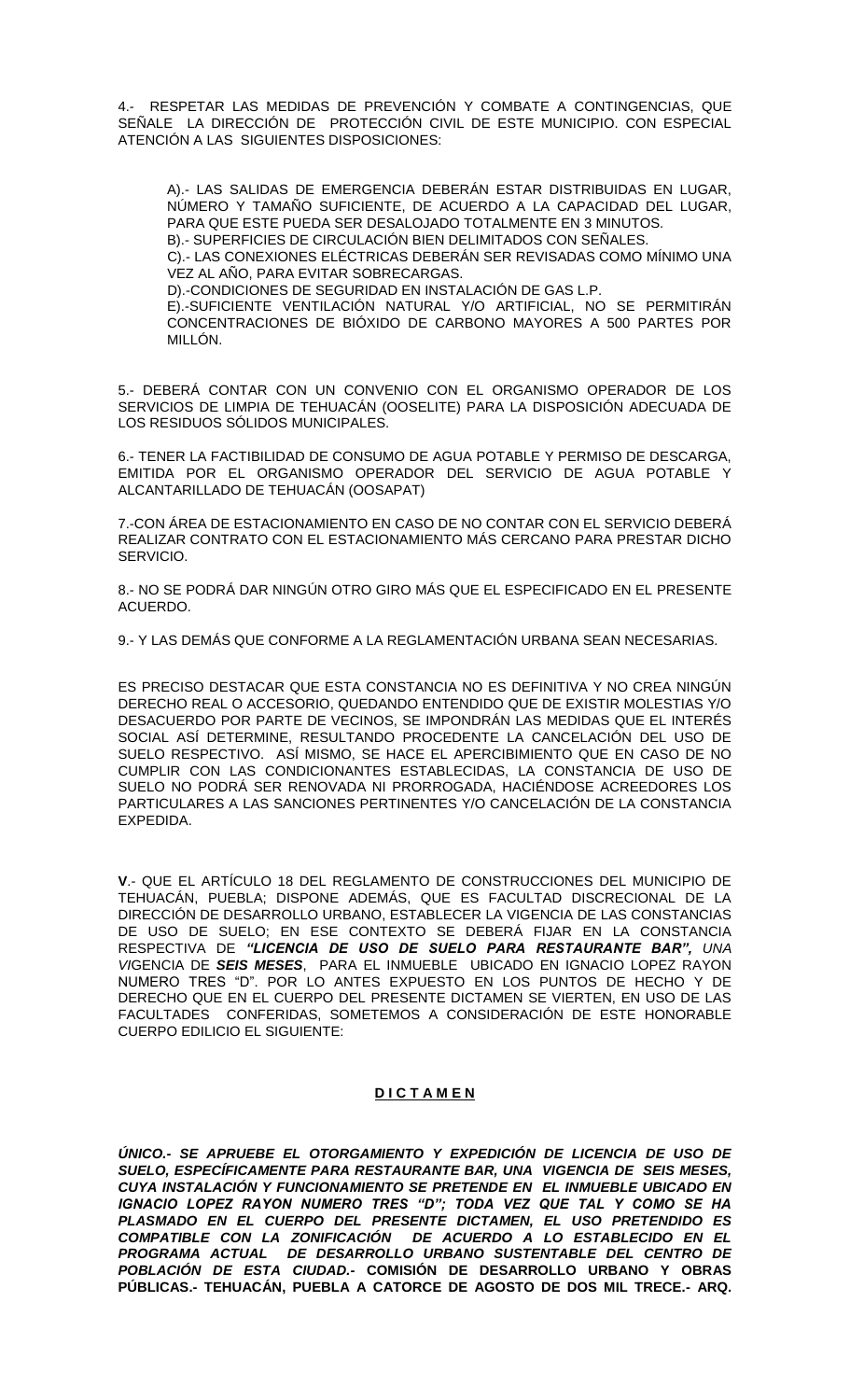**CARLOS ARENAS GUTIÉRREZ.- REGIDOR PRESIDENTE.- C. GRETA GARCÍA SALAZAR.- REGIDOR MIEMBRO.- C.P. GABRIELA BRINGAS DELGADO.- REGIDOR MIEMBRO.- FIRMAS ILEGIBLES".**

SEÑOR PRESIDENTE MUNICIPAL, REGIDORES Y SINDICO MUNICIPAL, EN VOTACIÓN SE LES CONSULTA SI SE APRUEBA LA PROPUESTA PRESENTADA EN CUESTIÓN, LOS QUE ESTÉN POR LA AFIRMATIVA SÍRVANSE MANIFESTARLO LEVANTANDO LA MANO.

HABIÉNDOSE ANALIZADO AMPLIAMENTE EL CONTENIDO DEL DICTAMEN DE REFERENCIA, POR UNANIMIDAD CON 14 VOTOS A FAVOR, POR PARTE DE LOS INTEGRANTES DEL HONORABLE CABILDO, SE DETERMINA EL SIGUIENTE:

### **A C U E R D O**

**ÚNICO.- SE APRUEBA EL OTORGAMIENTO Y EXPEDICIÓN DE LICENCIA DE USO DE SUELO, ESPECÍFICAMENTE PARA RESTAURANTE BAR, UNA VIGENCIA DE SEIS MESES, CUYA INSTALACIÓN Y FUNCIONAMIENTO SE PRETENDE EN EL INMUEBLE UBICADO EN IGNACIO LOPEZ RAYON NUMERO TRES "D"; TODA VEZ QUE TAL Y COMO SE HA PLASMADO EN EL CUERPO DEL PRESENTE DICTAMEN, EL USO PRETENDIDO ES COMPATIBLE CON LA ZONIFICACIÓN DE ACUERDO A LO ESTABLECIDO EN EL PROGRAMA ACTUAL DE DESARROLLO URBANO SUSTENTABLE DEL CENTRO DE POBLACIÓN DE ESTA CIUDAD.**

LO ANTERIOR CON FUNDAMENTO EN LOS DISPOSITIVOS LEGALES INVOCADOS EN EL DICTAMEN DE REFERENCIA.

<u>COMISION DE INDUSTRIA, COMERCIO, AGRICULTURA Y GANADERIA MUNICIPAL.</u> ANÁLISIS, DISCUSIÓN Y EN SU CASO APROBACIÓN POR ESTE HONORABLE AYUNTAMIENTO, DEL DICTAMEN QUE CONTIENE EL RESOLUTIVO QUE RECAE AL RECURSO DE INCONFORMIDAD 5/2013, PROMOVIDO POR EL C. RANULFO ELEUTERIO MARTÍNEZ MATÍAS, EN CONTRA DEL AUTO DE FECHA 11 DE DICIEMBRE DEL AÑO 2012, DICTADO POR EL DIRECTOR DE FOMENTO COMERCIAL Y ABASTO.

SEÑOR REGIDOR, TIENE USTED EL USO DE LA PALABRA.

EL C. MANUEL MARCELINO JIMÉNEZ LÓPEZ, PROCEDE A DAR LECTURA AL DICTAMEN DE REFERENCIA, MISMO QUE A LA LETRA DICE:

### **"… HONORABLE CABILDO DEL HONORABLE AYUNTAMIENTO CONSTITUCIONAL DE TEHUACAN PUEBLA.**

LOS SUSCRITOS REGIDORES **C. MANUEL MARCELINO JIMÉNEZ LÓPEZ**, **LAURA DEL ROSARIO WUOTTO DÍAZ CEBALLOS Y CLEOTILDE EFREN JUVENCIO PASTRANA**, INTEGRANTES DE LA COMISIÓN DE INDUSTRIA, COMERCIO, AGRICULTURA Y GANADERÍA DE ESTE H. AYUNTAMIENTO DE TEHUACÁN PUEBLA, EN USO DE LAS FACULTADES QUE NOS CONFIERE EL ARTÍCULO 78 FRACCIÓN I, IV Y XVIII, 92, 94 Y 96 FRACCIÓN IV, DE LA LEY ORGANICA MUNICIPAL SOMETEMOS A ESTE HONORABLE CUERPO COLEGIADO, PARA SU CONOCIMIENTO Y APROBACIÓN EL PRESENTE DICTAMEN:

### **C O N S I DE R A N D O S**

I. Que el párrafo primero de la fracción II del artículo 115 de la Constitución Política de los Estados Unidos Mexicanos, determina que los Ayuntamientos tendrán facultades para aprobar, de acuerdo con las leyes en materia municipal que deberán expedir las legislaturas de los Estados, los Bandos de Policía y Gobierno,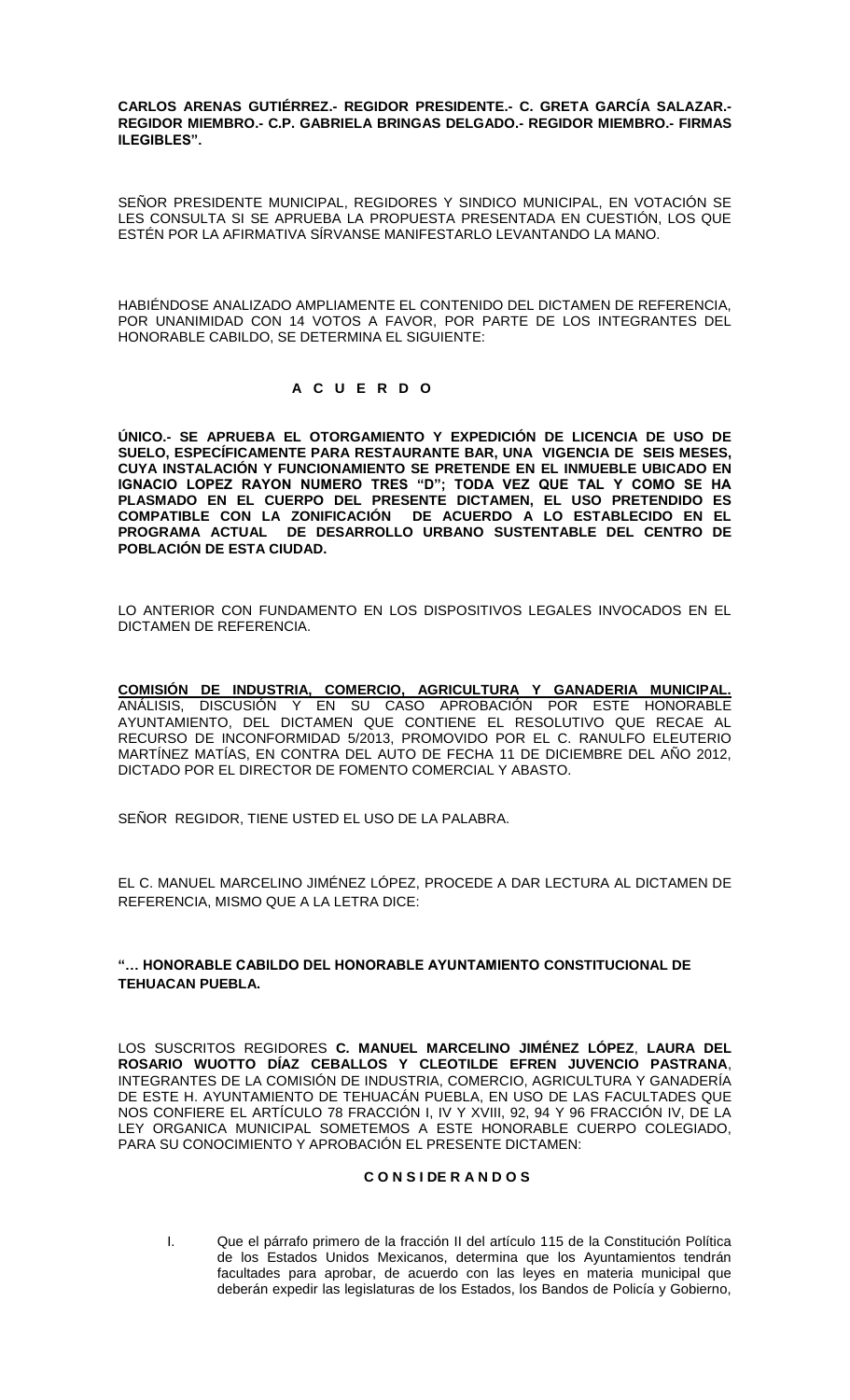los reglamentos, circulares; y disposiciones administrativas de observancia general dentro de sus respectivas jurisdicciones, que organicen la administración pública municipal, regulen las materias, procedimientos, funciones y servicios públicos de su competencia y aseguren la participación ciudadana y vecinal; misma disposición que es trasladada a la fracción III del artículo 105 de la Constitución Política del Estado Libre y Soberano de Puebla;

- II. Que el artículo 76 primer párrafo de la Ley Orgánica Municipal, determina que el Ayuntamiento sesionará válidamente con la asistencia de la mayoría de sus miembros y del Secretario del Ayuntamiento o la persona que legalmente lo sustituya;
- III.- Que el artículo 77 de la Ley Orgánica Municipal, determina que los acuerdos de los Ayuntamientos se tomarán por mayoría de votos del Presidente Municipal, Regidores y Síndico, y en caso de empate, el Presidente Municipal tendrá voto de calidad;
- IV.- Que el artículo 78 fracciones XVIII y XIX de la Ley Orgánica Municipal, determina en su parte conducente que son atribuciones de los Ayuntamientos; promover cuanto estime conveniente para el progreso económico, social y cultural del Municipio; Establecer las bases sobre las cuales **se suscriban los convenios o actos, que comprometan al Municipio por un plazo mayor al período del Ayuntamiento**, siempre y cuando los mismos sean acordados por las dos terceras partes de los miembros del Ayuntamiento o del Consejo Municipal, en los casos que establezca el presente Ordenamiento, para obtener la aprobación a que se refiere la Constitución Política del Estado Libre y Soberano de Puebla;
- V.- Que el artículo 84 y 89 de la Ley Orgánica Municipal, precisa que Los Ayuntamientos, para aprobar Bandos de Policía y Gobierno, reglamentos y disposiciones administrativas de observancia general, que organicen la Administración Pública Municipal y dentro de sus respectivas jurisdicciones, regulen las materias, procedimientos, funciones y servicios públicos de su competencia, asegurando la participación ciudadana y vecinal; llevarán a cabo el proceso reglamentario, que comprenderá las etapas de propuesta, análisis, discusión, aprobación y publicación; y, que las mismas disposiciones serán observadas para el caso de que sea necesario hacer una reforma o adición a cualesquiera de los ordenamientos aprobados por el Ayuntamiento respectivo;
- VI.- Que el artículo 91 en sus fracciones III y XLVI de la Ley Orgánica Municipal, preceptúa que el Ciudadano Presidente Municipal Constitucional tiene dentro de sus facultades y obligaciones las de representar al Ayuntamiento y ejecutar sus resoluciones; salvo que se designe una comisión especial, o se trate de procedimientos judiciales, en los que la representación corresponde al Síndico Municipal; suscribir, previo acuerdo del Ayuntamiento, los convenios y actos que sean de interés para el Municipio, sin perjuicio de lo que esta Ley
- VII.- Que el articulo ARTÍCULO 94 del REGLAMENTO DE MERCADOS, CENTRALES DE ABASTO Y DEL COMERCIO QUE SE EJERCE EN LA VIA PÚBLICA del Municipio de Tehuacán, Puebla, establece que admitido el recurso por el Ayuntamiento, se procederá en los términos de este Reglamento y en lo conducente en cuanto a la intervención de la Comisión referida en el artículo 88 del presente Reglamento, debiéndose notificar la resolución al interesado dentro del término de tres días hábiles, contados a partir del día siguiente al de su acuerdo por el Cabildo.
- VIII.- Que con fecha nueve de septiembre del año en curso, el presidente de la comisión de Industria, Comercio, Agricultura y Ganadería de este H. Ayuntamiento de Tehuacán dictó en plenitud de jurisdicción el proyecto de resolución definitiva en los autos del expediente del Recurso de inconformidad número 5/2013 misma que se transcribe integra a la letra a continuación. --------------------- CONSTE.-----------------------------------------------------------------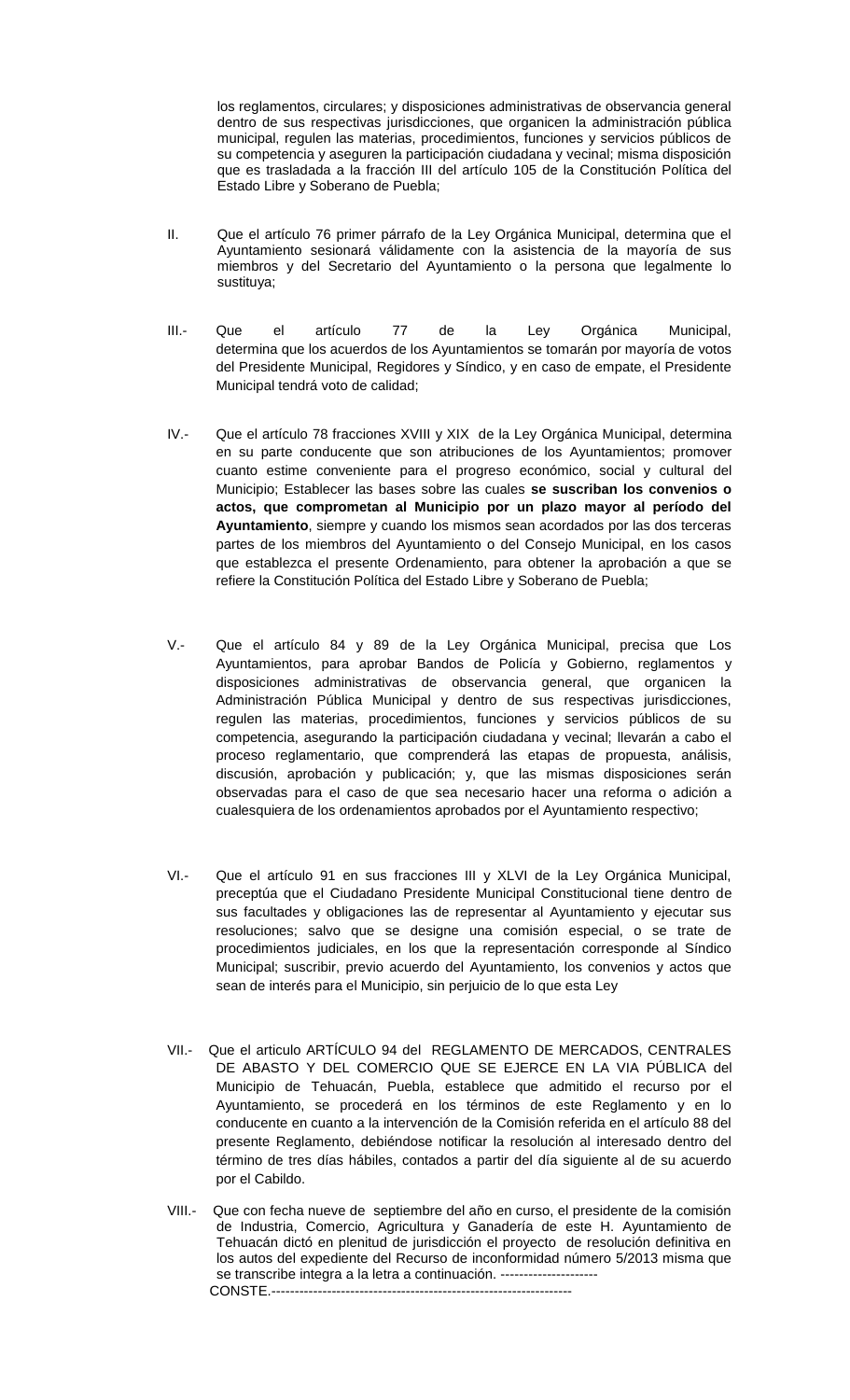**RAZON CUENTA.-** En la Ciudad de Tehuacán Puebla, a nueve de septiembre del año dos mil trece, doy cuenta al Ciudadano Regidor Presidente de la Comisión de Industria Comercio, Agricultura y Ganadería con los presentes autos para dictarla resolución definitiva correspondiente.

### **LAURA DEL ROSARIO WUOTTO DÍAZ CEBALLOS.**

### **CLEOTILDE EFREN JUVENCIO PASTRANA**

Tehuacán Puebla; a **nueve de septiembre del año dos mil trece**. - - - - - - - - - - - - - - - - - - - - - - - - - - - - - - - - - - - - - - - - -

**VISTOS.-** Para Resolver en definitiva el **recurso de inconformidad 5/2013**, promovido por el **C. RANULFO ELEUTERIO MARTÍNEZ MATIAS**, en contra del **auto de fecha ONCE DE DICIEMBRE DEL AÑO DOS MIL DOCE, dictado por el C. Director de Fomento Comercial y Abasto,** la parte recurrente señalo como domicilio para oír y recibir todo tipo de notificaciones en el ubicado en el **….. DE ESTA CIUDAD, AUTORIZANDO A LOS LICENCIADOS BALDOMERO CERQUEDA Y BERTHA BEATRIZ BLANCO.**

#### **R E S U L T A N D O**

**PRIMERO.-** Con fecha **diecisiete de diciembre del año dos mil doce**, el recurrente **RANULFO ELEUTERIO MARTÍNEZ MATIAS**, presento ante la Secretaria del Ayuntamiento escrito inicial de RECURSO DE INCONFORMIDAD, que prevé el Artículo 90 del Reglamento de Mercados, Centrales de Abasto y del Comercio que se ejerce en la vía Pública del Municipio de Tehuacán Puebla, en contra del **auto de fecha ONCE DE DICIEMBRE DEL AÑO DOS MIL DOCE**, emitida por la Dirección de Fomento Comercial y Abasto; así como demás hechos y consideraciones de derecho que aquí se dan por reproducidos como si a la letra se insertaron en obvio de repeticiones.

**SEGUNDO.-** Mediante acuerdo de Cabildo efectuada el día **veintiuno de diciembre del año dos mil doce**, se instruyo a la a la Comisión de Industria, Comercio, Agricultura y Ganadería y áreas correspondientes para que en conjunto proceda a substanciar el procedimiento respectivo hasta su conclusión.

**TERCERO.-** Previa la declaración de competencia de esta Comisión y el reconocimiento de la personalidad jurídica del recurrente, con los documentos exhibidos se admitió el presente recurso en la vía y forma propuesta, mediante auto de fecha veintitrés de enero del año dos mil trece, se estuvo a la parte actora como domicilio particular y para oír notificaciones, nombrando abogado, ofreciendo pruebas, ocasión en que se ordeno notificar de manera personal al director de fomento comercial, en el mismo auto se dio vista a la autoridad Director de Fomento Comercial y abasto para que manifestara lo que a su derecho legal correspondiera.

**CUARTO.-** Mediante auto de fecha diecinueve de abril del año dos mil trece, se tuvo al Director de Fomento Comercial y Abasto del Ayuntamiento dando contestación al recurso, por lo que en el mismo auto y en aras de un adecuado equilibrio procesal entre las partes se le dio vista con la contestación al recurrente para que manifestara lo que a su derecho conviniera, teniendo aplicación la siguiente tesis:

### **[TA]; 9a. Época; T.C.C.; S.J.F. y su Gaceta; Tomo IX, Marzo de 1999; Pág. 1438**

**PROCEDIMIENTO ADMINISTRATIVO SEGUIDO EN FORMA DE JUICIO, FORMALIDADES ESENCIALES EN EL.** Para que se estime cabalmente cumplida la garantía de audiencia contenida en el artículo [14 constitucional,](javascript:AbrirModal(1)) en un procedimiento administrativo seguido en forma de juicio, en el que no se establecieron minuciosa y detalladamente las formalidades esenciales, es necesario que, ante el imperativo del precepto citado, la autoridad responsable dé vista a la contraparte con las pruebas rendidas por la oferente, a efecto de que esté en aptitud legal de realizar las objeciones que considere convenientes en relación con tales probanzas, esto es, para que pueda controvertirlas o impugnarlas, en aras de un adecuado equilibrio procesal entre las partes. SEGUNDO TRIBUNAL COLEGIADO DEL DECIMO OCTAVO CIRCUITO

Amparo directo 597/98. Unión de Permisionarios del Sistema de Transporte Colectivo con Itinerario Fijo, Mártires del Río Blanco, Ruta Dos, A.C. 2 de marzo de 1999. Unanimidad de votos. Ponente: Jorge Antonio Cruz Ramos. Secretario: José Luis Díaz González.

**QUINTO.-** Por proveído de fecha veinticinco de julio del año en curso, se señalaron las NUEVE HORAS DEL DIA TREINTA DE AGOSTO DEL AÑO DOS MIL TRECE, a fin de llevar a cabo la audiencia de ley. Por lo que llegado el día y hora para la celebración de la misma, se declaro abierta la audiencia, y se hizo constar que el recurrente **RANULFO ELEUTERIO MARTÍNEZ MATIAS**, así como el C. Director de Fomento Comercial y Abasto del Municipio de Tehuacán Puebla, no compareció a la celebración de dicha audiencia, siendo que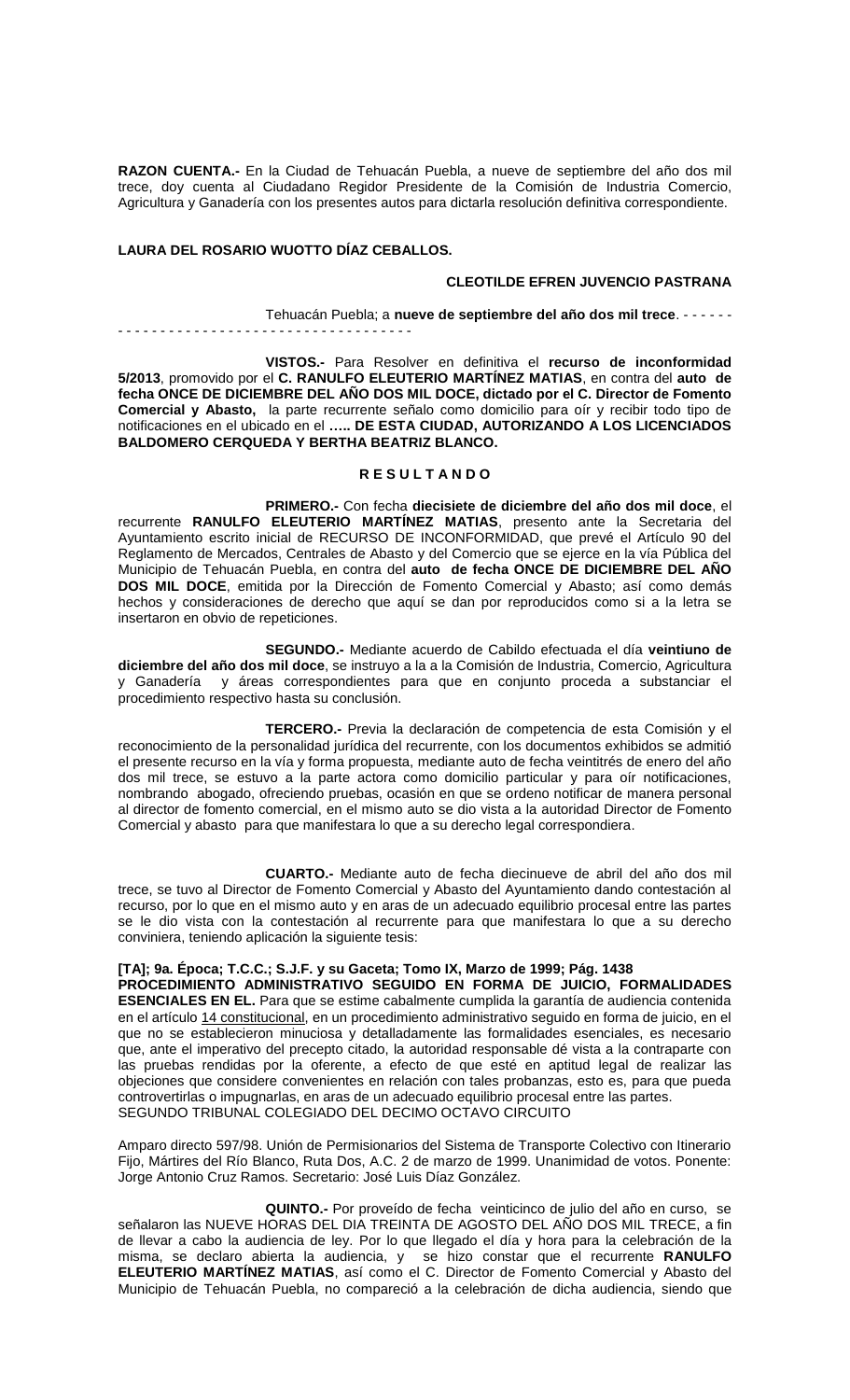presento un escrito mismo donde manifiesta que la prueba presentada por su parte se desahogaba por su propia y especial naturaleza, debido a lo anterior y previa certificación y acuerdo correspondiente, se ordeno turnar las actuaciones a fin de resolver conforme a derecho.

### **C O N S I D E R A N D O.**

**PRIMERO.-** En términos de los Artículos 115 de la Constitución Política de los Estados Unidos Mexicanos, 105 de la Constitución Política del Estado de Puebla, 90 del Reglamento de Mercados, Centrales de Abasto y del Comercio que se ejerce en la vía pública del Municipio de Tehuacán Puebla, esta Autoridad es competente para conocer y resolver sobre el presente recurso de revocación, promovido por **RANULFO ELEUTERIO MARTÍNEZ MATIAS**, en contra del **auto de fecha once de diciembre del año dos mil doce**, emitida por la Dirección de Fomento Comercial y Abasto de este Municipio de Tehuacán Puebla.

**SEGUNDO.-** Los autos guardaran estado para resolver en cuanto al fondo, atento a que fueron satisfechas las condiciones generales y los reclamaciones o excepción que motive la reposición, recomposición o improcedencia del procedimiento.

**TERCERO.-** La presente resolución tratara exclusivamente de la acción ejercitada, además de tomar en cuenta la opinión técnica que emitió el Director de Fomento Comercial y Abasto del Municipio de Tehuacán Puebla, en consecuencia el recurrente deberá probar las alegaciones tal y como lo dispone los Artículos 90, 93, 94 del Reglamento de Mercados y comercio que se ejerce en la vía pública.

**CUARTO.-** De lo manifestado en el considerando anterior, se procede al estudio de la cuestión planteada en el presente recurso de inconformidad; para ello se toma en cuenta que no existe obligación de transcribir en la sentencia los conceptos de violación expresados por el recurrente, dado que tal omisión no infringe disposición legal alguna, toda vez que los mismo serán tomados en consideración en la presente resolución. Se invoca en apoyo de lo anterior la jurisprudencia número 477, visible en las páginas 414 y 415, tomo VI, material común del apéndice del Semanario Judicial de la Federación, 1917-2000, cuyo rubro y contenido dice: **"CONCEPTOS DE VIOLACION, EL JUEZ NO ESTA OBLIGADO A TRANSCRIBIR**.- El hecho de que el Juez Federal no transcriba en su fallo los conceptos de violación expresados en la demanda, no implica que haya infringido disposiciones de la Ley de amparo, a la cual sujeta su atención, pues no hay precepto alguno que establezca la obligación de llevar a cabo tal trascripción, además de que dicha omisión no deja en estado de indefensión al quejoso, dado que no se le priva de la oportunidad para recurrir y alegar lo que estime pertinente para demostrar, en su caso, la ilegalidad de la misma."

**QUINTO**.- Sin embargo, es menester de esta autoridad administrativa recalcar que la parte recurrente versa su recurso de revocación, respecto al auto de fecha ONCE DE DICIEMBRE DEL AÑO DOS MIL DOCE, emitida por la Dirección de Fomento Comercial y Centrales de Abasto de este Municipio, mismo por el cual se le hace saber por parte de la autoridad responsable que: *"con el fin de no afectar la vialidad y el tránsito de personas o cosas y evitar la contaminación cualquiera de estas, incluyendo la visual; procurando que por ningún motivo se atente contra el orden y el interés colectivo, las medidas del puesto no excederán de un metro veinte centímetros de ancho y de dos metros cincuenta centímetros de largo, debiendo instalarse a una distancia no menor de diez metros del ángulo de las esquinas, sin obstaculizar la vista o luz de las fincas inmediatas; artículo 40 que a su letra dice: Las actividades definidas en el Artículo que precede, requerirán para su ejercicio, de licenciada o permiso que se gestionarán en términos del Artículo 8 de este Reglamento la autoridad Municipal podrá retirar de la vía pública, a los prestadores ambulantes de servicio, a comerciantes ambulantes, a los de puestos fijos, semifijos, así como sus mercancías, instalaciones, o elementos que utilicen cuando no cuenten con la licencia o permiso para realizar su actividad, o bien cuando infrinjan disposiciones legales aplicables, la misma determinación procederá cuando los puestos o instalaciones utilizadas, no ofrezcan seguridad, originen conflictos de vialidad afecten los intereses de la comunidad o representen problemas de higiene o de contaminación del ruido o visual. Lo anterior sin perjuicios de la aplicación de sanciones previstas en este reglamento, en su caso, las mercancías o elementos retirados podrán quedar como garantía de las responsabilidades que resultan. Así como los Art. 57 y demás relativos al reglamento de Mercados, Centrales de Abasto y del comercio que s ejerce de la vía Pública del Municipio de Tehuacán Puebla.*

*Motivo por el cual y basándose en los artículos anteriores así como en quejas y solicitudes por parte de ciudadanos, se hace de su conocimiento que ya no será posible seguir realizando sus actividades sobre la ubicación en la que actualmente las realiza e Calle 1 ORIENTE FRENTE A LEZAMA, partir del día martes 12 e diciembre por lo que le será otorgado un nuevo espacio para comercializar y así proteger su derecho a trabajo honesto y tener una fuente de ingresos, debiendo mantener el horario correspondiente que maneja según su permiso, así como será responsables de los derechos generados y deberá realizar sus pagos a partir del mes de enero con la cuota correspondiente según su giro y recibo".*

En efecto, el Director de Fomento Comercial y Abasto del Municipio de Tehuacán Puebla, en base a las facultades establecidas en el Artículo 2 del Reglamento de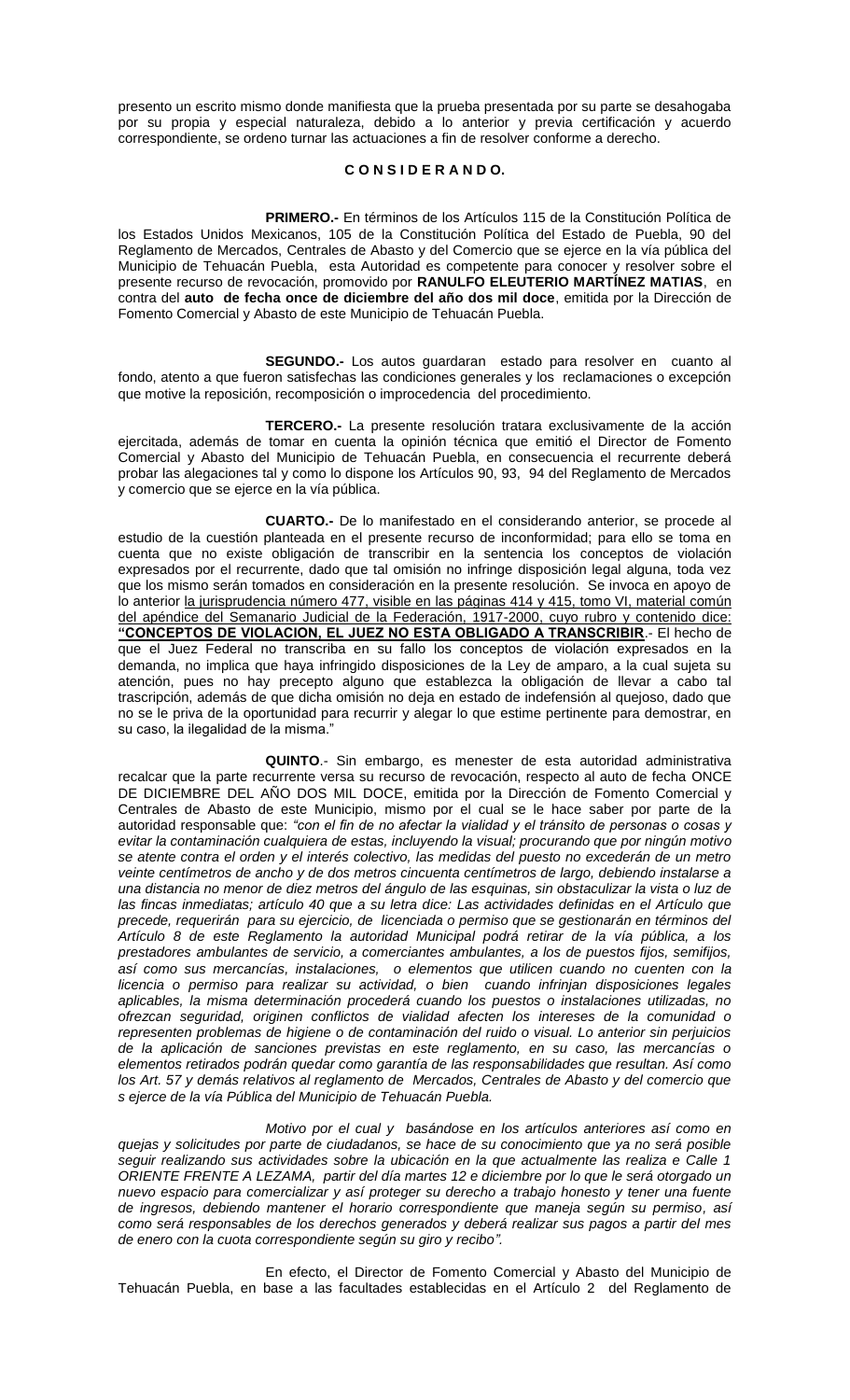Mercados, Centrales de Abasto y del Comercio que se ejerce en la vía pública del Municipio de Tehuacán Puebla, es competente a fin de aplicar la normativa reguladora de los actos de comercio dentro de este Municipio, por lo tanto, en el ejercicio de las facultades que le confiere el propio reglamento, dicho funcionario apega su actuación, ya que el Artículo 28 del citado reglamento establece: *"…Que se declara de interés público el retiro de puestos y la revocación de la licencia o permiso municipal de giros cuya instalación o funcionamiento contravengan las disposiciones de este Reglamento, atente contra la moral y las buenas costumbres, cause problemas de salubridad, higiene, seguridad o control ambiental"*, de igual forma la actuación de dicho funcionario público encuentra sustento en lo preceptuado en el Artículo 56 del citado ordenamiento, que a la literalidad establece: *"ARTICULO 56.- Los puesto fijos que se establezcan sobre arterias y sitios públicos, deberán de construirse acatando las disposiciones de las Direcciones de Fomento Comercial y Desarrollo Urbano, con el fin de no afectar la vialidad y el tránsito de personas o cosas y evitar la contaminación cualquiera que ésta sea, incluyendo la visual; procurando que por ningún motivo se atente contra el orden y el interés colectivo. Las medidas del puesto no excederán de un metro veinte centímetros de ancho y de dos metros cincuenta centímetros de largo, debiendo instalarse a una distancia no menor de diez metros del ángulo de las esquinas, sin obstaculizar la vista o luz de las fincas inmediatas".* Por lo que, en efecto a partir de las facultades que la propia reglamentación le otorga al Director de Fomento Comercial y Abasto pudo emitir el acuerdo respectivo en donde de manera clara, se le hiciera saber al recurrente.

**SEXTO.-** Sin embargo, tal y como se observa del acuerdo de fecha ONCE DE DICIEMBRE DEL AÑO DOS MIL DOCE, si bien es cierto, se encuentra fundado, no se encuentra debidamente motivado, ya que se advierte que el mismo no cumplió con los requisitos esenciales que son necesarios para su notificación al recurrente, puesto que si bien es cierto estableció los artículos que contiene el Reglamento de Mercados, Centrales de Abasto y del Comercio que se ejerce en la vía pública del Municipio de Tehuacán Puebla, y que le dan facultades a la autoridad administrativa Director de Fomento Comercial y Abasto, también es cierto que omitió hacer una debida motivación al hecho que trataba de justificar para que el hoy agraviado, no se sintiera violentado en sus derechos, y especificarle el lugar donde debe desempeñar sus actividades comerciales, esto en aras de que todo gobernado tiene derecho de ejercer un trabajo honesto a fin de subsistir y poder cubrir sus necesidades primarias, por lo que el oficio recurrido carece de una debida motivación, esto bajo el siguiente criterio:

[J]; 9a. Época; T.C.C.; S.J.F. y su Gaceta; Tomo XXXIII, Febrero de 2011; Pág. 2053

**FUNDAMENTACIÓN Y MOTIVACIÓN. ARGUMENTOS QUE DEBEN EXAMINARSE PARA DETERMINAR LO FUNDADO O INFUNDADO DE UNA INCONFORMIDAD CUANDO SE ALEGA LA AUSENCIA DE AQUÉLLA O SE TACHA DE INDEBIDA**. Al atender un motivo de desacuerdo relacionado con la fundamentación y motivación, para producir una respuesta congruente debe, del contexto integral de la argumentación del inconforme, advertirse si lo que imputa es ausencia de aquélla, o solamente la tacha de indebida, pues en la primer hipótesis bastará observar si la resolución contiene o no argumentos apoyados en la cita de preceptos legales para quedar en aptitud de declarar fundado o infundado el atinente motivo de desacuerdo. En cambio, en el segundo supuesto, cuando la fundamentación y motivación se tachan de indebidas, es menester apreciar los argumentos del motivo de desacuerdo, expresados para explicar por qué la invocación de preceptos legales se estima errónea, o por qué la motivación es incorrecta o insuficiente, pues será a la luz de tales razones que pueda establecerse lo fundado o infundado de la inconformidad.

# SEGUNDO TRIBUNAL COLEGIADO EN MATERIA CIVIL DEL CUARTO CIRCUITO

[AMPARO EN REVISIÓN 15/2008.](http://ius.scjn.gob.mx/paginas/DetalleGeneralV2.aspx?id=22678&Clase=DetalleTesisEjecutorias) \*\*\*\*\*\*\*\*\*\*. 26 de junio de 2008. Unanimidad de votos. Ponente: Martín Alejandro Cañizales Esparza. Secretaria: Elvia Laura García Badillo.

Amparo directo 470/2009. Benito López Ibarra. 11 de febrero de 2010. Unanimidad de votos. Ponente: Martín Alejandro Cañizales Esparza. Secretaria: Elvia Laura García Badillo.

Amparo en revisión 410/2009. Eduviges Estrada Zapata viuda de Olivares. 11 de febrero de 2010. Unanimidad de votos. Ponente: Martín Alejandro Cañizales Esparza. Secretaria: Elvia Laura García Badillo.

Amparo directo 483/2009. Martha Patricia Aldrete Rodríguez. 25 de febrero de 2010. Unanimidad de votos. Ponente: Martín Alejandro Cañizales Esparza. Secretario: Lázaro Noel Ruiz López.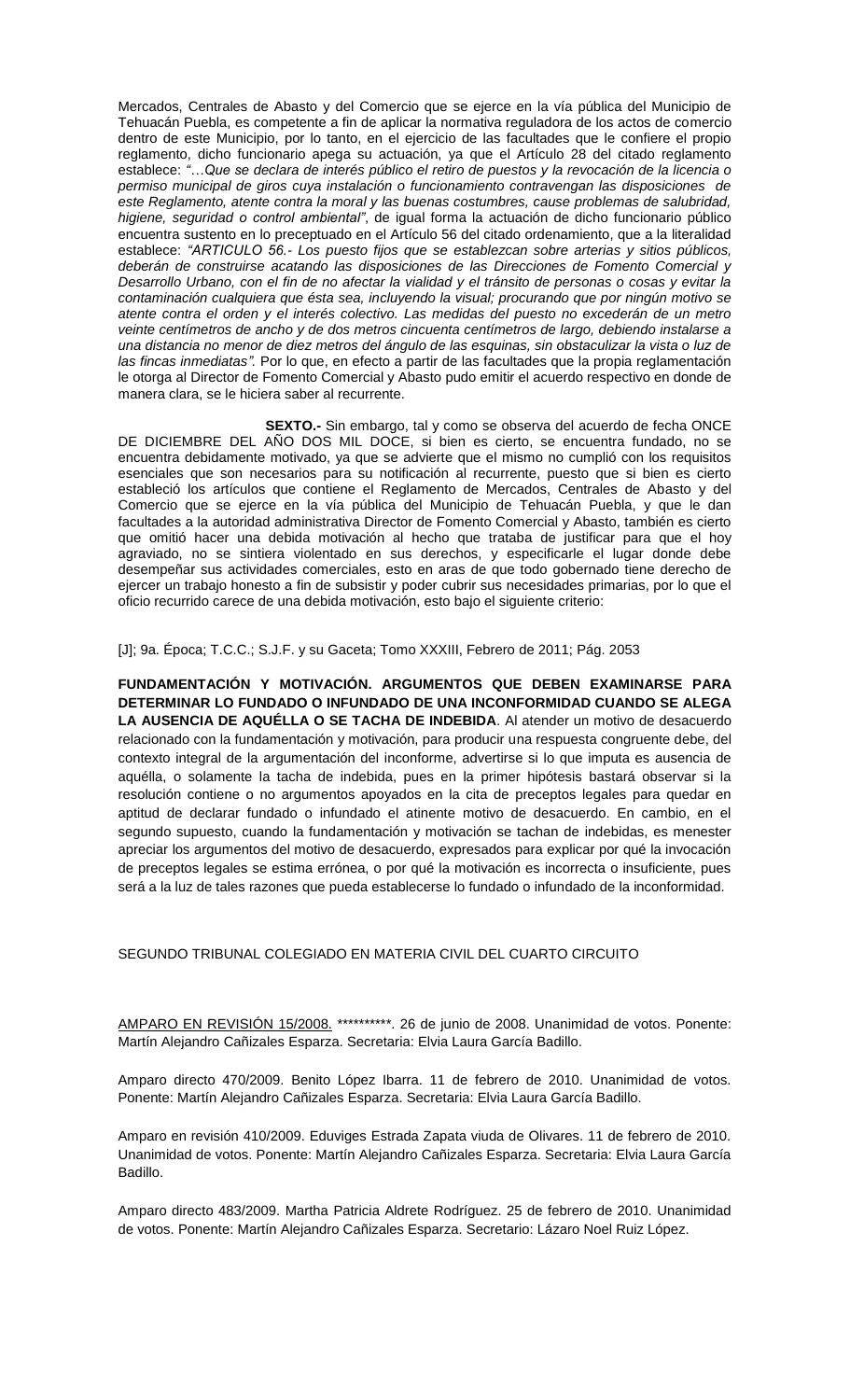Amparo en revisión 245/2010. Scotiabank Inverlat S.A., Institución de Banca Múltiple, Grupo Financiero Scotiabank Inverlat. 9 de septiembre de 2010. Unanimidad de votos. Ponente: José Gabriel Clemente Rodríguez. Secretario: Fredy Francisco Aguilar Pérez

[J]; 9a. Época; T.C.C.; S.J.F. y su Gaceta; Tomo XXV, Enero de 2007; Pág. 2127

**FUNDAMENTACIÓN Y MOTIVACIÓN. SU DISTINCIÓN ENTRE SU FALTA Y CUANDO ES INDEBIDA**. Debe distinguirse entre la falta y la indebida fundamentación y motivación; toda vez que por lo primero se entiende la ausencia total de la cita de la norma en que se apoya una resolución y de las circunstancias especiales o razones particulares que se tuvieron en cuenta para su emisión; mientras que la diversa hipótesis se actualiza cuando en la sentencia o acto se citan preceptos legales, pero no son aplicables al caso concreto y se exponen las razones que la autoridad tuvo para dictar la resolución, pero no corresponden al caso específico, objeto de decisión, o bien, cuando no existe adecuación entre los motivos invocados en el acto de autoridad y las normas aplicables a éste.

### SEXTO TRIBUNAL COLEGIADO EN MATERIA CIVIL DEL PRIMER CIRCUITO

Amparo directo 6706/2005. Provivienda 2000, A.C. 13 de octubre de 2005. Unanimidad de votos. Ponente: Gustavo R. Parrao Rodríguez. Secretario: Abraham Mejía Arroyo.

Amparo directo 317/2006. Juan Martínez Romero y otros. 9 de agosto de 2006. Unanimidad de votos. Ponente: Gustavo R. Parrao Rodríguez. Secretario: Sergio I. Cruz Carmona.

Amparo directo 430/2006. Lonas Parasol, S.A. de C.V. 30 de agosto de 2006. Unanimidad de votos. Ponente: Gustavo R. Parrao Rodríguez. Secretario: Sergio I. Cruz Carmona.

Amparo directo 449/2006. Mónica Francisca Ibarra García. 13 de octubre de 2006. Unanimidad de votos. Ponente: Gustavo R. Parrao Rodríguez. Secretario: Sergio I. Cruz Carmona.

[AMPARO DIRECTO 530/2006. R](http://ius.scjn.gob.mx/paginas/DetalleGeneralV2.aspx?id=19877&Clase=DetalleTesisEjecutorias)icardo Zaragoza Deciga y otra. 19 de octubre de 2006. Unanimidad de votos. Ponente: Alfonso Avianeda Chávez, secretario de tribunal autorizado por el Pleno del Consejo de la Judicatura Federal para desempeñar las funciones de Magistrado. Secretario: Sergio I. Cruz Carmona

TA]; 9a. Época; T.C.C.; S.J.F. y su Gaceta; Tomo XV, Marzo de 2002; Pág. 1350

**FUNDAMENTACIÓN Y MOTIVACIÓN, FALTA O INDEBIDA. EN CUANTO SON DISTINTAS, UNAS GENERAN NULIDAD LISA Y LLANA Y OTRAS PARA EFECTOS.** La Suprema Corte de Justicia de la Nación ha establecido de manera reiterada que entre las garantías de legalidad y seguridad jurídica previstas en el artículo 16 constitucional, se encuentra la relativa a que nadie puede ser molestado en su persona, posesiones o documentos, sino a virtud de mandamiento escrito de autoridad competente que funde y motive la causa legal del procedimiento, y dicha obligación se satisface cuando se expresan las normas legales aplicables y las razones que hacen que el caso particular encuadre en la hipótesis de la norma legal aplicada. Ahora bien, el incumplimiento a lo ordenado por el precepto constitucional anterior se puede dar de dos formas, a saber: que en el acto de autoridad exista una indebida fundamentación y motivación, o bien, que se dé una falta de fundamentación y motivación del acto. La indebida fundamentación implica que en el acto sí se citan preceptos legales, pero éstos son inaplicables al caso particular; por su parte, la indebida motivación consiste en que en el acto de autoridad sí se dan motivos pero éstos no se ajustan a los presupuestos de la norma legal citada como fundamento aplicable al asunto. En este orden de ideas, al actualizarse la hipótesis de indebida fundamentación y motivación del acto reclamado, tal circunstancia se ubica en el supuesto previsto en la [fracción IV del artículo 238 del](javascript:AbrirModal(2))  [Código Fiscal de la Federación](javascript:AbrirModal(2)) y, por tanto, la nulidad debe ser lisa y llana, pues lo contrario permitiría a la autoridad demandada que tuviera dos o más posibilidades de fundar y motivar su acto mejorando su resolución, lo cual es contrario a lo dispuesto en la fracción II del artículo 239 [del Código Fiscal de la Federación,](javascript:AbrirModal(3)) lo que implica una violación a las garantías de legalidad y seguridad jurídica consagradas en los artículos [14](javascript:AbrirModal(4)) y [16 constitucionales.](javascript:AbrirModal(5)) En cambio, la falta de fundamentación consiste en la omisión de citar en el acto de molestia o de privación el o los preceptos legales que lo justifiquen; esta omisión debe ser total, consistente en la carencia de cita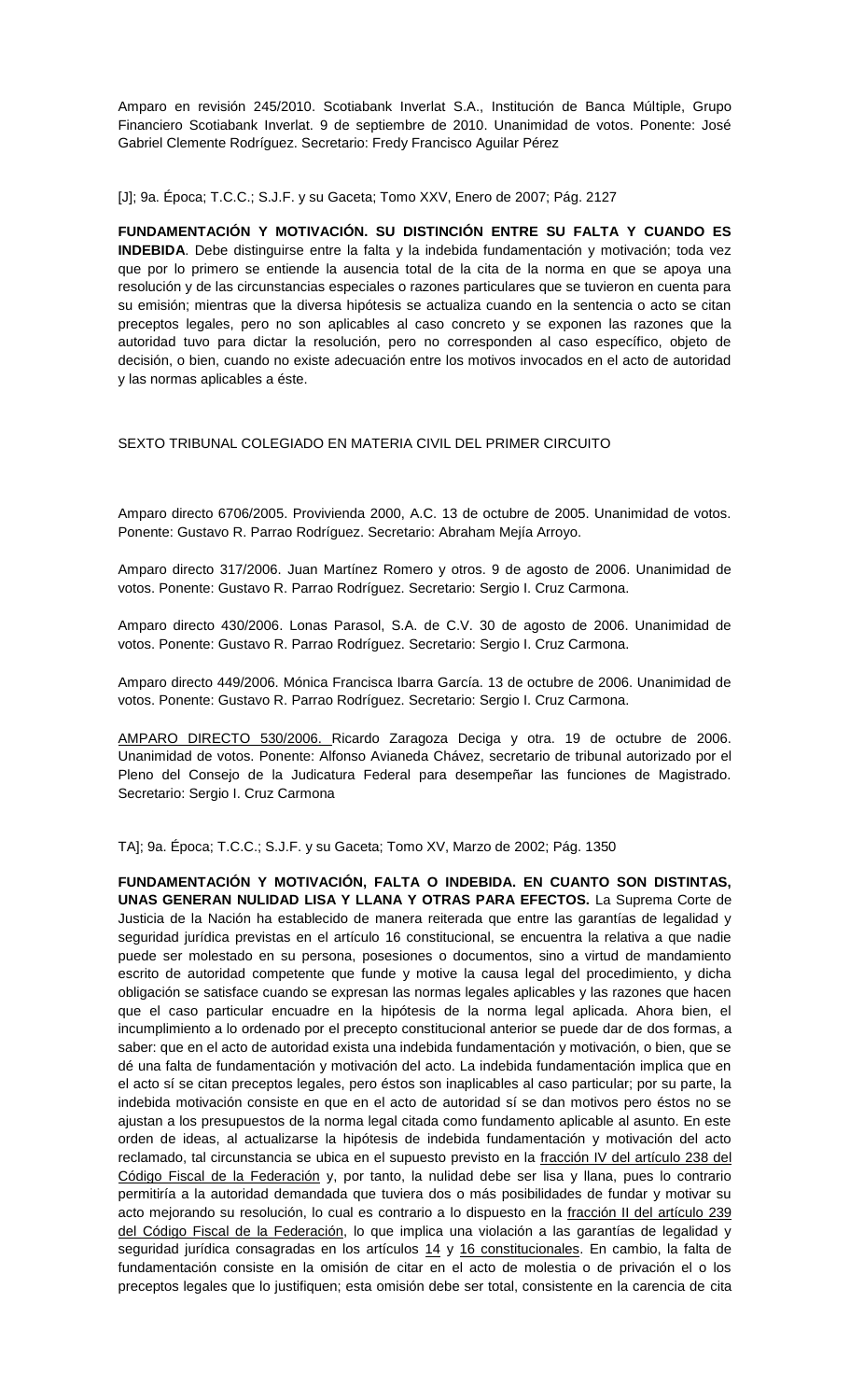de normas jurídicas; por su parte, la falta de motivación consiste en la carencia total de expresión de razonamientos. Ahora bien, cuando se actualiza la hipótesis de falta de fundamentación y motivación del acto reclamado, tal circunstancia se ubica en el supuesto previsto en la fracción II del artículo 238 del Código Fiscal de la Federación y, por tanto, la nulidad debe ser para efectos, en términos de lo dispuesto en el párrafo final del numeral 239 del propio código.

### SEXTO TRIBUNAL COLEGIADO EN MATERIA ADMINISTRATIVA DEL PRIMER CIRCUITO

Amparo directo 1684/2001. Mundo Maya Operadora, S.A. de C.V. 16 de octubre de 2001. Unanimidad de votos. Ponente: Emma Margarita Guerrero Osio. Secretaria: Patricia Maya Padilla.

**SEPTIMO.**- Aunado a lo anterior, y toda vez que el oficio hoy recurrido carece de la debida motivación, es necesario que el Director de Fomento Comercial y Abasto revoque dicho oficio y en su lugar emita otro en el que motive debidamente su actuación, ya que del mismo se observa que no existen los datos respecto de la debida notificación realizada al hoy quejoso, puesto que no se observa el día, mes y año, así como la hora en la que se hizo la notificación al recurrente, esto para que se concluya que la notificación por instructivo que se realizó al hoy recurrente se tendrá legalmente hecha, al alcanzar sus efectos de comunicación procesal, en el momento mismo en que se practica, dado que es en ese instante en que por disposición expresa de la ley, se transmite al interesado la información necesaria para que actúe con respecto a la resolución de que se trate y, por ende, los términos judiciales empiezan a computarse a partir del día siguiente, sin embargo aquí no es posible saber si en efecto se encontraba en el término correspondiente a fin de recurrirlo, siendo una omisión de la autoridad responsable el haber omitido realizar la notificación de forma correcta, en la inteligencia que debió haberse asentado el día, la hora, el año y domicilio donde se practico la notificación y por ende quien recibió dicho acuerdo. Situación que no se observa y causa un agravio fundamental protegido por la Carta Magna, esto dentro de sus Artículo 16 Constitucional.

**OCTAVO.-** Si bien es cierto y como lo hace saber el C. Director de Fomento Comercial y Abastos, el acuerdo se refiere a que debe de quitar su puesto semifijo del lugar que se encuentra en Calle uno Oriente esquina tres norte de esta Ciudad, frente a la negociación denominada "El Paje", en esta Ciudad, esto debido a los trabajos y obras que se denominaba "mejoramiento de imagen urbana", que se realizaban dentro del primer cuadro de la ciudad, sin embargo, es necesario hacer saber al recurrente, la motivación completa, clara y precisa a la cual tiene derecho sobre el actuar de la autoridad administrativa, cosa que no acontece en escrito que hoy se recurre.

En vista de lo anterior, el Ciudadano Director de Fomento0 Comercial y Abasto, debe revocar el acuerdo de fecha 12 de diciembre del año 2012, y en su lugar dicte otro mismo que se encuentre debidamente fundado y motivado, previniendo lo que establece el Artículo 16 Constitucional, así como lo que establece el Reglamento de Mercados, Centrales de Abastos y del Comercio que se ejerce en la Vía Pública del Municipio de Tehuacán Puebla.

Por lo anteriormente expuesto y fundado es de resolverse y se:

## **R E S U E L V E.**

**PRIMERO.-** Esta Autoridad fue competente para conocer y fallar dentro del presente recurso de inconformidad presentado por el C. RANULFO ELEUTERIO MARTINEZ MATIAS en contra de actos del DIRECTOR DE FOMENTO COMERCIAL Y ABASTOS DEL MUNICIPIO DE TEHUACÁN PUEBLA.

**SEGUNDO.**- El recurrente RANULFO ELUTERIO MARTINEZ MATIAS, probo parcialmente su acción de inconformidad por lo que el Ciudadano Director de Fomento Comercial y Abasto, debe revocar el acuerdo de fecha 12 de diciembre del año 2012, y en su lugar dicte otro mismo que se encuentre debidamente fundado y motivado, previniendo lo que establece el Artículo 16 Constitucional, así como lo que establece el Reglamento de Mercados, Centrales de Abastos y del Comercio que se ejerce en la Vía Pública del Municipio de Tehuacán Puebla.

**TERCERO.-** A fin de dar cumplimiento a lo dispuesto por los artículos 88 y 94 del Reglamento de Mercados, Centrales de Abasto y del Comercio que se ejercen en la vía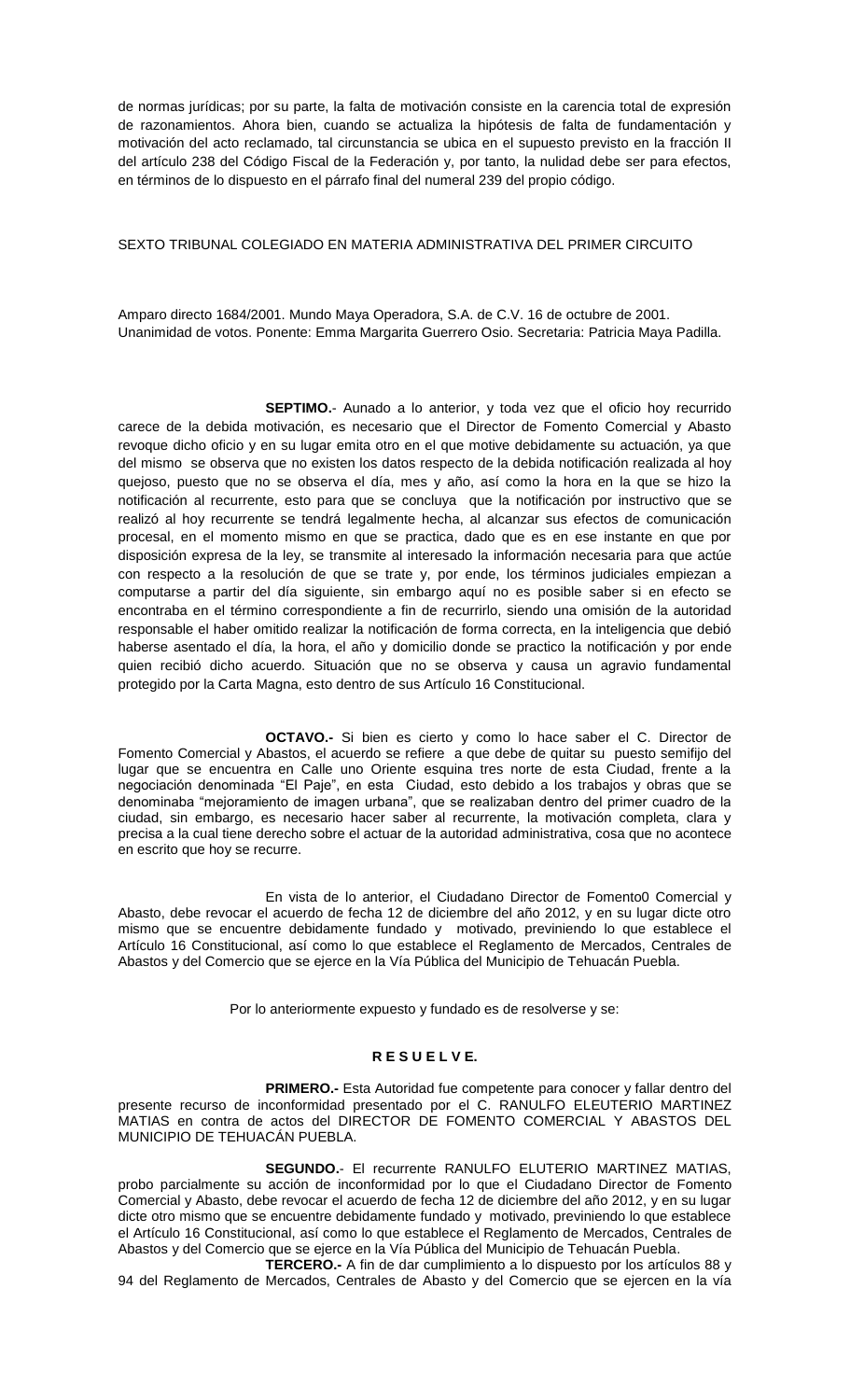pública del Municipio de Tehuacán, Puebla, túrnese la presente resolución al H. Cabildo a efecto de su aprobación.

**CUARTO.-** Una vez que sea aprobada dicha resolución por el H. Cabildo remítanse los autos a efecto de practicar la notificación de forma personal para las partes por medio del C. Ejecutor de este H. Ayuntamiento.

Así lo acordó y firmo el C. Presidente de la Comisión de Industria Comercio, Agricultura y Ganadería del H. Ayuntamiento Municipal de Tehuacán Puebla.

#### **C. MANUEL MARCELINO JIMENEZ LOPEZ.**

Presidente de la Comisión de Industria, Comercio, Agricultura y Ganadería del este H. Ayuntamiento de Tehuacán Puebla

POR LO EXPUESTO EN LOS CONSIDERANDOS QUE ANTECEDEN Y EN USO DE LAS FACULTADES CONFERIDAS SE PROPONE A CONSIDERACIÓN DE ESTE CUERPO COLEGIADO EL SIGUIENTE:

#### **DICTAMEN**

**UNICO.-** SE APRUEBE POR ESTE HONORABLE CABILDO EL PROYECTO DE LA RESOLUCIÓN DEFINITIVA EN LOS AUTOS DEL EXPEDIENTE DEL RECURSO DE INCONFORMIDAD NÚMERO 5/2013, PROMOVIDO POR **RANULFO ELEUTERIO MARTÍNEZ MATIAS**, EN CONTRA DEL **AUTO DE FECHA ONCE DE DICIEMBRE DEL AÑO DOS MIL DOCE**, EMITIDA POR LA DIRECCIÓN DE FOMENTO COMERCIAL Y ABASTO DE ESTE MUNICIPIO DE TEHUACÁN PUEBLA, TAL Y COMO FUE EMITIDA EN PLENITUD DE JURISDICCIÓN POR EL PRESIDENTE DE LA COMISIÓN DE INDUSTRIA, COMERCIO, AGRICULTURA Y GANADERÍA DE ESTE H. AYUNTAMIENTO DE TEHUACÁN; LO ANTERIOR DE CONFORMIDAD CON LO PRECEPTUADO POR LOS ARTÍCULOS, 88, 90,91 Y 94 DEL REGLAMENTO DE MERCADOS, CENTRALES DE ABASTO Y DEL COMERCIO QUE SE EJERCE EN LA VIA PÚBLICA DEL MUNICIPIO DE TEHUACÁN, EN SUS TÉRMINOS Y ALCANCES TAL Y COMO CONSTA DE SU TRASCRIPCIÓN EN EL PRESENTE INSTRUMENTO.- ATENTAMENTE.- SUFRAGIO EFECTIVO. NO REEELECCION.- TEHUACAN PUEBLA, A 12 DE SEPTIEMBRE DEL DOS MIL TRECE.- LA COMISIÓN DE INDUSTRIA, COMERCIO, AGRICULTURA Y GANADERÍA DE ESTE H. AYUNTAMIENTO DE TEHUACÁN PUEBLA.- C. MANUEL MARCELINO JIMÉNEZ LÓPEZ.- PRESIDENTE.- LAURA DEL ROSARIO WUOTTO DÍAZ CEBALLOS.- MIEMBRO.- CLEOTILDE EFREN JUVENCIO PASTRANA.- MIEMBRO.- FIRMAS ILEGIBLES".

SEÑOR PRESIDENTE MUNICIPAL, REGIDORES Y SINDICO MUNICIPAL, EN VOTACIÓN SE LES CONSULTA SI SE APRUEBA LA PROPUESTA PRESENTADA EN CUESTIÓN, LOS QUE ESTÉN POR LA AFIRMATIVA SÍRVANSE MANIFESTARLO LEVANTANDO LA MANO.

HABIÉNDOSE ANALIZADO AMPLIAMENTE EL CONTENIDO DEL DICTAMEN DE REFERENCIA, POR UNANIMIDAD CON 14 VOTOS A FAVOR, POR PARTE DE LOS INTEGRANTES DEL HONORABLE CABILDO, SE DETERMINA EL SIGUIENTE:

#### **A C U E R D O**

**UNICO.-** SE APRUEBA POR ESTE HONORABLE CABILDO EL PROYECTO DE LA RESOLUCIÓN DEFINITIVA EN LOS AUTOS DEL EXPEDIENTE DEL RECURSO DE INCONFORMIDAD NÚMERO 5/2013, PROMOVIDO POR **RANULFO ELEUTERIO MARTÍNEZ MATIAS**, EN CONTRA DEL **AUTO DE FECHA ONCE DE DICIEMBRE DEL AÑO DOS MIL DOCE**, EMITIDA POR LA DIRECCIÓN DE FOMENTO COMERCIAL Y ABASTO DE ESTE MUNICIPIO DE TEHUACÁN PUEBLA, TAL Y COMO FUE EMITIDA EN PLENITUD DE JURISDICCIÓN POR EL PRESIDENTE DE LA COMISIÓN DE INDUSTRIA, COMERCIO, AGRICULTURA Y GANADERÍA DE ESTE H. AYUNTAMIENTO DE TEHUACÁN; LO ANTERIOR DE CONFORMIDAD CON LO PRECEPTUADO POR LOS ARTÍCULOS, 88, 90, 91 Y 94 DEL REGLAMENTO DE MERCADOS, CENTRALES DE ABASTO Y DEL COMERCIO QUE SE EJERCE EN LA VIA PÚBLICA DEL MUNICIPIO DE TEHUACÁN, EN SUS TÉRMINOS Y ALCANCES TAL Y COMO CONSTA DE SU TRASCRIPCIÓN EN EL PRESENTE INSTRUMENTO.

LO ANTERIOR CON FUNDAMENTO EN LOS DISPOSITIVOS LEGALES INVOCADOS EN EL DICTAMEN DE REFERENCIA.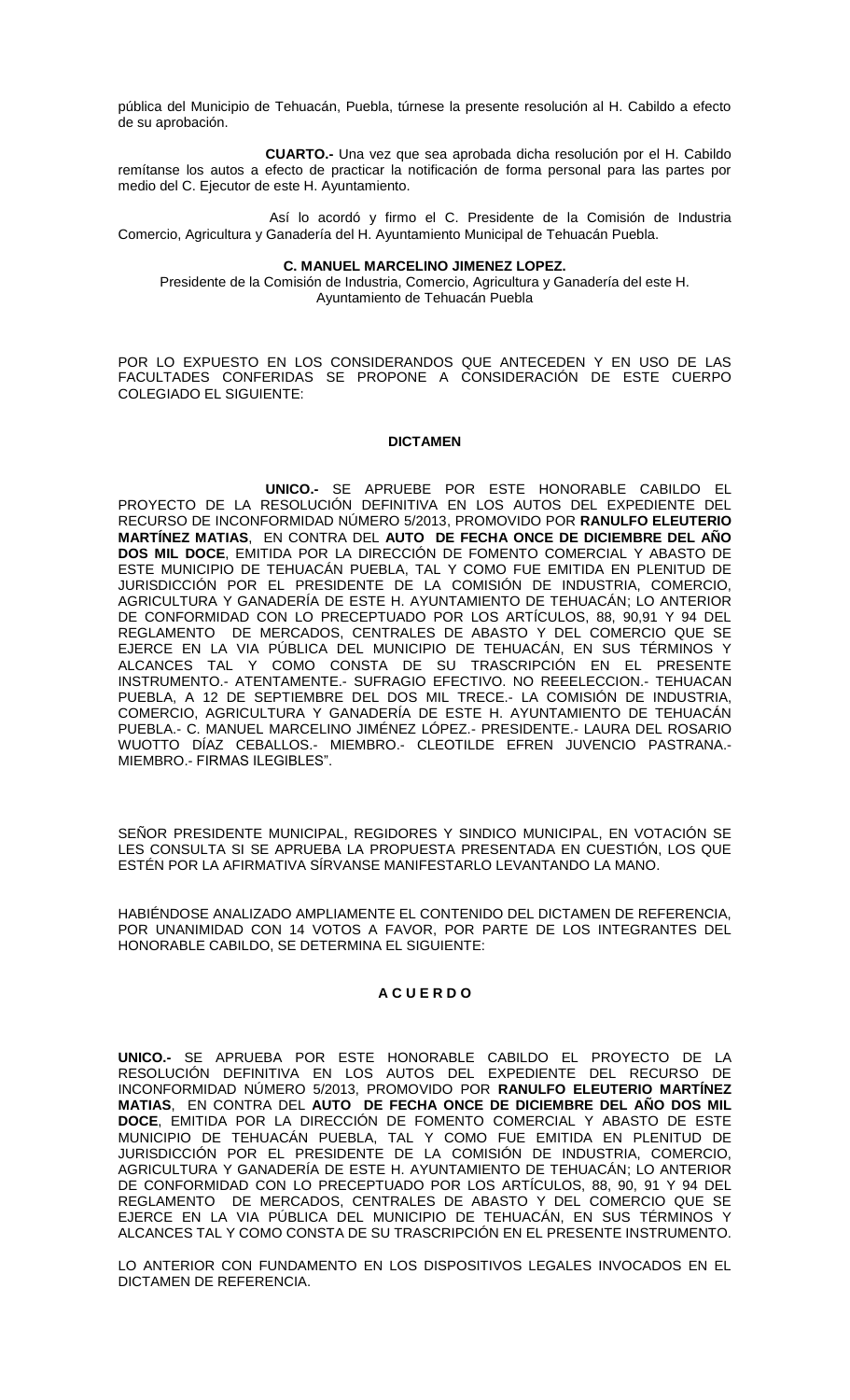NO HABIÉNDO ASUNTO QUE TRATAR SE DA POR TERMINADA LA PRESENTE SESIÓN DE CABILDO, SIENDO LAS OCHO HORAS CON CINCUENTA Y CINCO MINUTOS DEL DÍA TRECE DE SEPTIEMBRE DEL AÑO DOS MIL TRECE, PROCEDIENDOSE A LEVANTAR LA PRESENTE ACTA QUE FIRMAN LOS QUE EN ELLA INTERVINIERON.- DOY FE.-------------------------------------- --------------------

## **SECRETARIO DEL H. AYUNTAMIENTO**

**C. JOSÉ ORLANDO CUALLO CINTA.**

| <b>C. ELISEO LEZAMA PRIETO</b>             |  |  |
|--------------------------------------------|--|--|
| <b>C. HUGO RUBEN BOLAÑOS CABRERA</b>       |  |  |
| <b>C. GABRIELA BRINGAS DELGADO</b>         |  |  |
| <b>C. CARLOS ARENAS GUTIERREZ</b>          |  |  |
| <b>C. GRETA GARCIA SALAZAR</b>             |  |  |
| <b>C. CLOTILDE EFREN JUVENCIO PASTRANA</b> |  |  |
| <b>C. MANUEL MARCELINO JIMENEZ LOPEZ</b>   |  |  |
| C. LAURA DEL ROSARIO WUOTTO DIAZ CEBALLOS  |  |  |
|                                            |  |  |
| <b>C. ARNULFO HERNANDEZ JUAREZ</b>         |  |  |
| <b>C. ALMA ROSA GARCIA VEGA</b>            |  |  |
| <b>C. ISAAC AGUILAR SANCHEZ</b>            |  |  |